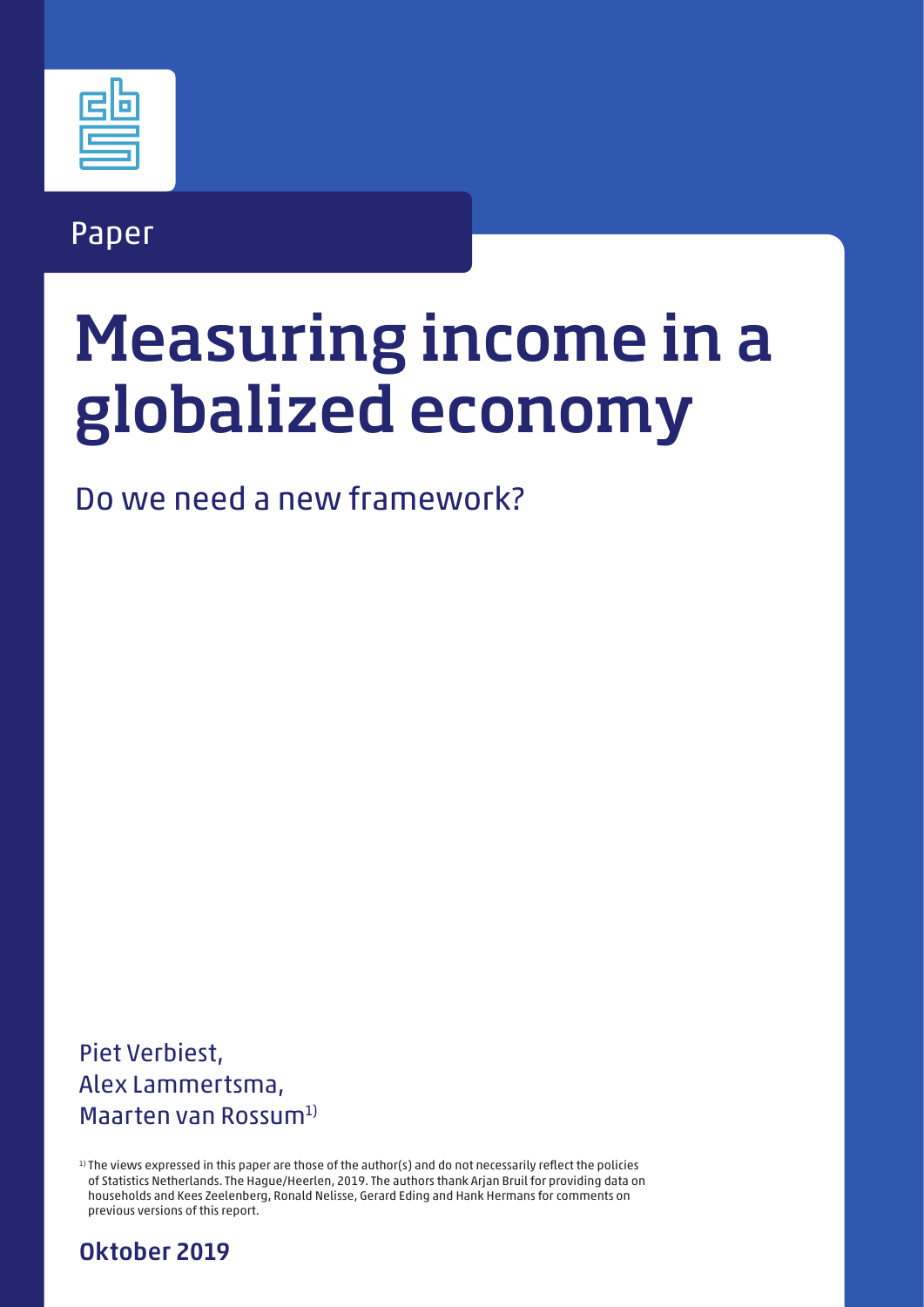# Table of contents

| 1. |           |                                                                         |  |
|----|-----------|-------------------------------------------------------------------------|--|
| 2. |           |                                                                         |  |
| 3. |           |                                                                         |  |
|    | А.        |                                                                         |  |
|    | <b>B.</b> |                                                                         |  |
|    | C.        |                                                                         |  |
|    | D.        |                                                                         |  |
|    | Ε.        |                                                                         |  |
|    | F.        | Renting out of movables, real estate and intellectual property rights19 |  |
|    | G.        |                                                                         |  |
| 4. |           |                                                                         |  |
| 5. |           |                                                                         |  |
| 6. |           |                                                                         |  |
| 7. |           |                                                                         |  |
|    |           |                                                                         |  |
|    |           |                                                                         |  |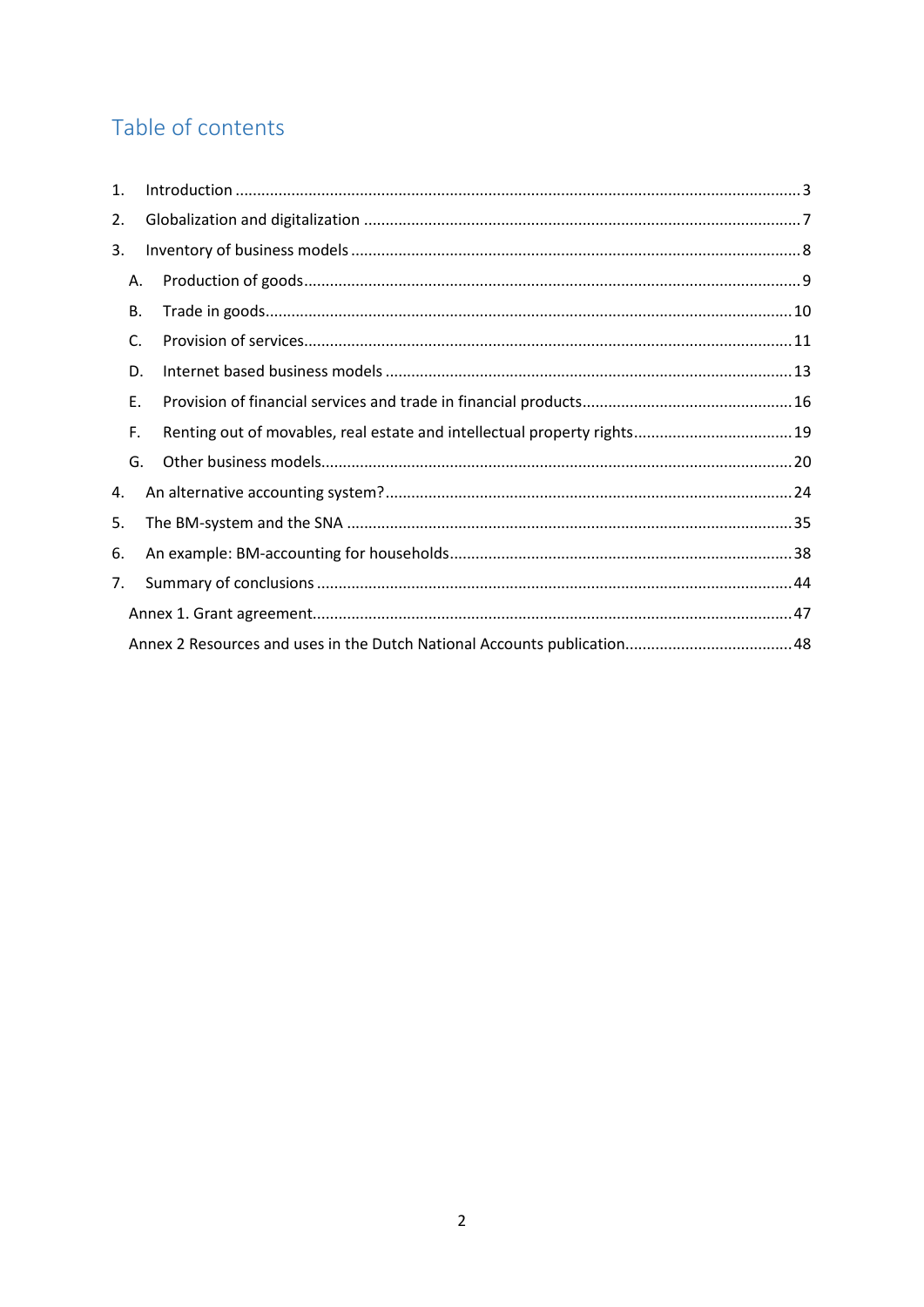# <span id="page-2-0"></span>1. Introduction

*"The methodologies governing the construction of economic statistics need to evolve along with the economy: what constitutes a satisfactory organizing framework at one time may subsequently cease to be so."*

*Sir Charles Bean, Independent review of UK economic statistics* 

This quote from the 'Bean-report' shows the discomfort with the present national accounts (NA) whether or not they are still the most appropriate framework for analyzing the present globalized economies on a macro and meso level. In many discussions, this discomfort is transposed to doubt on the usefulness of the main economic indicators of the NA like gross domestic product and its components, gross national income, etc. A doubt further fed by implausible growth rates of GDP and GNI.

In the last decades, the economy has evolved with the emergence of new technologies and new forms of service provision with the use of internet (as an appearance of digitalization) as a common characteristic (network economy). Next to digitalization, globalization, "a historic process of increasing interaction between national economies on a worldwide scale" (Stapel et al.), seems to have accelerated in recent years, related to the development of internet business and activities of multinational enterprises (global value chains). A special element in globalization concerning the MNE's, is the minimization of corporate taxes using various ways of shifting profits all over the world. Although this practice is not new and started already with the emergence of the first MNE's, the legal constructs set up to minimize taxes nowadays, can have substantial influence on economic statistics, as is clearly shown by the "Irish Case" (see  $[17]$ ).

*"The System of National Accounts (SNA) is the internationally agreed standard set of recommendations how to compile measures of economic activity in accordance with strict accounting conventions based on economic principles" (SNA 2008).* 

*"The basic concepts and definitions of the SNA depend upon the economic reasoning and principles which should be universally valid and invariant to the particular economic circumstances in which they are applied" (SNA2008).* 

These quotes from the SNA2008 show both its strength and the weakness. The international agreed standard implies that (many) countries use similar accounting practices for compiling their national accounts, leading to results which can be compared. On the other hand, adjustment of the strict accounting rules requires thorough international discussion before an agreement is reached an requires a long lead time, making the guidelines rigid. Given the economic reasoning and principles, the system is universally valid and invariant to economic circumstances. However, a question is whether or not the economic reasoning and principles are (still) adequate for describing and analyzing the present (worldwide operating) economy?

Although done for good reasons imputed (rent of owner occupied dwellings) and rerouted transactions (wages paid in case of illness to social premiums) appearing in the SNA and other deviations from real-world and bookkeeping transactions (insurance premiums, FISIM) complicates the interpretation and usability of NA-data by (relative) laymen and might hamper economic analysis by scholars.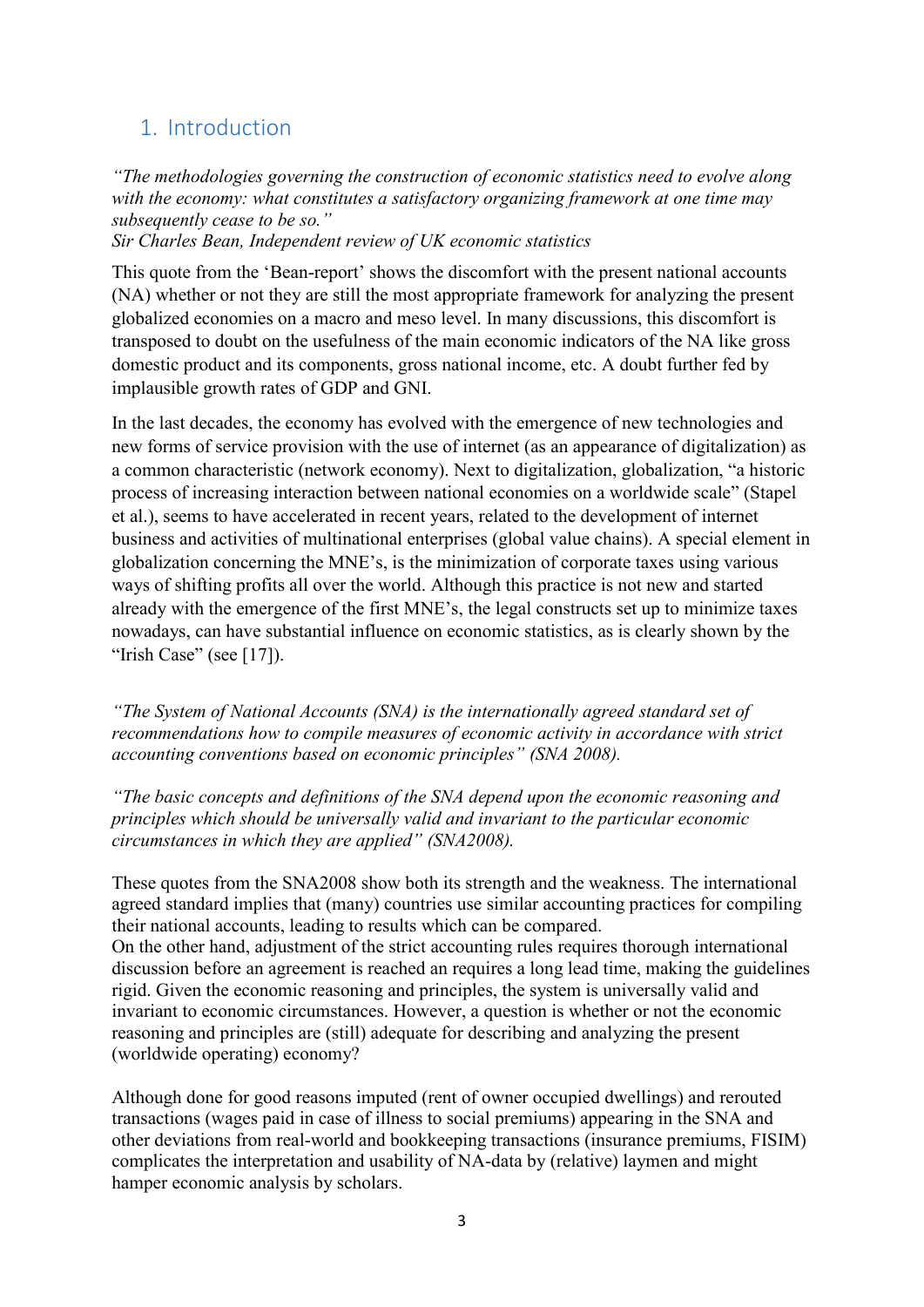Some examples:

- consumption of households includes imputed rents of owner occupied dwellings deflated with the price of (real) rents. The price index of consumption of households is influenced by this price change, while owner occupiers, often having long term mortgages with fixed rents don not face price changes in this respect and in the last years will face price decreases because of the low interest rates nowadays.
- In many areas of manufacturing companies try to avoid changes in prices by hedging and also (in conformity with IFRS) record hedged prices in their bookkeeping. In the national accounts current market prices have to be applied. This difference makes that companies do not recognize the NA-results as representing their economic situation.
- The use of adjusted claims for compiling the service component in insurances in order to avoid negative output of insurance industry can be seriously misleading. In incidental years of high claims due to, for example bad weather, insurance companies are facing losses and a raise of the premiums will be unavoidable. Contrary to that the NA will probably show a reasonable performing industry showing no need for an increase in premiums. In this case the strict applied production point of view of the NA results in a blurred picture of the actual economy and give raise to inadequate policy decisions.

At the heart of the SNA is the production of goods and services. The activity of production, restricted by the production boundary is therefore fundamental. This heart implies a focus on production processes and steers the concepts and variables and only one side of the way an economy operates is shown. Business models that companies apply in order to make money are not in scope and might shed a different light on an economy.

# *"For purposes of welfare of the citizens of a country, what matters is not what is produced within a country, but the incomes of the citizens of the country"*

Stiglitz, Sen, Fitoussi: Report by the Stiglitz commission on the measurement of economic performance and social progress.

Coming from the Stiglitz position, income, or preferable a broader concept of disposable monetary resources, and realized uses in a certain period could be a starting point for an alternative accounting framework. Of course types of resources differ per type of economic agent. Typical resource types for households are for example wages and social benefits, while typical resources for companies and government are respectively turnover and taxes. Resources of one agent can be costs (uses) for another, with wages as an outstanding example.

For the national economy in which overlapping resources and uses are consolidated, the primary resources emerge from:

- a. 'Productive' activities
- b. Creation of money
- c. Non-productive illegal activities like theft, burglary, etc.

The three items will be described below, but as this research is intended to explore some alternative options for the SNA, definitions of transactions etc. will not be discussed, but general ideas on the concerning transactions are taken as a starting point.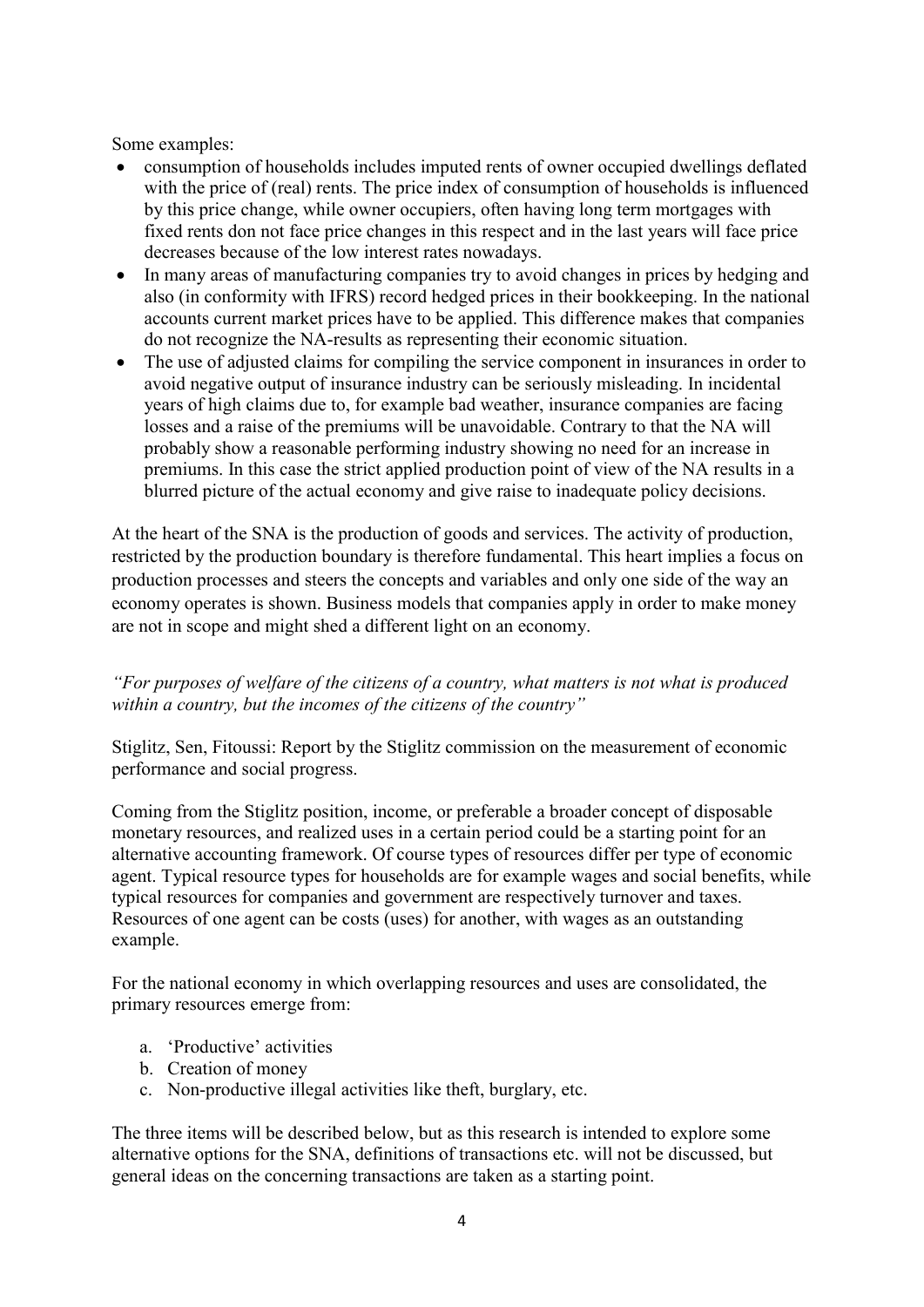#### Ad a. 'Productive activities'

In the SNA2008 production is understood to be a physical process, carried out under the responsibility, control and management of an institutional unit, in which labor and assets are used to transform inputs of goods and services into outputs of other goods and services.

From the point of view of disposable resources 'productive' activities are adjusted compared to the SNA, being based real-world transactions and extended to include other ways of 'making money' than the only the production of goods and services, for example trade in financial products. See chapter 3 for more details.

On the other hand imputed transactions in production (rent of owner occupied dwellings) are left out of this flexible system. Also rerouting of transactions are avoided.

#### Ad b. The "creation" of money

Bank of England: In the modern economy, most of the money takes the form of bank deposits. The principle way in which these bank deposits are created is through commercial banks making loans. Whenever a bank makes a loan, it creates a deposit in the borrower's bank account, thereby creating new money.

Resources available from a loan of course inhibit a timing-issue as the loan has to be paid back in the future, but in the reporting period when the loan is effected, money (resources) are disposable for free spending. In later reporting years, resources for free spending are reduced by interest payment and loan repayment.

#### Ad c. Non-productive illegal activities like theft, burglary, etc.

Lay hold on goods and money without mutual agreement was 'traditionally' an activity in which two residents are involved. In that case the impact on balancing items for the total economy is zero. With the availability the internet international theft (of mainly money) by hacking accounts, phishing, etc. have a non-zero balance.

From the point of view of resources and uses rather than production and taking real-world transactions between economic agents (enterprises, households, government, Rest of the World) as a base, Statistics Netherlands (SN) started a research project to investigate the possibilities for developing a flexible accounting framework. A flexible framework for describing the economy makes it possible to stay aligned with changes in the institutional and operational settings in the economy without (directly) changing worldwide applied standards like the System of National Accounts (SNA). The development of a new, exhaustively and consistently defined accounting framework in all its details, is rather ambitious and not within reach of this explorative project. As a first step exploratory research will be carried out, starting with identifying and classifying the relevant transactions which determine disposable resources of economic agents. There are many types of resources which vary with the role of the economic agent in the economy. What for an employee is an income (wages), are costs for the enterprise. An important part of income results directly or indirectly from what could be called 'productive' activities. In this report this type of resources is explored using business models as a starting point. The business models are discussed in the context of digitalization and *globalization.* 

The results of the analysis of the business models are embedded in a first draft of a flexible accounting system, which include also other types of resources. For that purpose lists of possible resources and uses of various types of economic agents are compiled and they are linked to present SNA-variables.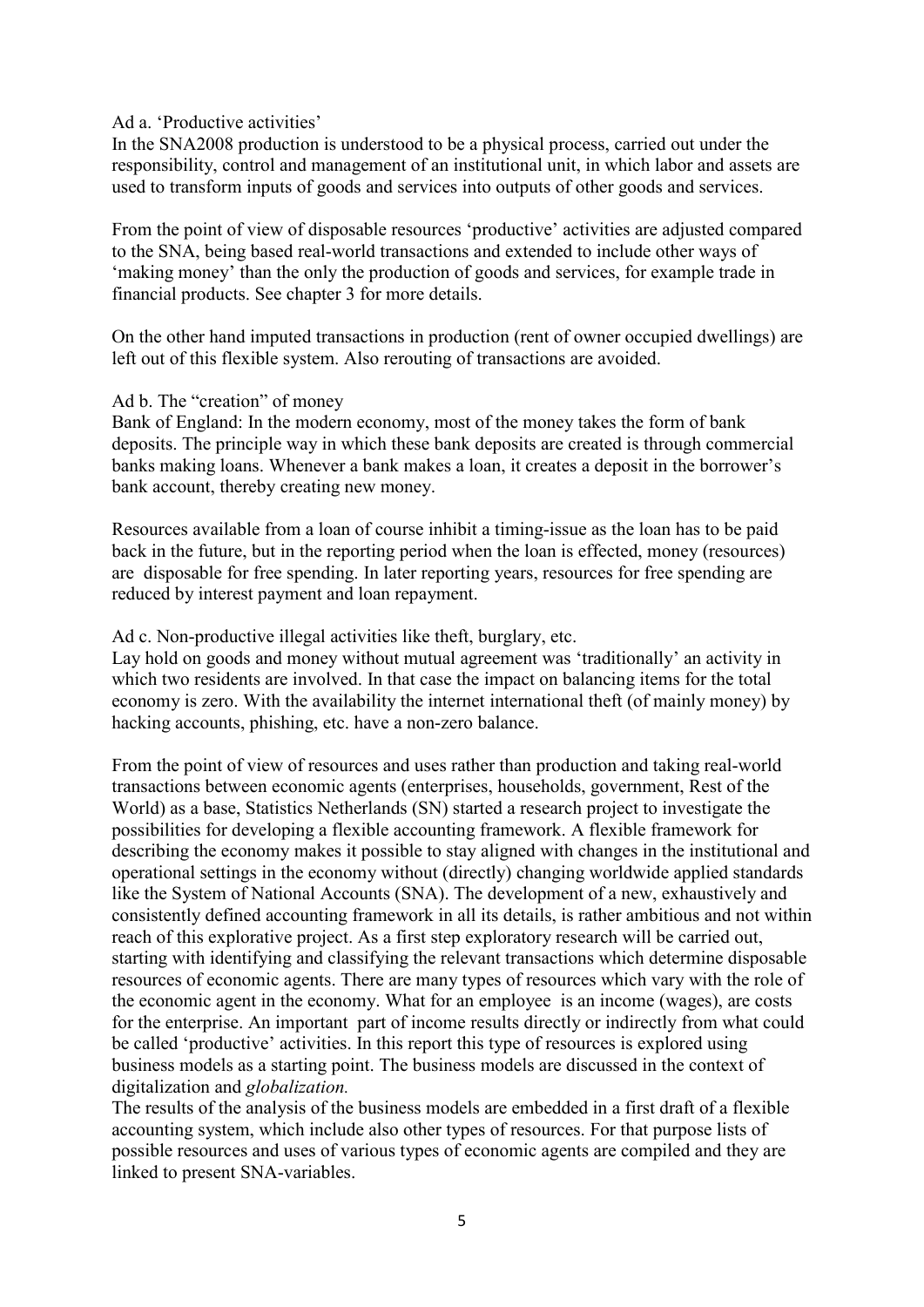Chapter 2 pays attention to aspects of digitization and globalization. Chapter 3 discusses the way of making money (monetary resources) using business models as 'income generators'. In the discussion of business models the impact of digitization and globalization is taken into account. In chapter 4 a rough sketch of an accounting framework in which business models, are embedded together with other types of resources and uses. Chapter 5 discusses the relation of the sketched framework with SNA-transactions. Chapter 6 presents a quantitative example of the framework for households, including the transformation to the SNA. In chapter 7 some conclusions and suggestions for further research are summarized.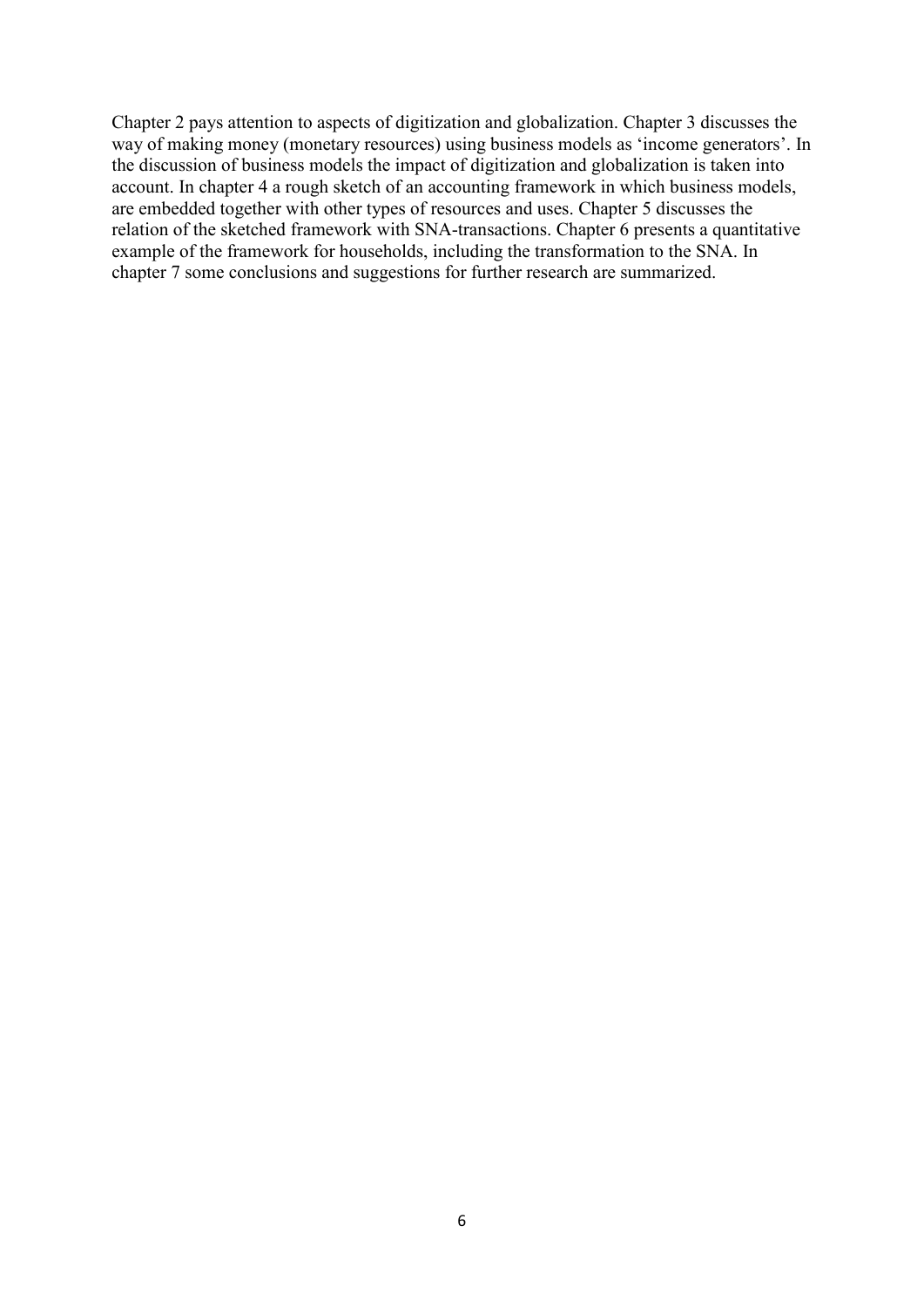# <span id="page-6-0"></span>2. Globalization and digitalization

*Innovation and technological change are the wellspring of economic advancement. … These advances have also made possible new ways of exchanging goods and services, prompted the creation of new and disruptive business models, and made the location of economic activity more nebulous.* 

# *Sir Charles Bean, Independent review of UK economic statistics*

Recent years have shown a rapid emergence of new technologies which changed the structure of economies in many ways and provided new products, new forms of the provision of services and intermediation, with digitalization being a common characteristic with the internet as its most important representative. New products include a.o. platforms that facilitate Peer-to-Peer transactions, such as AirBnB and Uber and 'free' services funded by advertising and 'Big data'. With platforms the typical roles of producers and consumers become unclear and traditional boundaries are getting blurred (Dollt, Konijn, Amhad, Schreyer).

Despite the scale of the digitalized economy, the effects are not always visible in the present accounting frameworks. For example, many digital services (Google, Facebook, Wikipedia) are provided without a market transaction between the (final) user and the producer, but influence consumer behavior enormously. The benefits for the provider of free services stem from advertisement and 'user data'. Recording of free services in an accounting framework is widely discussed (See for example Nakamura, Coyle) in order to get a better view on the impact on the economy.

Digitalization enforced globalization and not only led to new business models, but also influenced existing business models, in the sense that worldwide operation came in reach for enterprises operating only on the local market in the past.

Globalization is already a long time ongoing process, but seems to have accelerated in recent years. Fragmentation of production processes of multinational enterprises (MNEs) all over the world, already started many decades ago by outsourcing productive activities to low-wage countries and in many different ways, is still going on driven by cost reduction. A specific element within MNE's is the optimization of the overall corporate tax by an optimal allocation of profits over the world. Also this practice is not new and started with emergence of the first MNE's, but with transfer pricing and especially the allocation of intellectual property (being an important component of many present high tech products) possibilities for tax optimization are enlarged. Although tax-driven restructuring of MNE's seems only administrative, it can have substantial influence on economic statistics, as is clearly shown by the "Irish Case" (see [14], [24]).

Shifting of profits and intellectual property all over the world, both aspects of digitalization and globalization hamper the estimation of GDP and blur the view on the economy, in particular, the result may be volatile and lead to abrupt changes to the GDP. Consequently the use of NA-data for economic analysis and administrative purposes become more and more difficult. Next to that, it could undermine the public confidence in national accounts estimates.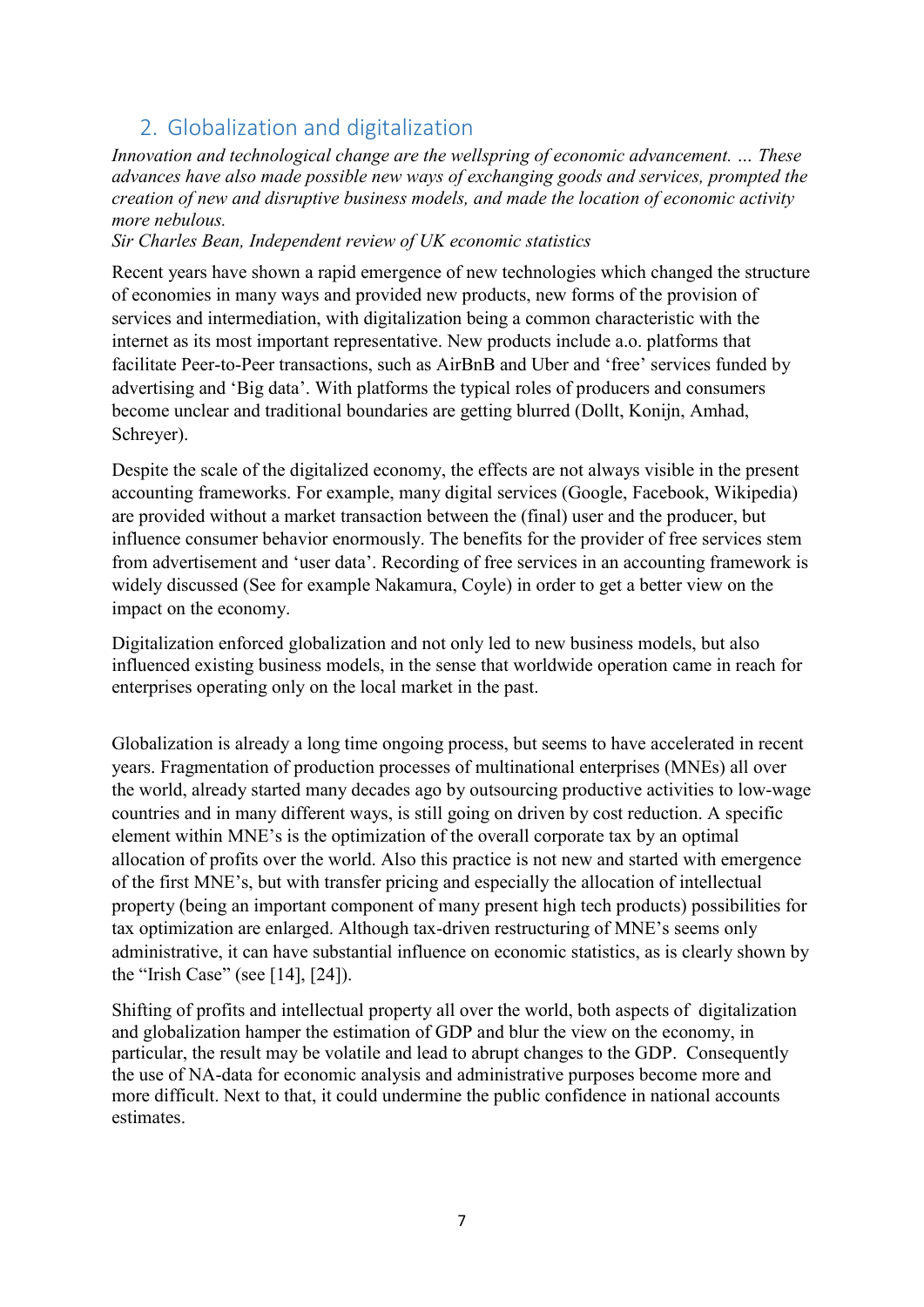# <span id="page-7-0"></span>3. Inventory of business models

A business model describes the rationale of how an organization creates, delivers, and captures value in economic, social, cultural or other contexts or in simple terms: how an organization planned to make money. There are many different business models for generating income by 'productive' activities.

In abstract terms six, more or less general, types of business models are distinguished, each of them having various 'sub-models'. Although the 'classification' of business models below show similarities with an industry classification on a very high level of aggregation, the idea of BM's differs substantially, as nor what is produced (product -industry dimension) nor the production process (industry dimension) is of no influence.

A. Production of goods

The basic business model the production of goods seems quite homogeneous: making finished goods from raw materials. Nevertheless there are many different processes for the production of many different goods.

B. Trade in goods

The basic business model for trade in goods seems quite homogeneous: purchasing and selling goods without further processing of these goods. Different types of trade (wholesale, retail) and various types of outlets (all from brick and mortar to ecommerce) can be distinguished.

C. Provision of non-financial services There is a great variety the provision of services and underlying business models in the range from 'direct' sales (for example restaurants) to 'free' services (for example google search) and crowd sourcing (for example Wikipedia).

# D. Internet based business models With the commercial use of the internet new business models appeared and some existing business models can applied on a large (worldwide) scale. Models based on advertisement is an example of the latter. Platforms, freemium apps, and data selling are typically new business models made possible by digitalization.

- E. Provision of financial services and trade in financial products Banking and insurance have their own specific business models based on interest flows, commission fees, premiums and claims. Investment banks trade in financial products on behalf of the bank and its clients, making this type of trade also a business model.
- F. Renting out of movables, real estate and intellectual property rights
- G. Other business models

There are of course always business models that do not fit in one of the above-mentioned categories. They will be discussed in a separate section. It also has to be noted that many companies apply more than one business models simultaneously.

With reference to the primary resources mentioned in the introduction nearly all business models can be linked to 'productive activities'. Only a specific part on the business models under heading E are involved in the creation of money. A business model for theft is part of category G.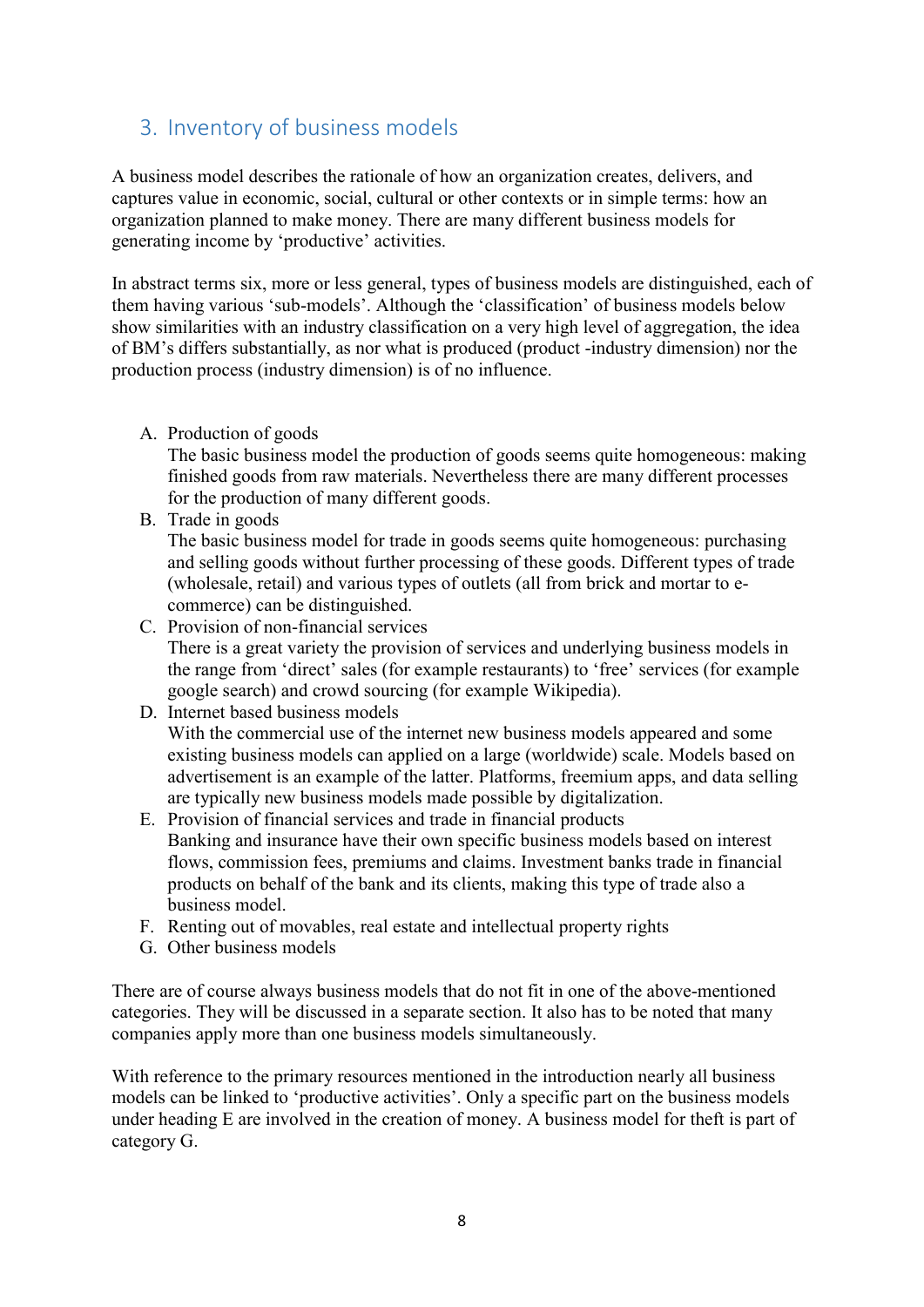Below most used business models are described in more detail. The impact of digitalization and globalization will be roughly discussed as well as the recording in the national accounts and issues concerning data collection.

#### <span id="page-8-0"></span>A. Production of goods

#### **Manufacturer**

A manufacturer makes finished products from raw materials. The finished products can be both final products for direct use by consumers and semi-finished products for further processing by other producers (of goods). The manufacturer may sell the products directly to the customers or sell them to a wholesaler / distributor or retailer that sells them in the end to the customer.

A special subcategory within manufacturing are the so-called processors, who carry out (part of) the production process, similar to a traditional manufacturer, but do not own the raw materials nor the final products. Although the physical process is the same as a 'traditional' manufacturer, the business model for processors is not selling of products but receiving fees for the delivery of industrial services.

#### *Impact of digitalization and globalization*

Digitalization as such has no substantial influence on the basic business model of the manufacturer, other than being integrated in several stages of the production process. Automation using computers and computer driven machinery (robots) is already a long standing practice. Nevertheless digitalization opened via the internet a worldwide market for the manufacturer. Dedicated advertisement on various internet platforms, a website and ecommerce make it possible to address customers all over the world.

Next to that the service element incorporated in the sales of goods (for example maintenance) possibly becomes more important (see also the nickel and dime business model).

Also globalization has no substantial impact on the basic business model of the manufacturer. An important aspect of globalization concerns the production process. Outsourcing of (part of) the production process to low-wage countries is a way of reducing costs. Outsourcing can be done within an enterprise in which case a multinational enterprise (MNE) comes in existence or can be carried out by non-resident third party producers.

Within MNE's globalization can play a role in optimization of corporate taxes, by applying transfer prices for deliveries between affiliates in order to optimize the allocation of profits.

#### *Recording in national accounts*

The recording of transactions of the manufacturer in the national accounts (NA) is in theory straightforward. The sales of the produced goods adjusted for changes in inventories are the base for the estimate of production.

The production of the subcategory processors is recorded as fees for industrial services. An issue with MNE's concerns international transactions in goods that are based on the change-of-ownership principle in the NA, which might differ from the legal ownership, and also differs from the crossing-the-border principle applied in foreign trade statistics. Next to that, NA-guidelines state that intermediate consumption must be valued at market prices. In case of transfer pricing and adjustment to the required market value is necessary, implying differences in profits (and tax base) per country between the NA and the 'optimized' bookkeeping of the MNE's.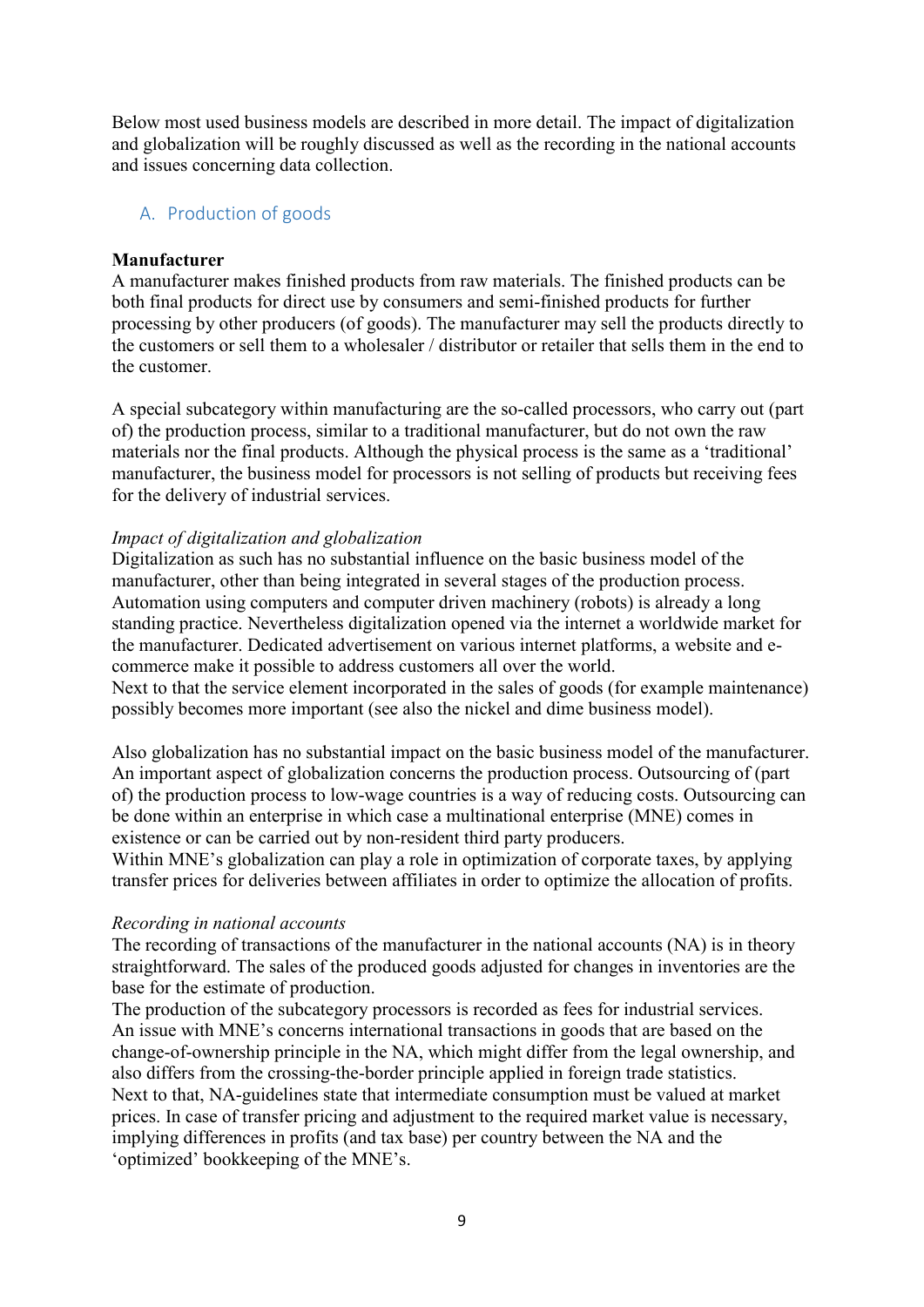#### *Data collection*

Collection of data of the transactions of the basic business model is rather straightforward. Data on sales (survey based or administrative (VAT)) and changes in inventories are the main building blocks for the estimation of output in the NA. Globalization makes data collection of transactions more complicated, especially concerning economic ownership and transfer pricing (see for example Unece2015). The 'regulated' inconsistency between the definitions of foreign trade statistics (crossing the border) and NA (economic ownership) makes a consistent collection of data in specific cases nearly impossible.

## <span id="page-9-0"></span>B. Trade in goods

#### **Trade in goods (general business model)**

The basic business model for a trader is buying goods and reselling them without any further processing other than common trade-practices like (re)packing. The revenues of the trader are the trade margins defined as the difference between the price paid when purchasing a good and the price received when selling the good.

Trade has different appearances of which wholesale and retail trade are the most common. Next to that, the presentation of the trader may vary from brick and mortar to a web shop without any physical presence.

#### *Wholesaler / Distributor*

A wholesaler / distributor buys products from manufacturers and resells them to retailers, companies and (in exceptional cases) to consumers. The revenues of the wholesaler are the trade margin defined as the difference between the price paid when purchasing a good and the price received when selling the good.

The difference between a wholesaler and a distributor is that the latter buys and sells noncompeting goods (only one brand) while a wholesaler buys and sells goods form different brands. Next to that, most distributors generally also provide a range of additional services, like product information, technical support, after sales services, credit, etc. to their customers.

#### *Impact of digitalization and globalization*

Digitalization has no substantial influence on the basic business model of the wholesaler. Nevertheless digitalization opened via the internet a worldwide market for the wholesaler including the option to have more variety in the offered products. Dedicated advertisement on various internet platforms and a web shop make it possible to address customers all over the world.

Also globalization has no substantial impact on the basic business model of the wholesaler. The main impact of globalization is that the wholesaler has a possibility for a worldwide market by worldwide advertisements and a web shop.

#### *Recording in national accounts*

The recording of the transactions in this business model in the national accounts (NA) is in theory straightforward. The purchases and sales of goods (the latter adjusted for changes in inventories) resulting in a trade margins as the estimate of production.

A special case requiring attention is merchanting. Goods purchased abroad and sold abroad without entering the country of residence of the wholesaler. These changes of ownership lead in the NA to imports and exports, while in foreign trade statistics, there will be no observation of trade flows, as the goods do not cross the border.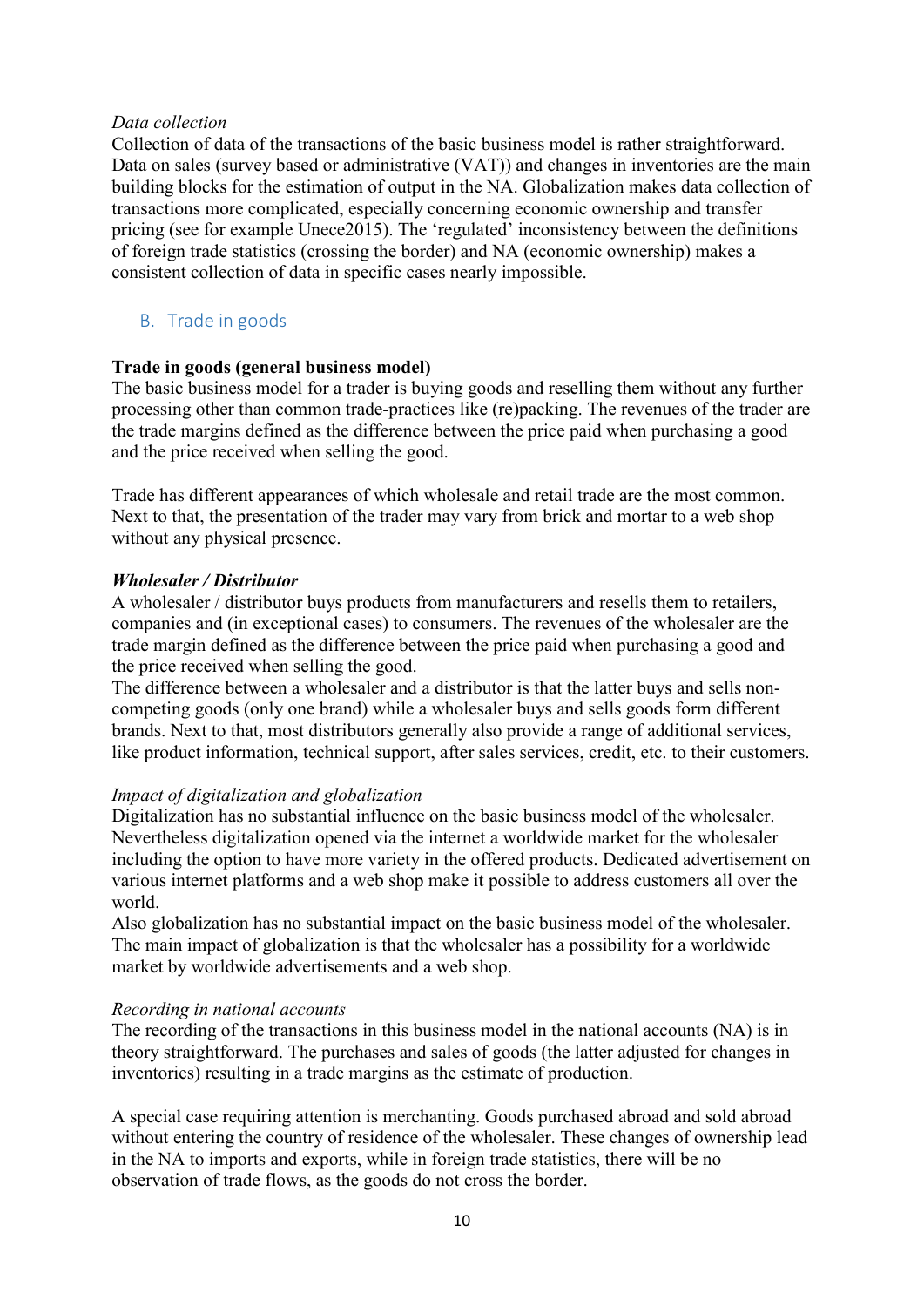## *Collection of data*

The collection of data for the transactions of the basic business model is rather straightforward. Data on purchases and sales (survey based or administrative (VAT)) and changes in inventories are the main building blocks for the estimation of output in the NA. The 'regulated' inconsistency between the definitions of foreign trade statistics and NA makes a consistent observation of data in case of merchanting nearly impossible.

#### *Retailer*

*A* retailer sells directly to consumers after purchasing the goods from manufacturers, distributors or wholesalers. The revenues of the retailer are the trade margins defined as the difference between the price paid when purchasing a good and the price received when selling the good.

Traditionally retail trade is focused on the local market. This is still true for the major part of retail trade (super markets, sales of food products, furniture, etc.). Nevertheless with the introduction of web shops for some types of products a worldwide market opened (also) for retail trade for a.o. books, cd's, DVD's, (accessories for) electronic products, etc.

#### *Impact of digitalization and globalization*

Digitalization has no substantial influence on the basic business model of the retailer. Nevertheless digitalization opened for some branches within retail trade a worldwide market via the internet. Dedicated advertisement on various internet platforms and a web shop make it possible to address customers all over the world.

Also globalization has no substantial impact on the basic business model of the retailer. The main impact of globalization is that some retailers can get a worldwide market by worldwide advertisements and a web shop.

#### *Recording in national accounts*

The recording of the transactions in this business model in the national accounts (NA) is in theory straightforward. The purchases and sales of goods (the latter adjusted for changes in inventories) resulting in a trade margins as the estimate of production.

#### *Collection of data*

Collection of data on the transactions of the basic business model is rather straightforward. Data on purchases and sales (survey or administrative (VAT)) and changes in inventories are the main building blocks for the estimation of output in the NA.

# <span id="page-10-0"></span>C. Provision of services

The provision of services includes many different appearances, ranging from transport, catering, legal services, IT-services, health services to hairdressing and undertaking. Also the basis for the payment of the provided services varies considerably, ranging from a fixed amount per service (catering), hourly rates (legal services) and subscription (magazines) to 'free' services (some local newspapers).

Next to that, the working area for services may differ. Many service providers are mainly focused on the local market, while others (can) operate in a worldwide market. Nevertheless the basic business model is similar in both cases. Table 1 gives an overview of types of services and the most applied base for charging their customers.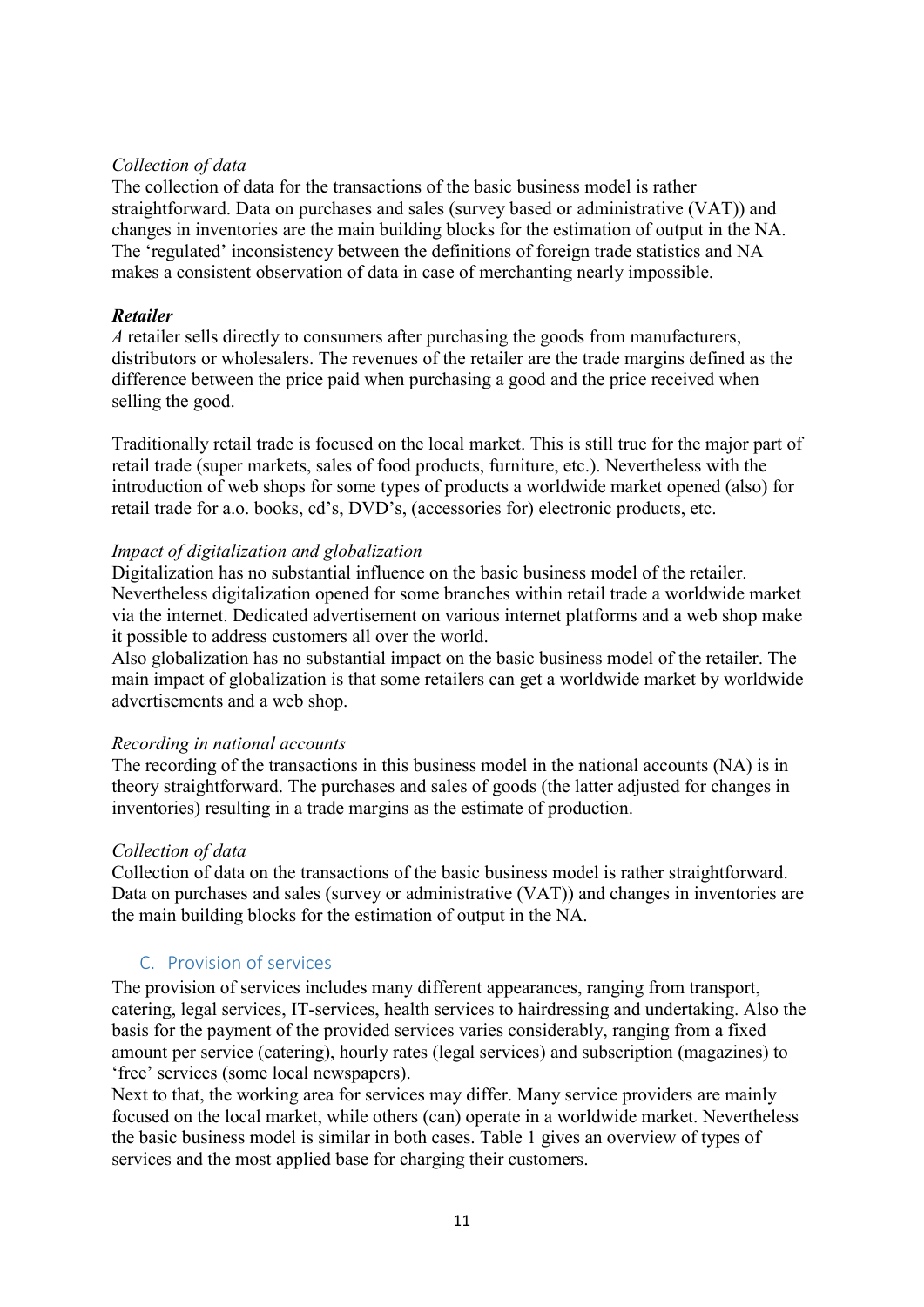| <b>Type</b>                                           | <b>Price base</b>             |
|-------------------------------------------------------|-------------------------------|
| Public transport and storage                          | Amount per unit, rent         |
| Air transport and land transport of go Price per kilo |                               |
| Transport of persons                                  | price per kilometer           |
| Accomodation and food                                 | Amount per unit, rent         |
| Publishing (newspapers)                               | Subscription                  |
| Telecom                                               | Subscription                  |
| Renting of real estate                                | Rent                          |
| Legal services                                        | Hourly rates                  |
| Economic advice, controllers                          | Hourly rates                  |
| <b>Technical services</b>                             | Hourly rates                  |
| R&D                                                   | Hourly rates                  |
| Travel agencies                                       | Fee                           |
| Brokers / intermediaries                              | Fee                           |
| Security & cleaning                                   | Hourly rates                  |
| Education                                             | Amount per unit               |
| Health                                                | Amount per unit               |
| Repair services                                       | Amount per unit, subscription |
| Arts & recreation                                     | Amount per unit               |
| Other personal services                               | Amount per unit               |
| Free services                                         | Advertisments                 |

*Table 1 The market of services and the base for charging customers.* 

Although the way of charging customers differs, two elementary types of business models for service providers come forward: a short-term model with direct payment and a long term binding of customers via subscription.

# *Short-term business model for service providers*

#### *Impact of digitalization and globalization*

Digitalization has no substantial influence on the elementary business model. The internet, however, provides new options for reaching customers. Instead ordering on paper or per telephone, a web site can be used. Telecom providers can offer a broader set of services including streaming of video and music (see subscription model below).

Brokers / intermediaries traditionally provide services in order to negotiate deals between buyers and sellers of goods and supplier and users of labor. Each successful deal results in an income, which might be a percentage of the transaction or a fee for the hours worked, etc. With e-commerce a broker model came in existence for intermediation in monetary transactions like Paypal, receiving a percentage of each transaction.

Globalization in this part of services is mostly a consequence of possibilities created by digitalization.

#### *Recording in the national account*

The recording of the transactions of this business model is straightforward: revenues equal production and all mentioned activities are within the production boundary.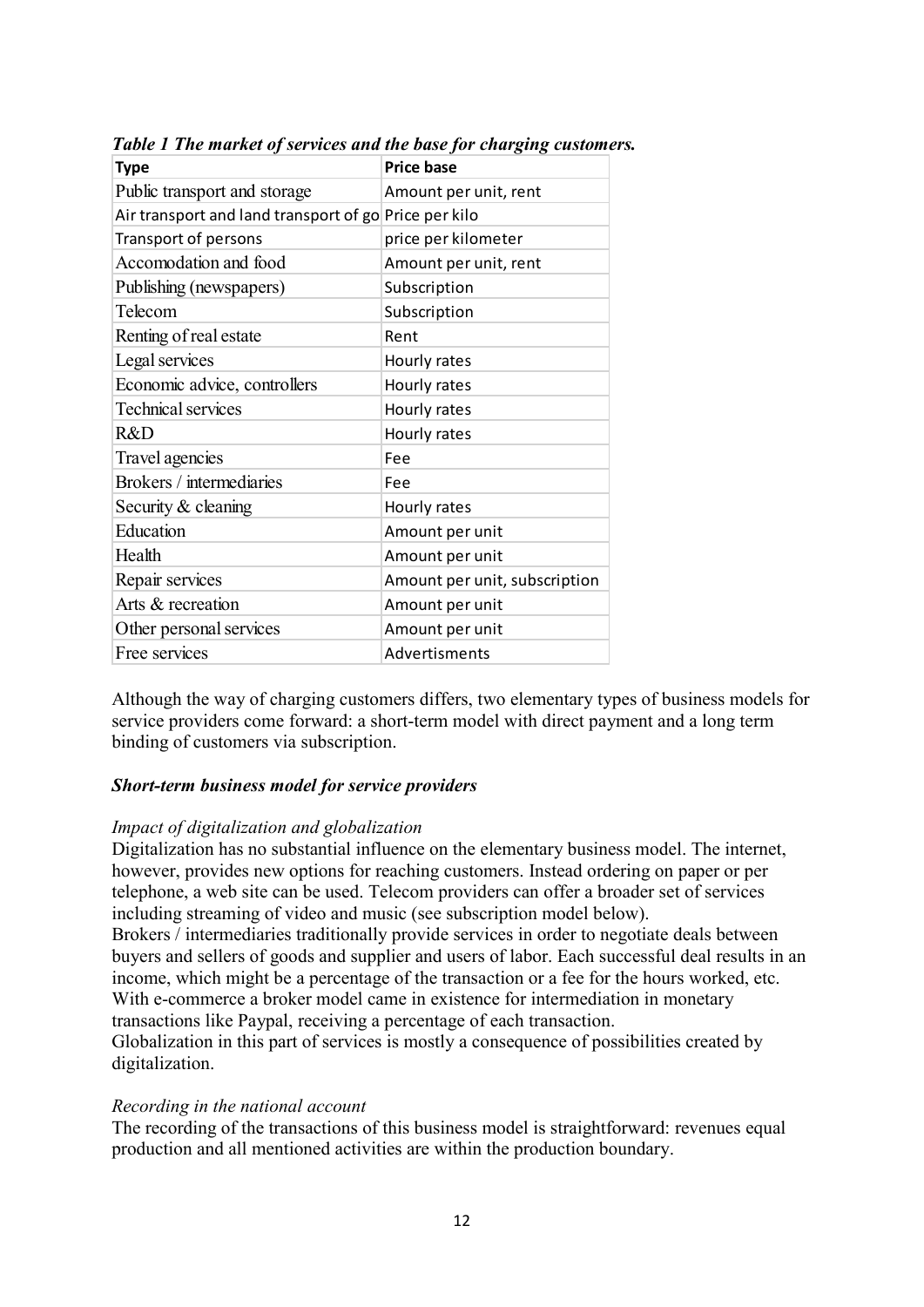#### *Collection of data*

Collection of data (survey based or administrative (VAT)) of the transactions of the basic business model is rather straightforward. For international services, and especially when consumers pay directly to the provider the collection of data on international trade in services is highly problematic.

#### *Subscription model*

The subscription business model binds customers with a long-term contract and the providers get recurring revenues. Examples are newspapers, magazines, (some) repair services, Netflix.

#### *Impact of digitalization and globalization*

Digitalization has no impact on the basic business model. However, digitalization led to new ways of providing music, movies, tv-series, etc. via streaming services. From an initially local market (newspapers, magazines) this business model expanded to worldwide markets with the rise of internet.

Globalization in this part of services is mostly a consequence of possibilities created by digitalization.

#### *Recording in national accounts*

The recording in national accounts of subscription fees in straightforward. Revenues equal output and all activities are within the production boundary.

#### *Collection of data*

Transactions of (local) providers of newspapers, magazines, etc. can be captured by business statistics. International purchases are however hard to capture, because (at least part of them) will be direct payments by consumers to the provider of the streaming services (amongst others by credit card).

# <span id="page-12-0"></span>D. Internet based business models

With the commercial use of the internet, new business models appeared and some existing business models could be applied on a large scale. Models based on advertisement are an example of the latter. Platforms, freemium apps, and data selling are typically new business models made possible by digitalization.

#### **Freemium**

The Freemium business model is a typically internet based and thus a relatively recent model. With the freemium model companies offer basic services to the customers for free while charging a certain premium for extra add-ons, storage and/or skipping advertisements. The business model inhibits multiple schemes with various benefits for different customers. Generally, the basic service comes with certain restrictions or limitations, such as in-app advertisements, storage restrictions etc., which the premium versions will not have. Examples are Dropbox with a free storage of 2 GB storage and premiums for an increased limit, Spotify with a free version including advertisements and a premium version without ad interruption. Another example is computer software which offers free use of the basic program, but requires a fee to access advanced features.

Freemium products can have an additional source of income by the sales of user data that can be used for personalized advertising.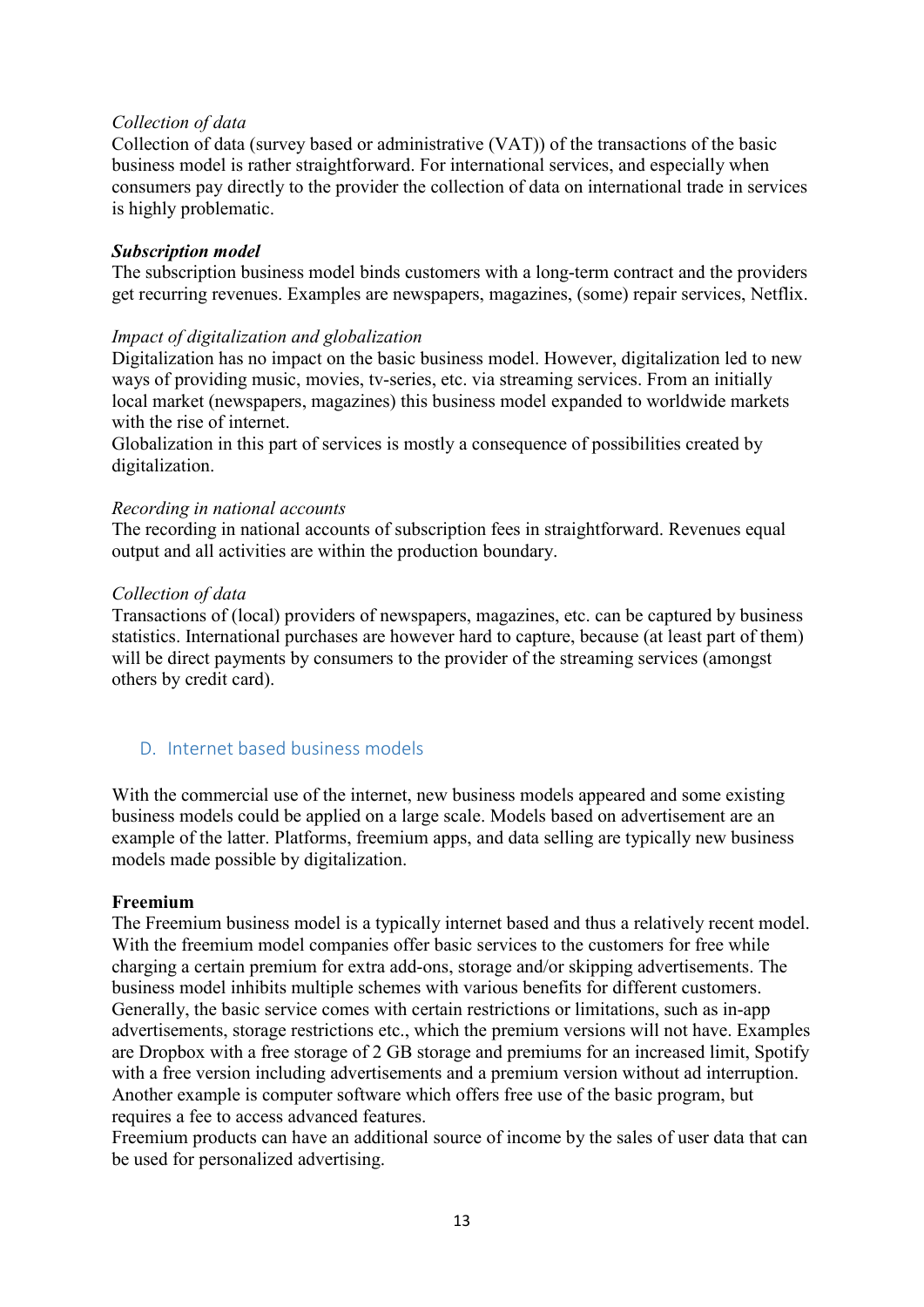The freemium model is popular for online companies because it is not only a great marketing tool but also a cost-effective way to scale up and attract new users.

#### *Impact of digitalization and globalization*

The freemium model exists by the sake of internet. Having the internet as mode of operation, the freemium model has by definition a worldwide scope.

#### *Recording in national accounts*

Although a service is provided to consumers (and businesses), the delivery of the free basic service is outside of the production boundary of the SNA2008.

The revenues from in-app, sales, increased storage limits, the use of advanced option, the no ad interruption, etc. are straightforward recorded as output. Also the sales of user data has to be recorded as sales of 'databases' (and thus output) in the NA.

#### *Collection of data*

Taking only actual money transactions into account, observation of sales (from the company point of view) is straightforward. The freemium model will in generally include a large international component in its transactions, many of them directly with consumers. A correct observation of international trade in services linked to the freemium model will therefore hardly be possible.

#### **Advertisement**

In the advertisement model information, apps, etc. are provided without any charge, but include advertisements (see also Freemium). The revenues in this model stem from sales of advertisements. The advertisement business models exist already for a long time, for example on a local level with free newspapers, but expanded the rise of free products and services on the internet.

Just like the earlier times, these business models are popular with media publishers like YouTube, Spotify, News sites, etc. where the information is provided for free but are accompanied with advertisements.

#### *Impact of digitalization and globalization*

Digitalization does not have substantial influence on the advertisement business model. Digitalization, however, expanded the possibilities for this type of business model from the local media to worldwide exploitation in various forms (information, platforms and apps). A prerequisite for the digitized advertisement model is the possibility to provide dedicated (personalized) advertising to the users/consumers (see Data selling / data licensing). Starting as a typical local applicable business model, the rise of internet made it a worldwide applicable model.

#### *Recording in national accounts*

In theory the recording of the transaction of this business model is straightforward. Receipts of payments for advertising is within the production boundary and equals output. The great variety in the way the advertising takes place however poses problems in the exact allocation of the revenues (see also collection of data below). For example: Vloggers of popular YouTube channels, which attract many viewers, receive a (small) amount for every hit (of a minimum duration) on their clips, because it increases the reach of the advertisement. To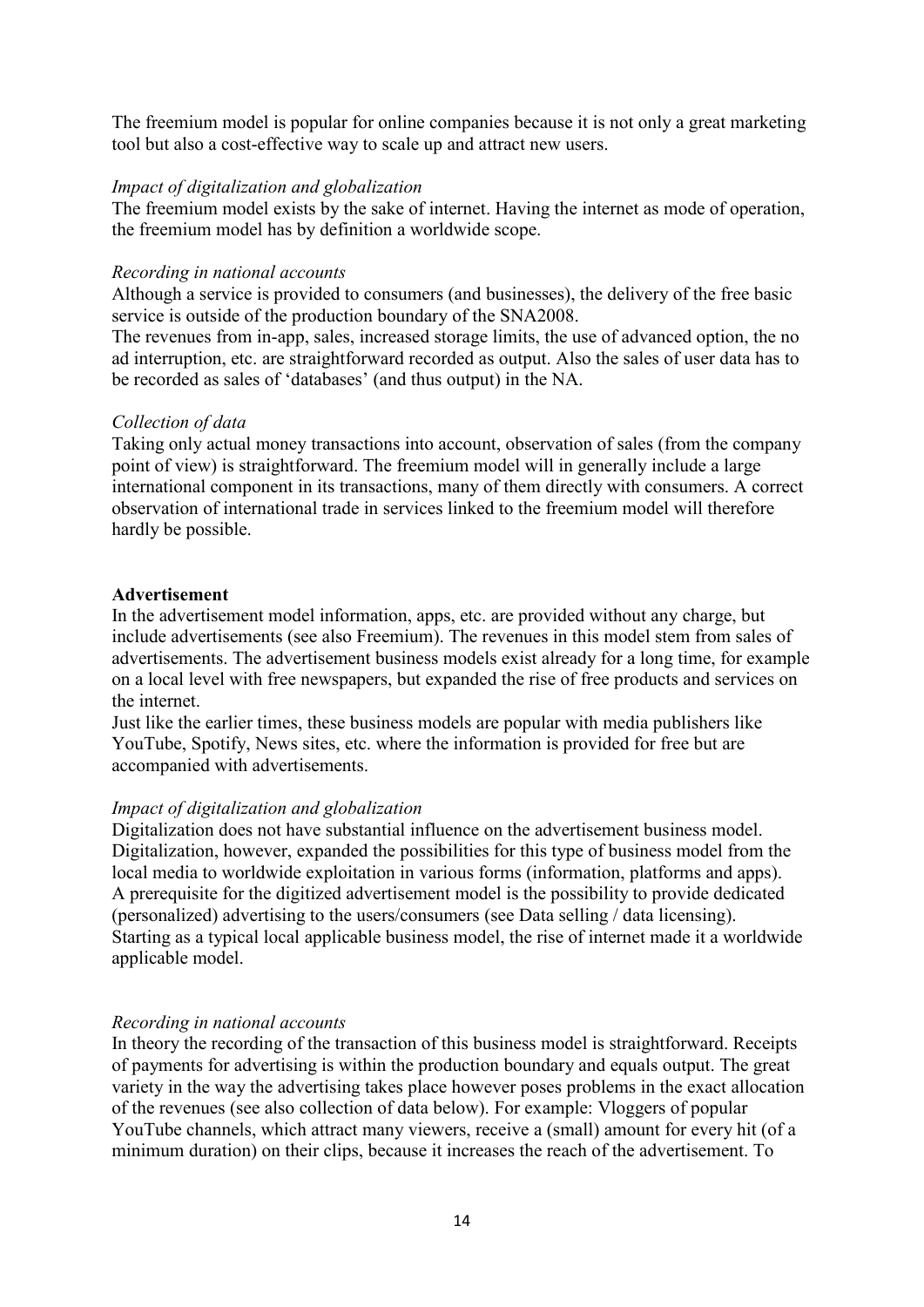what type of product should this amount be allocated? Is the producer a company? Is it a separate business model, a modern sandwich man?

# *Collection of data*

Revenues from advertisement fees can be surveyed in business statistics. The revenues of vloggers will probably be hard to observe. International transactions should be no problem as they are paid by companies and will be included in international trade in services.

# **Platforms**

From Heerschap, Pouw, Atmé, Measuring online platforms

*"In general, an online platform is a digital intermediary, which matches supply and demand in a multi-sided market through the internet. Online platforms do not only match providers and users, but they mostly also facilitate possible transactions resulting from interactions. Online platforms differ in their role and the 'products' they exchange."*

*If the use of the online platform is not for free, providers and/or users have to pay a commission to the platform for a transaction and/or for the access to the platform. Finally, if a transaction between a provider and a user comes about, the user pays the provider if the transaction is not for free. Often, there is some kind of a digital confirmation of the transaction and support of a payment system of the online platform. Turnover for the online platform can also be generated through add-ons, insurances, logistic activities, cancellation fees etc. If the online platform is for free, they often function on the basis of sponsorships or investments.*

*With many online platforms, users are exposed to advertisements. These are provided by advertisers. They pay the online platform to match their advertisements with the right target groups, mostly on the basis of algorithms. In order to do so, online platforms use the collected information on background (so-called profiles) and surfing behavior of their users. These advertisements are often a major source of income for online platforms: the more users, the more attractive that online platform becomes for advertisers.* 

*Business models. Besides non-profit models, this can range from turnover on the basis of transaction or access commissions for the provider or user or for both to turnover on the basis of advertisements or a combination. Sometimes the turnover is generated by investors or the inclusion of extra services, such as insurance, logistic services or cancelation fees. In order to attract more users, it is sometimes taken for granted that no profit is made at the moment. (Part of) the use of the online platform by providers and users can be for free. This kind of free use is an incentive to reinforce the participation and value creation of the online platform;"*

Heerschap et al. suggest the business models for platforms are either fee-based or advertisebased. Both business models have been discussed above.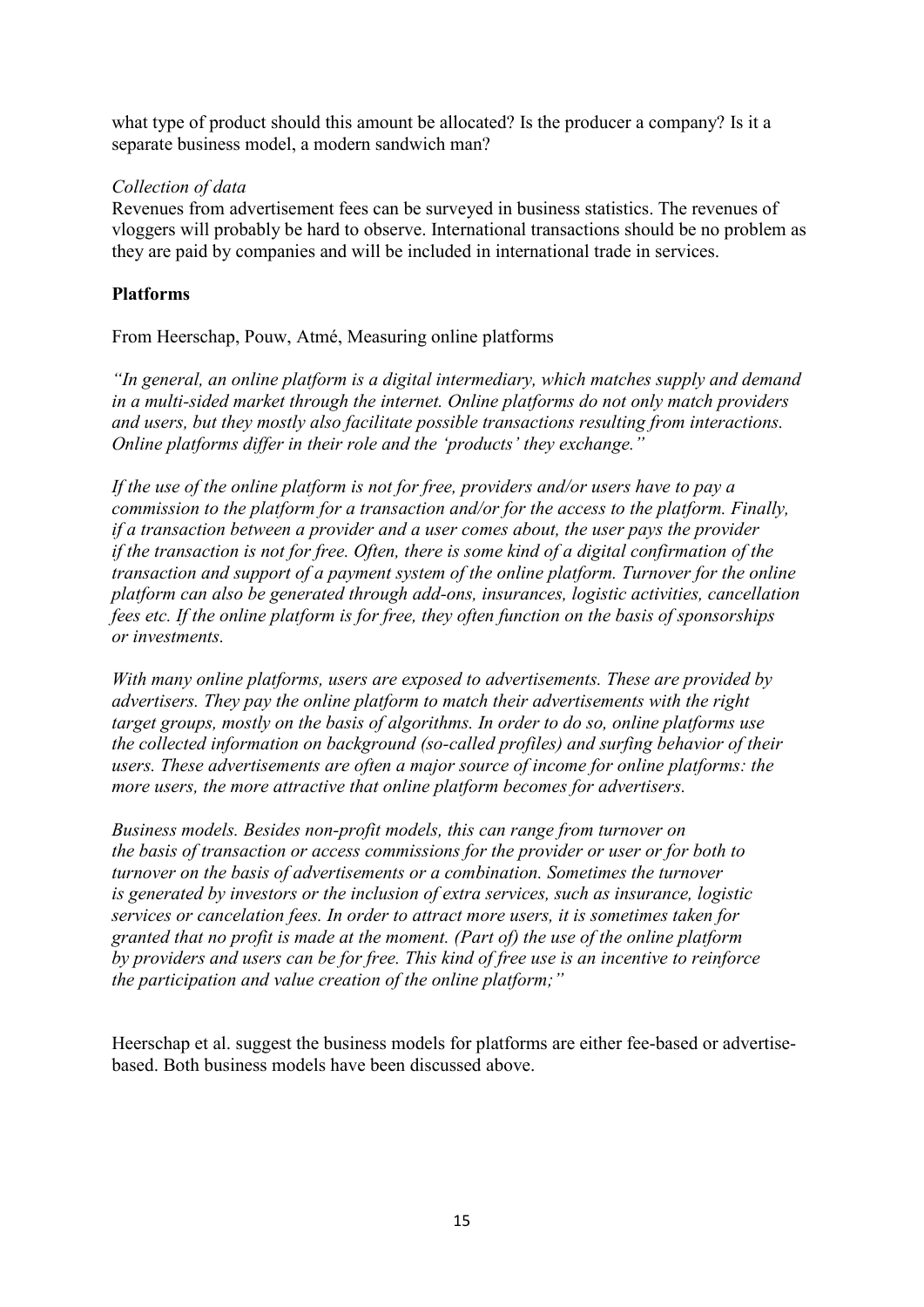#### **Data Licensing / Data Selling**

With the advent of the internet, there has been an increase in the amount of data generated upon the users' activities over the internet. This has led to the advent of a new business model – the data licensing business model. Many companies like Google, Facebook, Twitter, etc. sell or license the data of its users to third parties to construct customer profiles based on their personal, demographic, geographic, and psychographic characteristics, enabling the firm to direct its marketing efforts with greater accuracy.

#### *Impact of digitalization and globalization*

The data-licensing model exists by the sake of internet. Having the internet as mode of operation, the data-licensing model has by definition a worldwide scope.

#### *Recording in national accounts*

The recording of the sales or licensing of data in the NA is straightforward as a commercial service.

#### *Collection of data*

As these transactions, both supply and use, are typical business transactions, survey based business statistics are an appropriate data source. The same holds for international transactions in trade in services.

# <span id="page-15-0"></span>E. Provision of financial services and trade in financial products

#### **Banking**

Traditionally banks were mainly focused on the domestic markets and commercial banking activities having (net) interest income (the difference between received interest on loans and paid interest on deposits) as the most important source of income. In the course of time, the banks provided a broader range of products. Fees and commissions cover a wide range of services, for example securities, clearing and settlement, asset management, trust, financial mediation, fiduciary activities, payments services, travel agency services, structured finance, servicing fees from securitization activities, insurance and other fee and commission income. Next to that, revenues emerge from advisory activities on financial products for consumers (mortgages) and enterprises (mergers and acquisitions, consultancy, emission of shares etc.

Trading in shares and other financial instruments is generally not part of the business model of commercial and retail banks. However, on investment banking these type of transactions are part of the business model. An investment bank is traditionally associated with corporate finance, like raising financial capital by underwriting, assisting in mergers and acquisitions and provide ancillary services such as market making, trading of derivatives and equity securities. On behalf of the bank and its clients, a large investment bank's primary function is buying and selling financial products.

In summary, in banking three basic business models can be distinguished:

- a. Interest income: the difference between interest received on loans and interest paid on deposits.
- b. Fees and commissions on a (wide range of) services
- c. Buying and selling of financial products on behalf of the bank (in case trading is done on behalf of the clients the basic business model will be fees and commissions)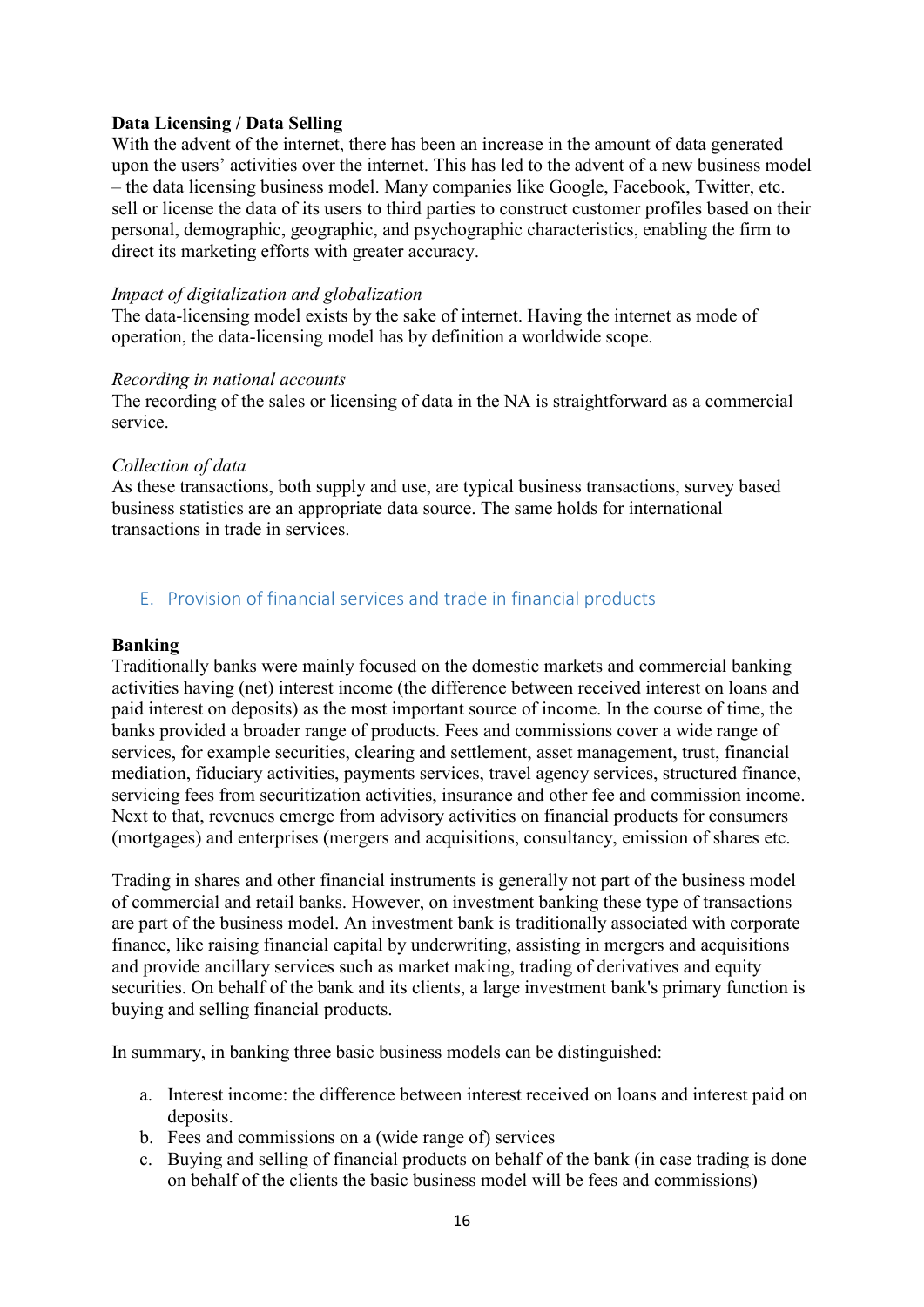Digitalization has a huge impact on way banks operate and serve their customers. However, the basic business models have hardly changed. Nowadays banks are multinational enterprises and thus banks operate worldwide.

#### *Recording in the national accounts*

The transaction of the three business models are all recorded in the national accounts but dispersed over the framework. Straightforward is the recording of the revenues from fees and commissions, which are within the production boundary and are seen as output. Interest income is more complicated because of the concept of FISIM. Interest flows are divided in a service part (FISIM) recorded as output in the production accounts (and SUT) and a primary income part recorded in the primary income account.

The third business model is classified as a financial transaction and thus recorded in the financial accounts. The result of trading in financial products is recorded as production of spreads ('trade margin') in the national accounts.

#### Collection of data

The collection of data on fees and commissions and the gross interest flows is straightforward. Revenues from trading, being a balance of plusses and minuses, are more difficult because of continuously varying valuation of the products.

#### **Leasing**

With leasing an owner (the lessor) of a specific asset (cars, airplanes, land, building, equipment, or machinery) grants a second party (the lessee) the right to its exclusive possession and use for a specific period and under specified conditions, in return for specified periodic rental or lease payments. The contents of lease contracts vary considerably from the sole assets to assets including maintenance and fuel (cars).

#### *Impact of digitalization and globalization*

The impact of digitalization on the basic business model is limited. Transfer of equipment (airplanes, trains) to a tax haven and lease back within a MNE is one aspect of globalization.

#### *Recording in the national accounts*

Depending on the type of contract the lease can be judged to be operational in which case the lease payments are recorded as the provision of a service (with intermediate consumption as the counterpart), or as financial lease in which case a loan is imputed together with interest payments.

#### *Collection of data*

Data on revenues from lease contract can be collected via business surveys. Problems exist in judging whether the contract concerns operational or financial lease and what additional items are included in the contract (for example fuel, maintenance etc.).

#### **Insurance**

Insurance companies are funded by insurance premiums. The main (net) source of income is the difference between received premiums and claims paid. Next to that, insurance companies will have revenues from investments (a.o. interest on mortgages, dividend) and fees from advisory activities.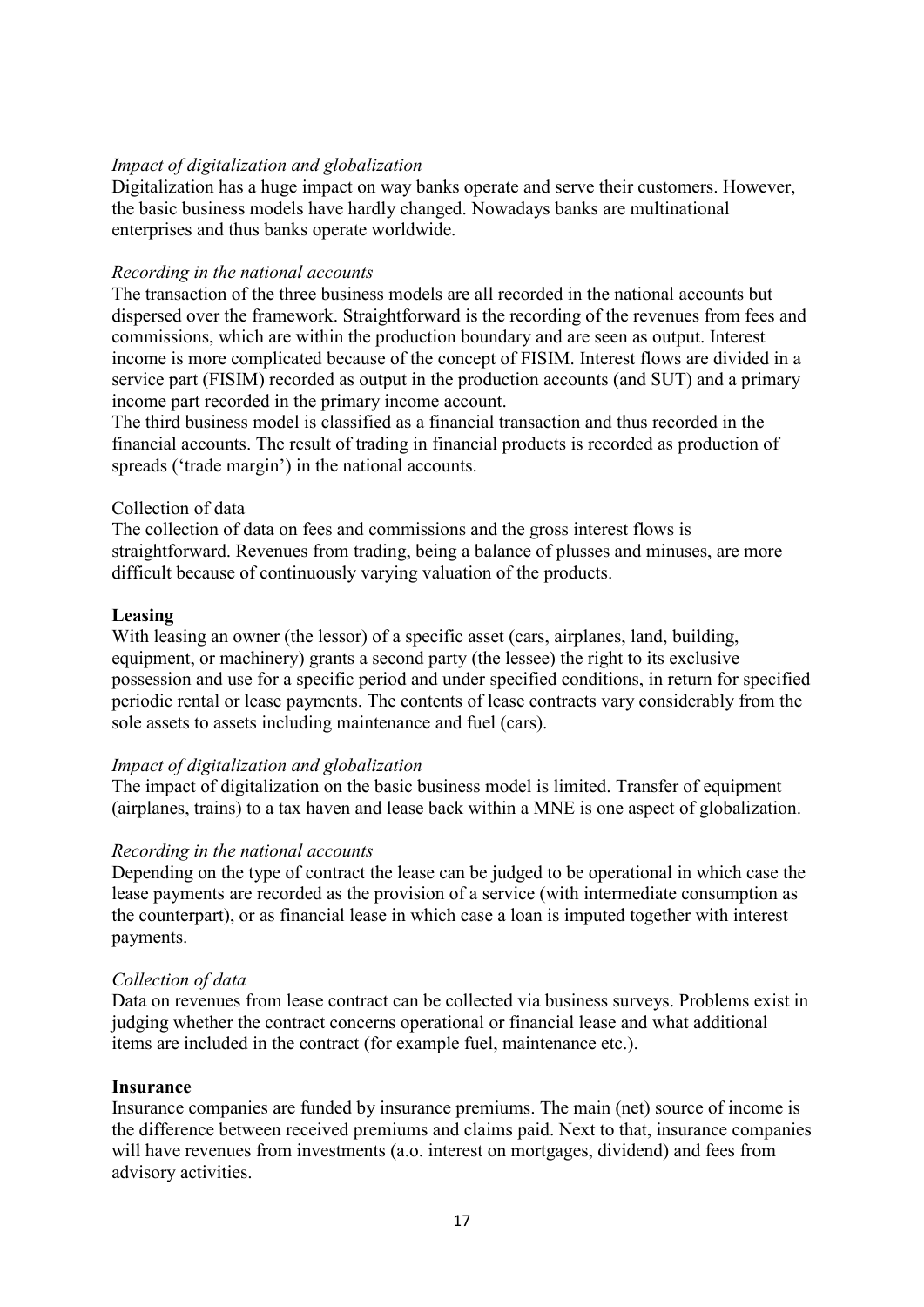Digitalization has no substantial influence on the basic model. The same holds for globalization. Nevertheless insurance companies are operating worldwide and internet based consumer profiles can contribute to 'personalized insurance'.

#### *Recording in the national accounts*

In the definition of the NA output equals premiums minus adjusted claims in order to avoid negative production. This definition differs therefore from annual payments of premiums and claims. Next to that transactions between insurance companies and insured are a bit scattered over the framework. A service part is recorded in the production account (and SUT) while premiums and claims are recorded in the secondary distribution of income account. The services part is within the production boundary, the premium part is outside.

#### *Collection of data*

Gross flows of premiums and claims is straightforward. The step to NA definition requires more information and assumptions.

#### **Investment funds / Hedge funds**

Investment funds and hedge funds invest in enterprises on behalf of their clients like private investors, pension funds, insurance companies with the aim of a of profitable return on its investment. The difference between hedge funds and investment funds is that the latter are operating for the return on investments by involving in the enterprise policy.

The return on investment is not an income for the investment fund and thus not part of its business model. In the national accounts these returns are recorded as attributed income of investors.

The business model of investment funds are fee-based or a commission linked to the financial results of their activities.

#### *Impact of digitalization and globalization*

Digitalization has no substantial influence on the basic model. Nevertheless digitalization changes the production process of hedge funds (a.o. flash transactions). The same holds for globalization.

#### *Recording in the national accounts*

In the national accounts the fees are recorded as production. Trade in financial products is recorded in the financial accounts and is outside of the production boundary.

#### *Collection of data*

Collection of data concerning fees is rather straightforward in survey based business statistics.

#### **Other financial services**

Other financial services consists of many different financial auxiliaries like administration of financial markets, stockbrokers, trust offices, market makers, mortgage agencies, credit and currency brokers, insurance agents, fund management etc.

The business model for these activities are mainly fee-based.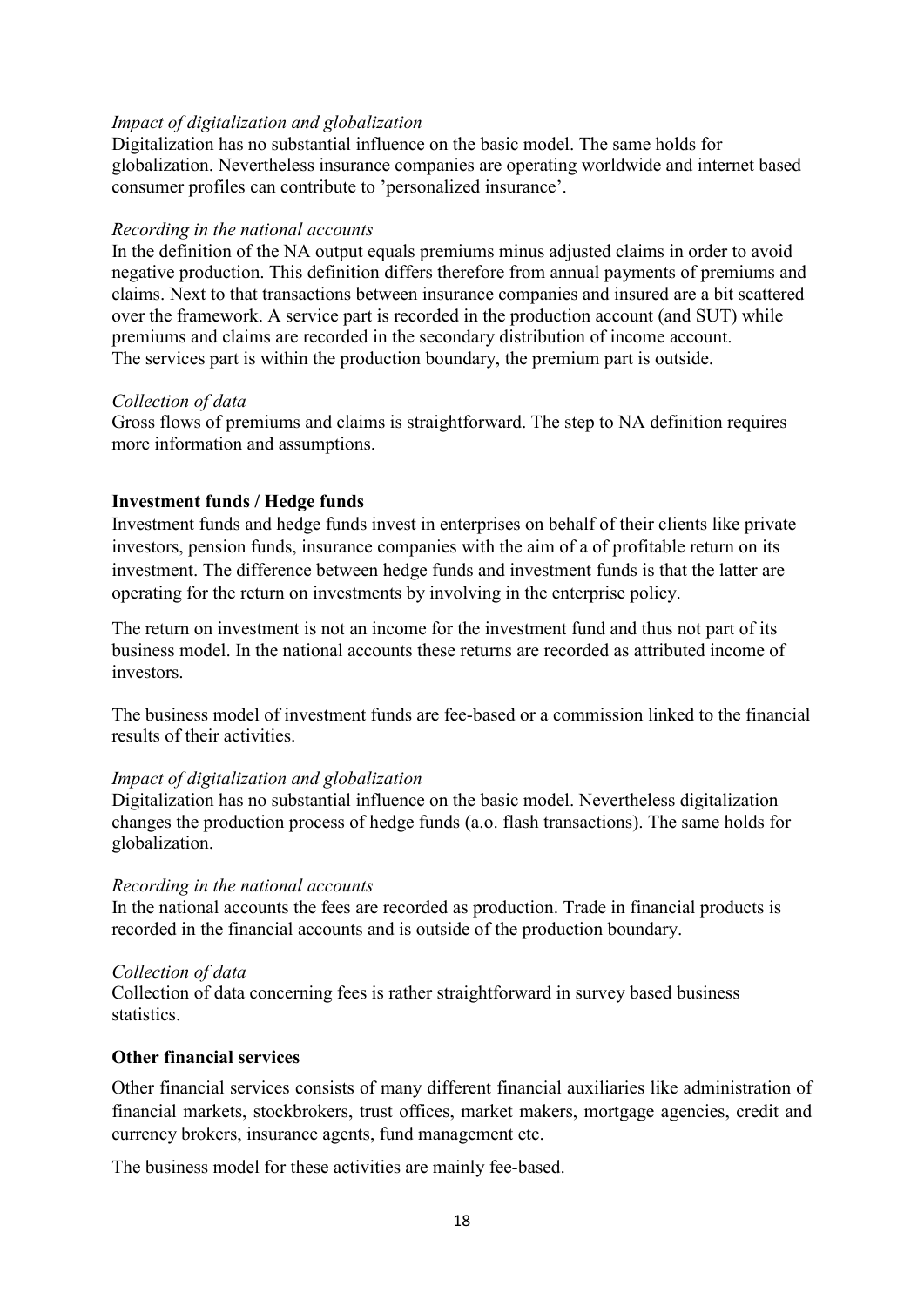Digitalization has no substantial influence on the elementary business model. The internet, however, provides new options for reaching customers. Globalization in this part of services is mostly a consequence of possibilities created by digitalization.

#### *Recording in the national account*

The recording of the transactions of this business model is straightforward: revenues equal production and all mentioned activities are within the production boundary.

#### *Collection of data*

Collection of data (survey based or administrative (VAT)) of the transactions of the basic business model is rather straightforward.

#### <span id="page-18-0"></span>F. Renting out of movables, real estate and intellectual property rights

#### **Renting of movables and real estate**

Renting of movables and real estate is a long existing business model in which the rental company owns specific goods or real estate meant for renting to third parties varying from one time rentals (for example person cars) to long term contracts (in case of real estate). Revenues are the received rental payments.

#### **License model**

A license is a written contract under which the owner of a copyright, know how, patent, service mark, trademark, or other intellectual property, allows a licensee to use, make, or sell copies of the original. The licensee pays royalties or license fees to the owner.

#### *Impact of digitalization and globalization*

Digitalization has no substantial impact on the basic business model. The number and variety of intellectual property however has increased with digitalized products.

Although worldwide licensing exists already for a long time, renting out intellectual property seems to have accelerated in the last decade. Re-allocation of IP over the world as a way of optimization of corporate taxes is one of the causes of the acceleration.

#### *Recording in the national accounts*

In the NA license fees and royalties are recorded as payments for the provision of services. Revenues are within the production boundary and thus seen as output.

Re-allocation of IP can lead to distorted picture of the economy (see above, the Irish case).

#### *Data collection*

Data collection for the transaction of the license model is rather straightforward. In some cases the determination who is the economic owner of the IP is problematic.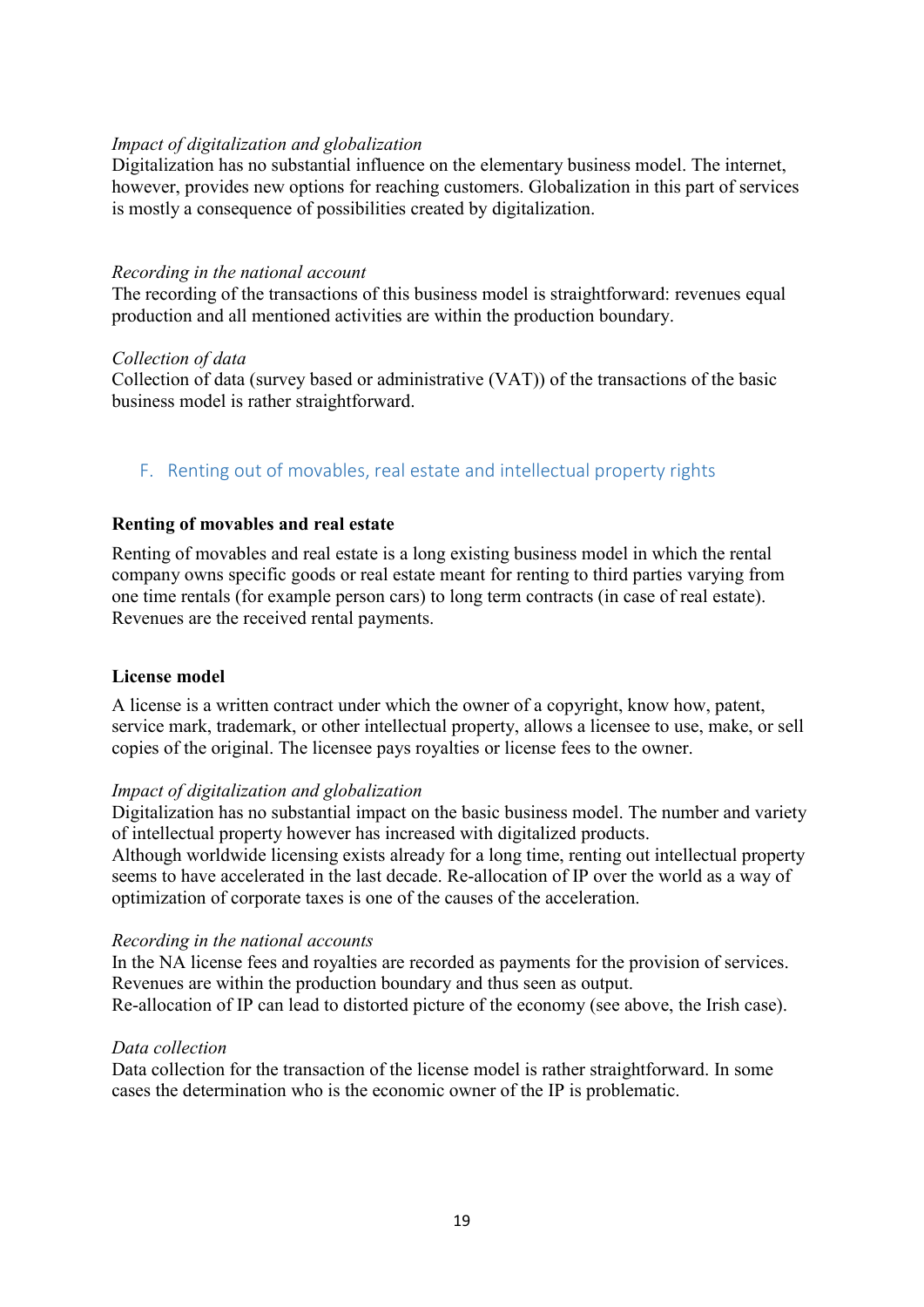# *Franchise*

A franchise is an arrangement where one party (the franchiser) grants another party (the franchisee) the right to use its trademark or trade-name as well as certain business systems and processes, to produce and market a good or service according to certain specifications. The franchisee can be a manufacturer, wholesaler / distributor or retailer. The franchisee usually pays a one-time franchise fee plus a percentage of sales revenues as royalty, and gains (1) immediate name recognition, (2) tried and tested products, (3) standard building design and décor, (4) detailed techniques in running and promoting the business, (5) training of employees and (6) ongoing help in promoting and upgrading of the products.

For franchising the business model of the franchiser has to be described separately. The franchisee has business models described above (and below) and differs from its nonfranchising competitors only in costs because for example the latter have to do the marketing themselves, while the franchisee pays a fee to the 'parent' company and takes advantage of the parents marketing and name recognition.

A franchiser has activities in a certain branch (manufacturing, trade, etc.) of which elements can be used by others. The business model for franchising is getting revenues from license fees / royalties for the use of intellectual property (branding, production processes, etc.) owned by the franchiser.

#### *Impact of digitalization and globalization*

Digitalization does not seem to have specific impact on this business model. Franchising is a long existing practice in several fields of the economy within a country and also cross border. Globalization does not seem to have a substantial impact on this business model, other than perhaps a more (world) wide application.

#### *Recording in the national accounts*

License fees / royalties have to be recorded as revenues (payments) for services and is within the production boundary of the SNA2008.

# *Data collection*

Data collection of the transactions of the basic business model is rather straightforward. The revenues are (sometimes specified) in business statistics.

# <span id="page-19-0"></span>G. Other business models

#### **Nickel-and-dime**

In the nickel and dime business model a basic product that is very cost-sensitive and hence priced as low as possible is provided to the customers. For every other accessory or service that comes with it, a certain amount is charged

Examples of the nickel-and-dime model are the low-cost air carriers, Nespresso (a relatively cheap coffee machine, but main part of the revenues result from the unique coffee capsules), electronic toothbrushes, etc.

A comparable business model consists a of relatively low priced piece of equipment, accompanied by additional (obligatory) service contracts (support, maintenance) in a onetime payment or periodical payments. The latter being the main part of revenues.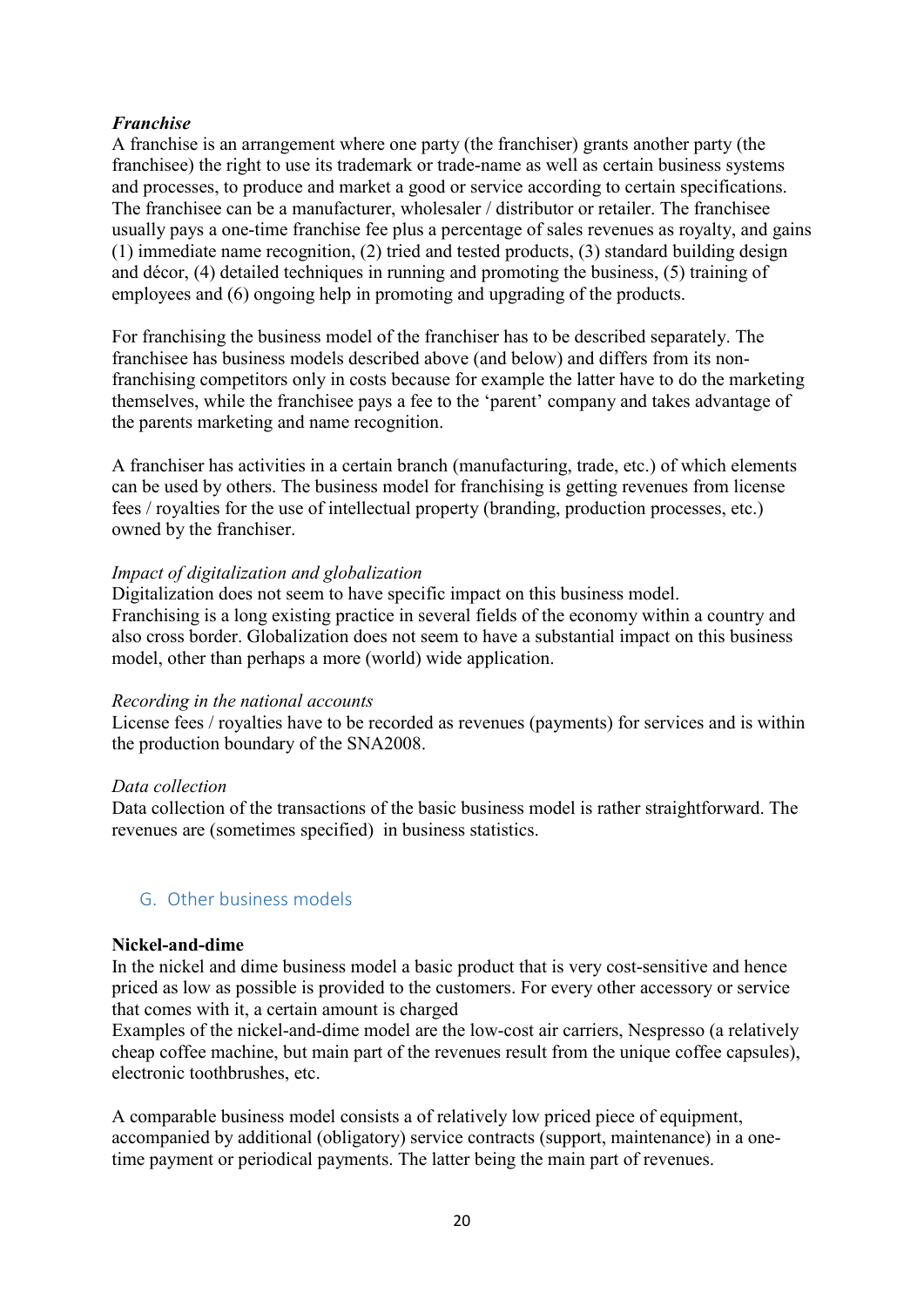On the basic business model of the wholesaler, digitalization as such has no substantial influence. Nevertheless for digitized products and (possibly) computers and computerized machinery linked to the internet, support and service do not have to be carried out on the spot.

On the basic business model of the wholesaler, globalization as such has no substantial influence. Nevertheless for digitized products and (possibly) computers and computerized machinery linked to the internet, support and service on a distance and thus from a centralized dedicated help- and service desk.

#### *Recording in the national accounts*

In theory the recording of the transactions in this business model in the national accounts is straightforward. Depending on the characteristics of the basic products and additional accessories and services, these revenues can be recorded in different products of the SUT. The case of embedded services, might pose a problem, in case of a one-time payment. The time of carrying out the services not necessarily coincides with the time of recording of the (implicit) payment.

Payment for the maintenance takes place in year T but is carried out in years T+1...T+10...

#### *Data collection*

Data collection of the transactions of the basic business model is rather straightforward however splitting between the main products and the embedded services might cause difficulties.

#### **Crowdsourcing**

Crowdsourcing business model involves the users to contribute to the value provided. Examples of businesses using crowdsourcing business model are for example charities and Wikipedia.

#### *Impact of digitalization and globalization*

Traditionally the various forms of charities operated on the local 'market', in a number of cases as local departments of worldwide organization like the Red Cross. With the internet different types of activities became possible, even worldwide without local departments became possible, with Wikipedia as example of the latter. Globalization is this business model is almost fully linked to digitalization.

#### *Recording in the national accounts*

In the NA crowdsourcing is recorded as income transfers and are outside of the production boundary. Local charities are mostly considered to be non-profit institutions serving households (NPIsh) and the production is defined as sum of costs. A similar approach can used for local non-charity organization funded via crowdsourcing. What to do with worldwide operating NPI's like Wikipedia?

#### *Data collection*

Organizations of substantial size funded by crowdsourcing will often have annual reports from which data to make estimates can be derived. Small scale privately set up activities will not be covered anywhere.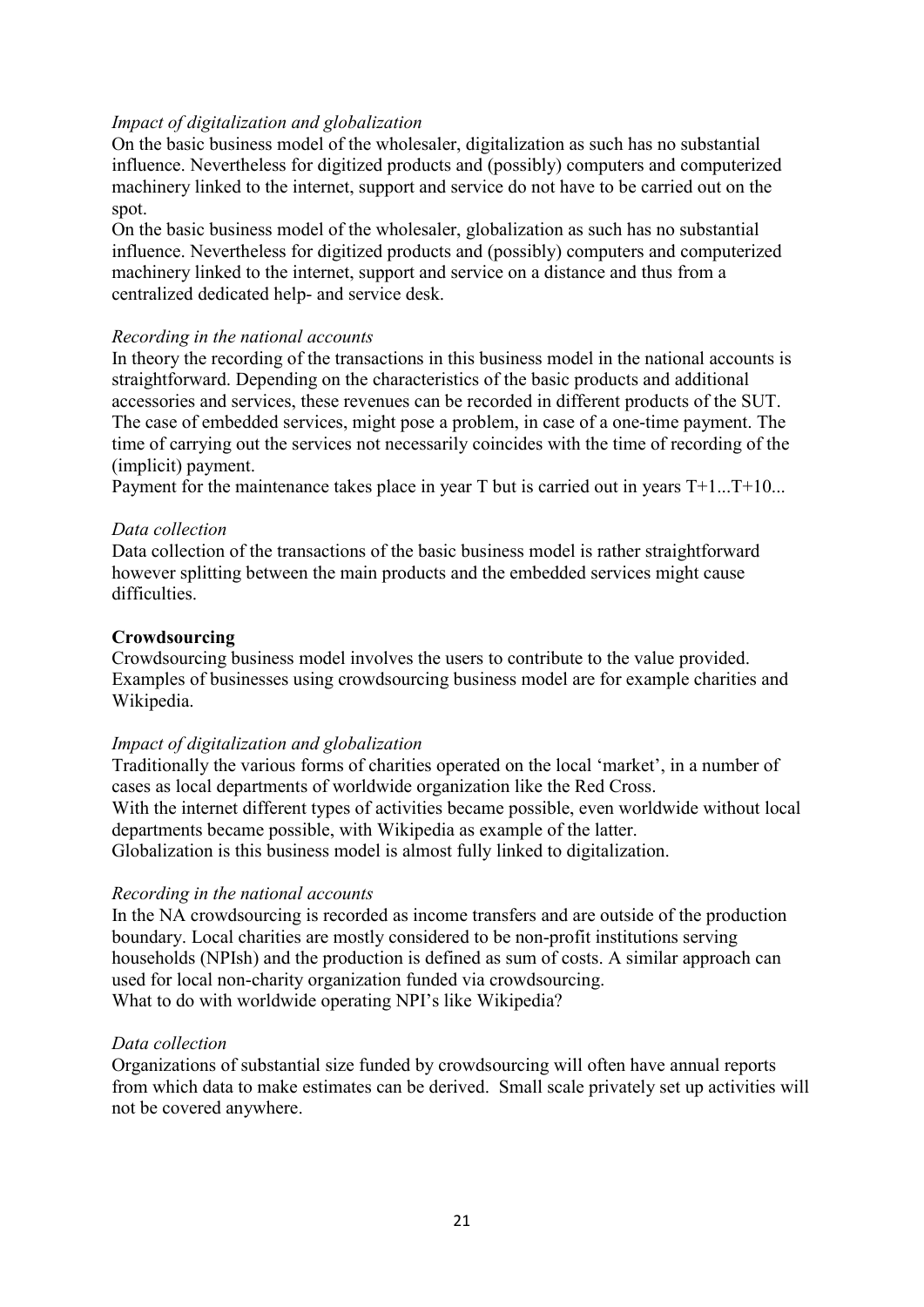# **Theft**

The basic idea of this 'business model' is to lay hold on goods and money without mutual agreement. Selling of stolen goods provides a revenue to the thief. Stolen money is a resource.

#### *Impact of digitalization and globalization*

'Traditionally' theft was an activity in which two residents are involved. With the availability the internet theft (of mainly money) by hacking accounts, phishing, etc. has substantial digitized and global components.

#### *Recording in the national accounts*

In the recorded flows of the NA theft only appears in the estimation of trade margins in wholesale and retail trade.

#### *Data collection*

As with all illegal activities, the observation of theft is notoriously difficult. Indirect methods and incidental research are often the base for NA-estimates.

# **Conclusions of this chapter**

The 'production heart' of the SNA is the base for the traditional breakdown of macroeconomic indicators to industries. To what extent this breakdown is the best starting point for economic analysis can be questioned. Expanding product ranges, outsourcing of physical production, etc. do not give a full insight in the way companies are making money. A breakdown of the economy to business models could be helpful to analyze generation of income and the structural development of the ways of making money in the course of time. In the way most business models are applied digitization and globalization play an important role, because with the help of the internet they can be applied on a world-wide market and/or on a much larger scale (freemium and platforms). The use of business models in statistics provides view on the economy from another angle and might help to better understand the impact of digitalization and globalization.

One has to be aware that the applied business models are generally not an item in present statistics. Taking them into account asks probably for additional research.

The worldwide scale on which companies are applying their business models makes the observation of data very complicated. For example direct transactions between consumers and non-resident suppliers will probably escape on the view of the statistical offices, as a consequence making estimates of imports of services problematic. Cross-border organization of production processes lead to substantial intra-concern transactions which are often MNE's and are difficult to interpret. An investigation how to observe such transactions adequately and a search for new data sources seems necessary.

New business models and business models using new techniques are sometimes denoted as disruptive. The analysis of present business models shows that apart from a limited number of new models the basic business models are not substantially changed in the course of time. For the more 'traditional' business models the impact of digitization concerns mainly an expansion to world-wide markets coming in reach by the internet. Digitization lead to new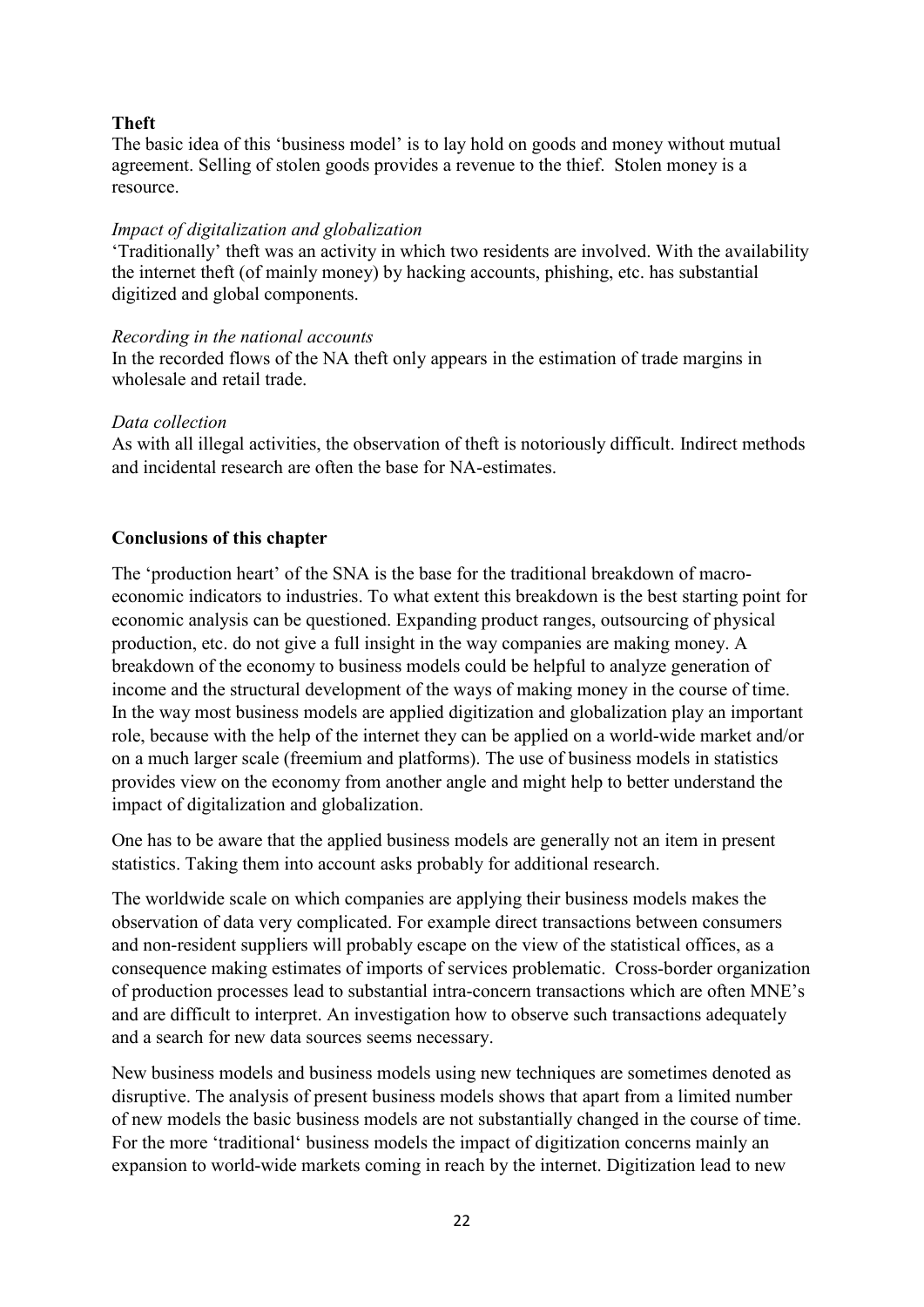products like data selling and streaming services for which the basic business model fits within the traditional types but the scale on which they are applied is overwhelming. Digitization is in many aspects also a driving force for globalization of both markets and production processes.

A cause for the feeling of disruptiveness might be the scale on which some of the business models are applied nowadays and the privacy aspect of the personal data collected especially in free services. Nevertheless statistical offices face disruptiveness in their macro-economic estimates which is mainly caused by changes in the internal organization of MNE's by shifting of profits and changing the allocation of intellectual property.

Free services might be seen as a disruptive economic development. In spite of the fact that the business model of free services already exists for a long time (as stated above), the scale on which they are provided nowadays is overwhelming and can be seen as disruptive from a 'utility' point of view and a such of interest for economic analysis.

As NA generally do not take these type of transactions into account (exception on this rule are imputed rents of owner occupied dwellings) it could be meaningful to take free services and the like in consideration because of the scale on which they are applied and the impact on consumer behavior. An example of an approach in given in Nakamura.

Disruptiveness in economic indicators seems to be caused mainly by organizational activities of MNE's. A split of the corporate sectors (S11 and S12) of the national accounts into MNE's and non-MNE's could shed more light on the 'real national' economic development. Of specific interest could be a study on the way MNE's are internally organized and the impact on macro-economic indicators.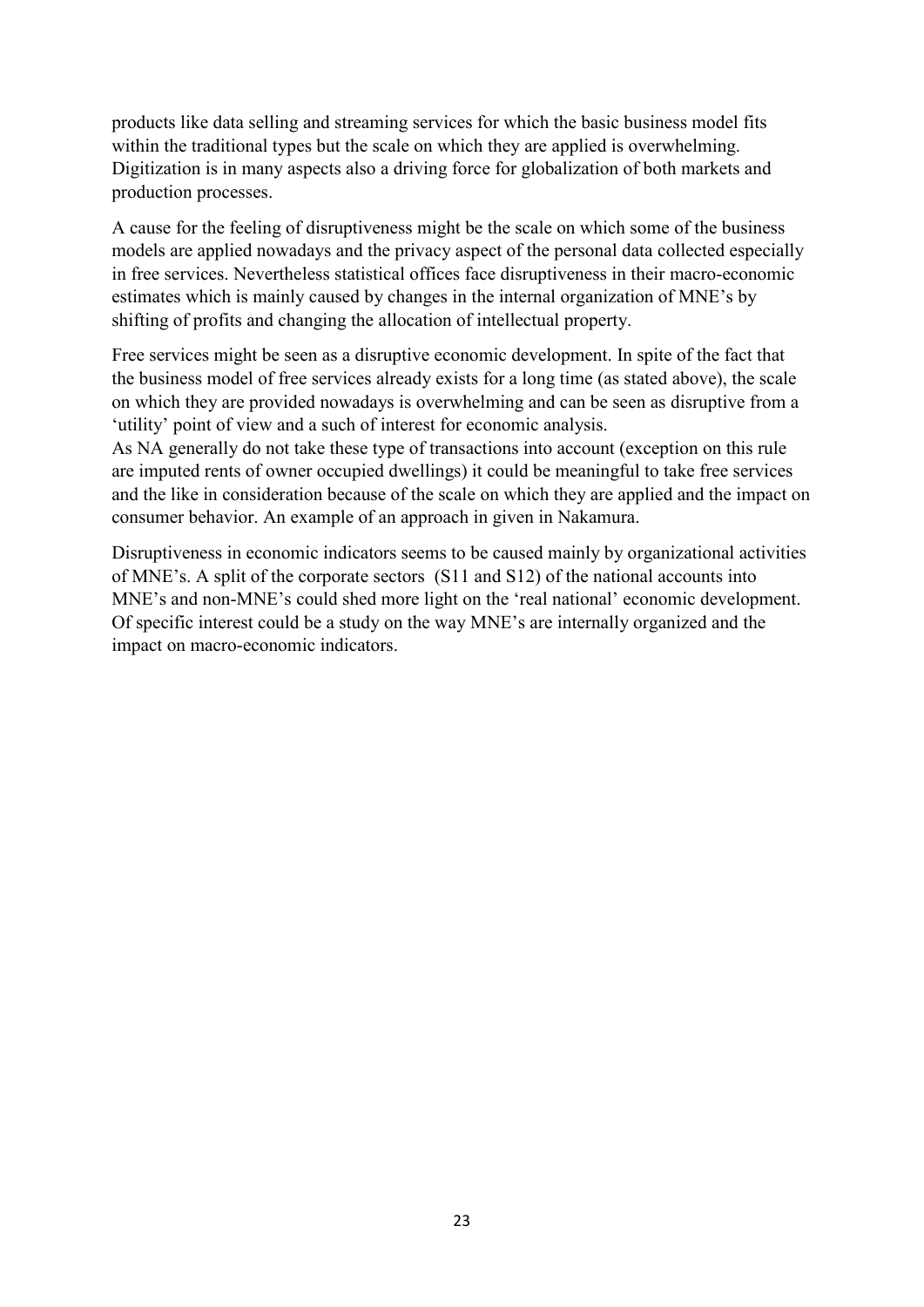# <span id="page-23-0"></span>4. An alternative accounting system?

*"The modern economy is a complex entity, subject to a continual process of change and development. The challenge is to ensure that economic statistics — and the methodologies used to construct them — evolve so as to capture these changes such that they remain relevant, accurate, and timely."*

*Sir Charles Bean, Independent review of UK economic statistics* 

The discomfort with the present national accounts, combined with the inflexibility and evolutionary development of the guidelines seems to ask for a more flexible approach. Although the changes on the way enterprises are making their money as shown by their basic business models are limited, some of them are nowadays applied on a world wide scale and therefore assumed to distort the picture of the economy. It also makes the compilation of the NA much harder as observation of certain transactions is hardly possible.

As NA are rigid in their guidelines they are not always able to accommodate to real-word changes in a transparent (i.e. for users readily to understand) way. An alternative accounting system, not guided by strict definitions and conventions should be able take care of that on short notice. Referring to the above 'Bean-quote', these comments concerning the SNA raise the question if it is necessary (or at least worthwhile) to develop an alternative accounting system.

The transactions of the business models discussed in the previous chapter are recorded in various places in the National Accounts (for example as production, property income, a financial transaction) it is not straight forward to get for example a view on the way money is made in an economy. This hampers to a certain extent economic analysis. The use of business models in an alternative system could give a view on the economy from another angle than the traditional industries and might reveal new and broader insights in economic development. A direct link with real-world transactions would also be helpful for leach men to better understand and clarify what is going on in the economy.

An alternative accounting system could take therefore (transactions in) business models as the heart of the system rather than the restricted production approach of the SNA and focus more on income or more broadly speaking, generated resources. Next to that an alternative system should avoid imputed, attributed and rerouted transaction as much as possible.

As the present national accounts contain all types of economic transactions, the set of an alternative accounting system would basically mean a reordering of transactions, skipping of transactions and adjustment of the content of transactions.

In this chapter a rough sketch is made of an alternative accounting system focusing on resources and uses and taking business models and real-world transactions as a starting point. The latter implies that imputed transactions of the SNA like rent of owner occupied dwellings will not appear in the sketch. The alternative accounting system will be denoted as Business-Model-system of BM-system in the text below.

Depending on the role economic agents play in the economy, there are many ways they receive their disposable resources. The various roles are well displayed by the institutional sectors of the national accounts, each having their own specific ways of generating and receiving resources. For example, the resources of households consists of many different components like wages, net profits of own business activities, interest, dividends, social benefits, pensions etc. In addition resources can result from the sales of both financial and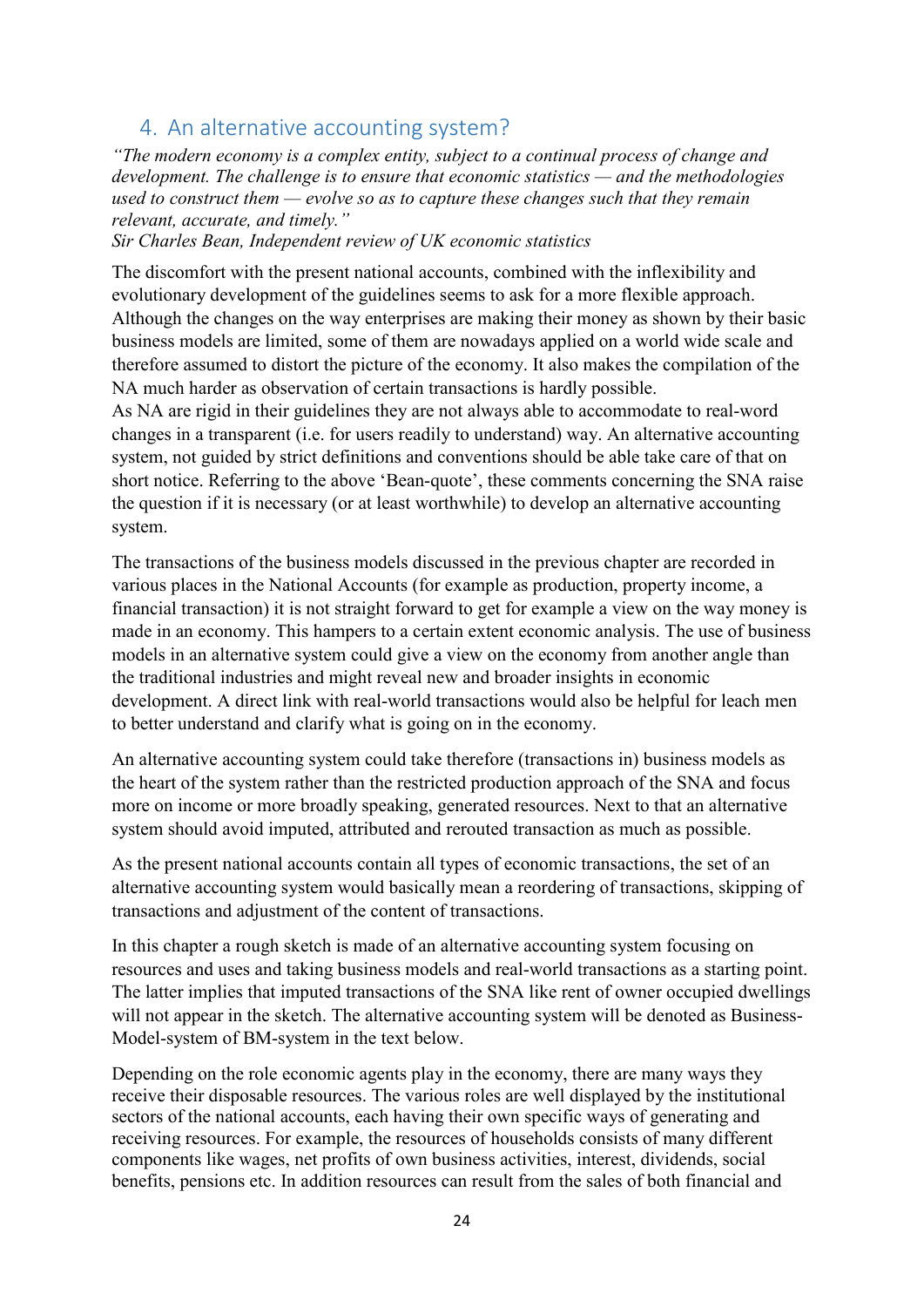non- financial assets and consumer durables like person cars. Although the SNA contains (at least in theory) all economic transactions in a country, the different types of resources are dispersed over various accounts of the system, both current and financial. A straightforward summarizing T-account giving an overview of all types of resources and uses, irrespective of their nature and origin, is in the NA not readily at hand on a regular basis. Similar set-ups for financial and non-financial corporations can be thought of, but neither of them is readily available in the present NA. For the latter two institutional sectors a detailed variant of a profit and loss account, in line with bookkeeping conventions, could be helpful in analyzing the economics of resources and uses.

As a start a preliminary list of possible resources and uses is compiled based on administrative and statistical sources. Although there is certainly not a one-to-one correspondence, the selected 'real-world' transactions are loosely linked to SNA-transactions. Next to that they are classified following the SNA/ESA, together with the classification of economic agents into institutional sectors. This approach simplifies the analysis of differences of the draft system with the SNA.

For the different types of agents in the economy (in line with the institutional sector classification) various sources of information and inspiration are available to compile the list of resources and uses. Next to that the SNA is an important source of inspiration for compiling an overview of possible resources and uses as it contains all economic transactions in a country.

#### *Non-financial corporations*

An important source of information is the so called reference classification system of financial information. In the Netherlands a standard bookkeeping scheme for communication with the government is developed. This reference classification system of financial information (RCSFI) can be used as a starting point for the setup of an accounting system for businesses.

#### From RGS-site:

Businesses in the Netherlands are legally permitted to use their own formats and codes for bookkeeping, general ledger, profit and loss accounts and balance sheets. Legally prescribed templates only apply to specific reports, such as tax declarations. A group of private-sector bodies, software companies and government institutes have developed a standard in order to further integrate and automate the chain of administrative processes: the Reference Classification System of Financial Information (RCSFI) or in Dutch: Referentie grootboekshema (RGS). The RCSFI is explicitly positioned as a reference classification and not as a mandatory standard. To ensure companies can connect their ledgers to RCSFI, it contains all the ledgers which are required to report to the Dutch government and most of the ledgers used for internal reporting. The technical format for automated data transmission between various software packages and between different parties used in the Netherlands is the XBRL-format. In the context of Standard Business Reporting (SBR). Providing digital reports by SBR has been made mandatory by the tax authority and the Chamber of Commerce. Hence it also became the standard for a number of other uses. Like financial reports that are required by private banks. To meet this standard, the RCSFI is connected to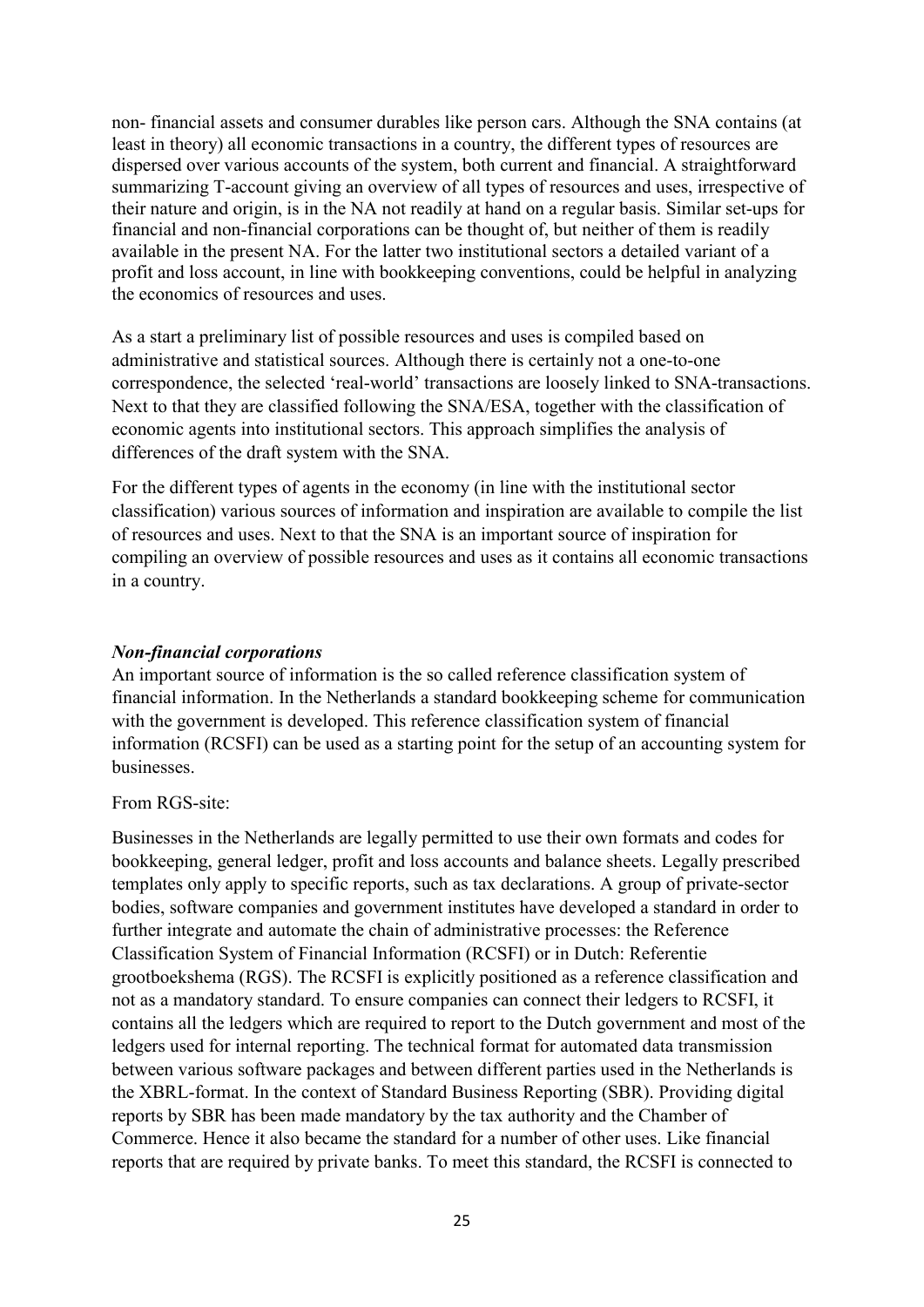XBRL-tags in the Dutch taxonomy. This enables reporting directly from the general ledger to the government.

More details on RCSFI can be found in: [27] Journal of official statistics vol. 34, no 2, 2018, p. 419 – 443: Business data collection: towards electronic data interchange. Experiences in Portugal, Canada, Sweden, and the Netherlands with EDI, Gert Buiten, Ger Snijkers, Paulo Saraiva, Johan Erikson, Anna-Greta Erikson and Alice Born.

A second source of information for transactions by corporations are the SBS-questionnaires. These questionnaires do not only cover transactions in the field of (pure production) but also other revenues and costs resulting in a full profit and loss accounts.

A Third source of information is the questionnaire for the statistics of finances of enterprises. This questionnaire includes detailed information on the structure of the enterprise, financial transaction and balance sheets.

# *Financial corporations*

The main sources of information for transactions of financial corporations are the surveys of the Dutch Central Bank (DNB) called 'Directe RApportage' (DRA). On an annual basis detailed data leading to the profit and loss accounts of the financial institutions are collected. Questionnaires contains among others questions of on fees and commissions, income from renting real estate, and business costs.

# *Government*

The IMF manual on government statistics a useful source of information on resources and uses of the government.

# *Households*

Income statistics are a useful source of information for resources of households. Several types of income are distinguished:

- income from labour
- income from production (value added approach)
- property income (including owner occupied rents)
- income from income insurances (a.o. social benefits and pensions)
- income transfers

The budget survey is a useful source of information for uses of disposable income.

For households in the role of producer the Reference classification system of financial information mentioned above is a useful source of information.

# *Non-profit institutions*

For non-profit institutions households the Reference classification system of financial information mentioned above is a useful source of information.

# *Rest of the world*

- No specific information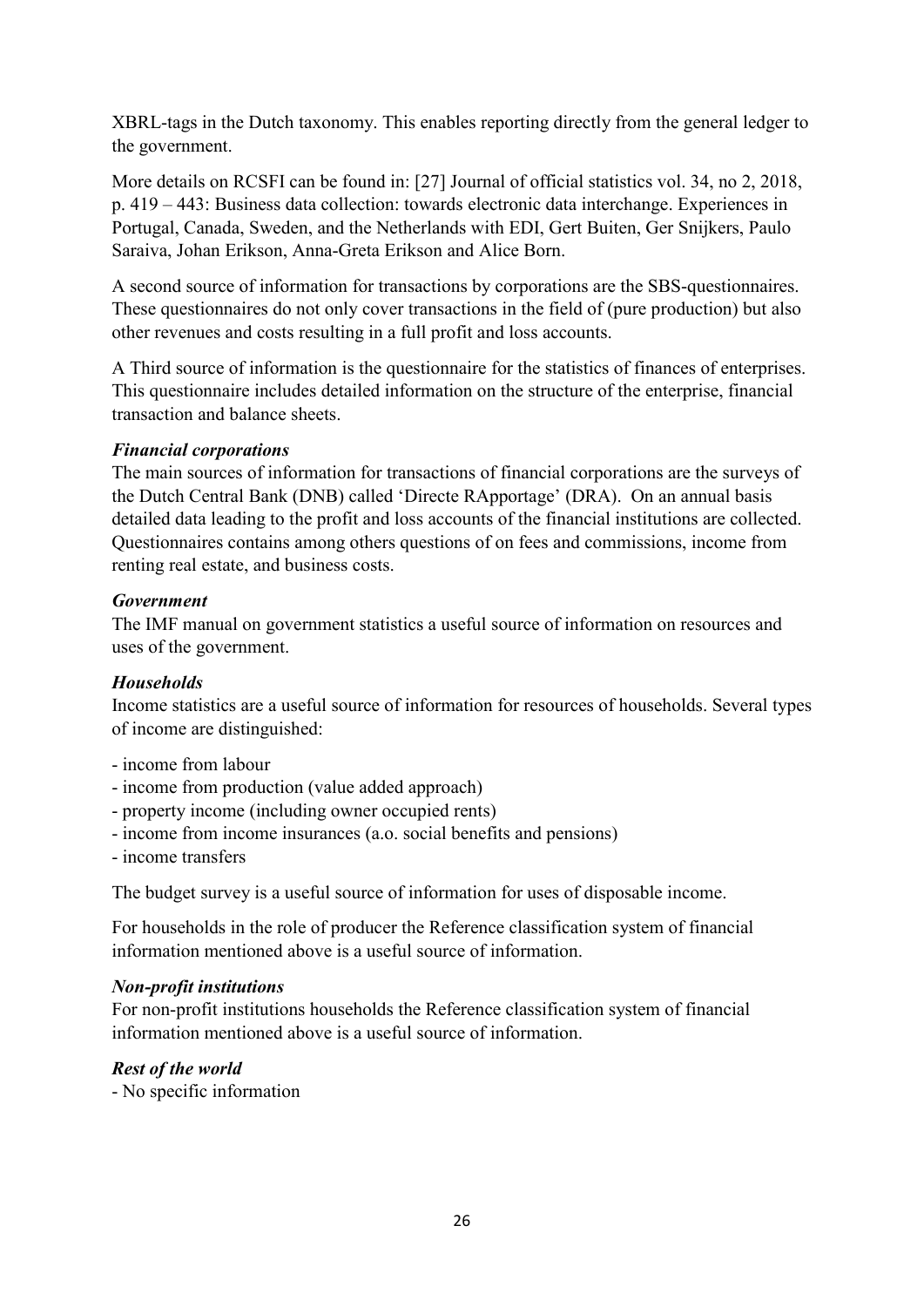Based on the above mentioned sources of information and inspired by the SNA a first draft of a list of resources is compiled. To the items in the list the related SNA-variables are attached, with the reservation the 'contents' of the list-items in the list do not necessarily coincide with the contents (definition) of the related SNA-variable.

# **List of resources**

# *Sales of goods and services*

• Sales of self-produced goods and services The activity or business of selling products or services (alternatives: sales revenue, sales volume, turnover: the annual sales volume net of all discounts and sales taxes). Related SNA-variable: P11 Market output Related business models: A, C. D, E (financial services and leasing), F and G (partly)

# *Sales of existing goods and 'services'*

- Sales of fixed assets: Sales of existing capital goods (second hand) Related SNA-variable: P113 Disposals of existing fixed assets
- Sales of non-produced assets: Sales of existing non-produced capital goods / assets ('second hand') like land, goodwill and contracts. Related SNA-variable: NP Acquisitions less disposal of non-produced assets
- Sales of valuables: Sales of valuables (second hand) Related SNA-variable: P53 Acquisitions less disposals of valuables
- Sales of existing (second hand) 'consumer' goods

Related business models: B

# *Income from labour*

• Wages and salaries Income of employees or cost of using labour i.e. monetary remuneration computed on hourly, daily, weekly basis of a piece of work. Related SNA-variable: D11 Wages and salaries

# *Social contributions*

- Employers' social contributions Related SNA-variable: D121 /D611 Employers' actual social contribution
- Households' social contributions Related SNA-variable: D613 Households' social contributions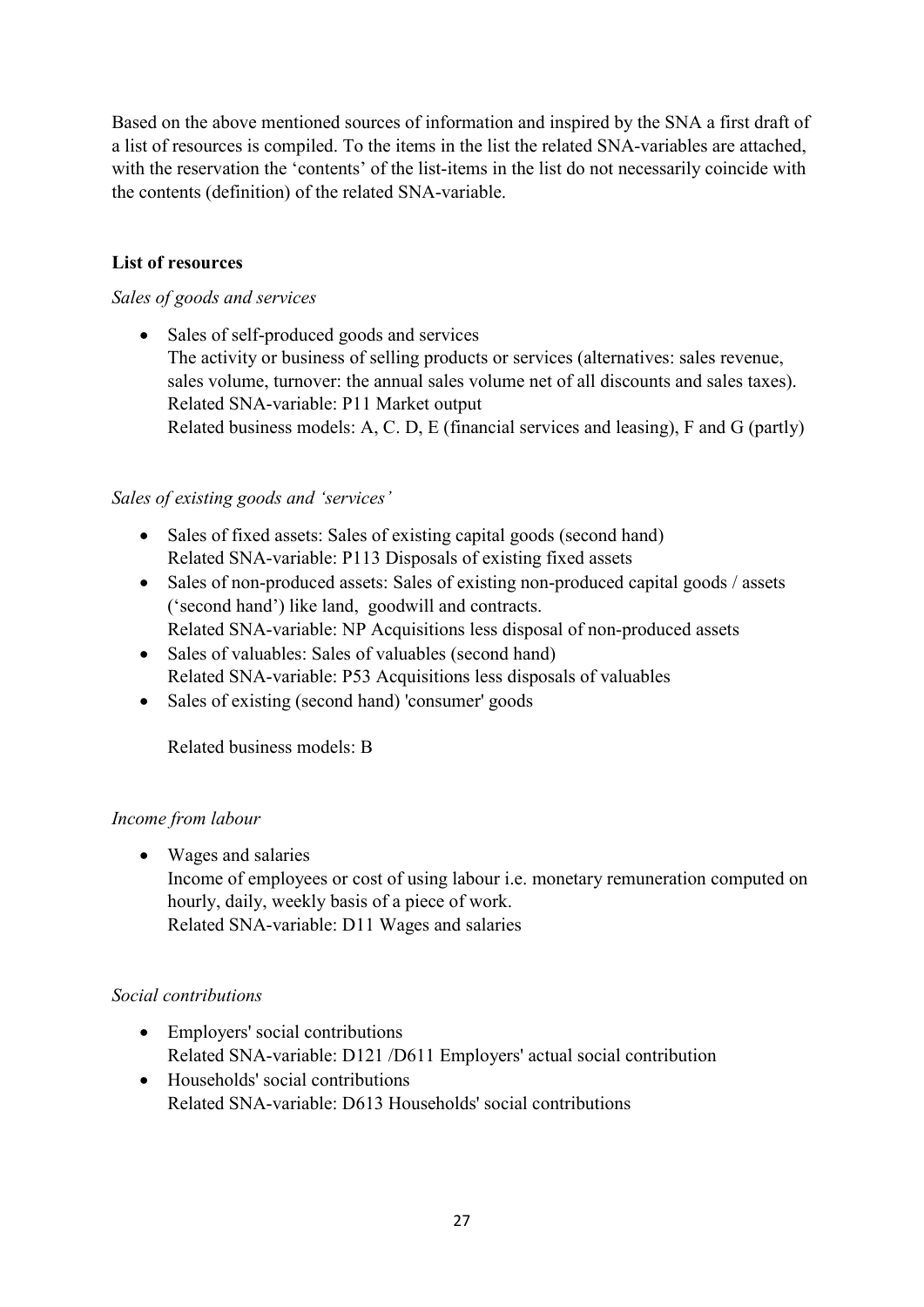# *Social benefits and allowances*

- Pension benefits Related SNA-variable: D621 Social benefits in cash
- Other social benefits Related SNA-variable: D622 Social benefits in cash Related SNA-variable: D63 Social transfers in kind

# *Other types of income*

- Interest Related SNA-variable: D41 Interest
- Dividend Related SNA-variable: D421 Dividend
- Rent Related SNA-variable: D45 Rent

Related business models: E (interest)

# *Income transfers*

• Related SNA-variable: D7 Income transfers

Dependent on institutional sector various types can be linked to the SNA.

- Insurance premiums Related SNA-variable: D71 Non-life insurance premiums
- Insurance claims Related SNA-variable: D72 Non-life insurance claims
- Within government Related SNA-variable: D73 Income transfers within government
- International (+own resources EU) Related SNA-variable: D74 / D76 Income transfers with international cooperation and EU
- With NPISh Related SNA-variable: D751 Income transfers with NPIsh
- Between households Related SNA-variable: D752 Income transfers between households
- Other Related SNA-variable: D759 Income transfers, other

Related business models: E (Insurance) and G (crowdsourcing)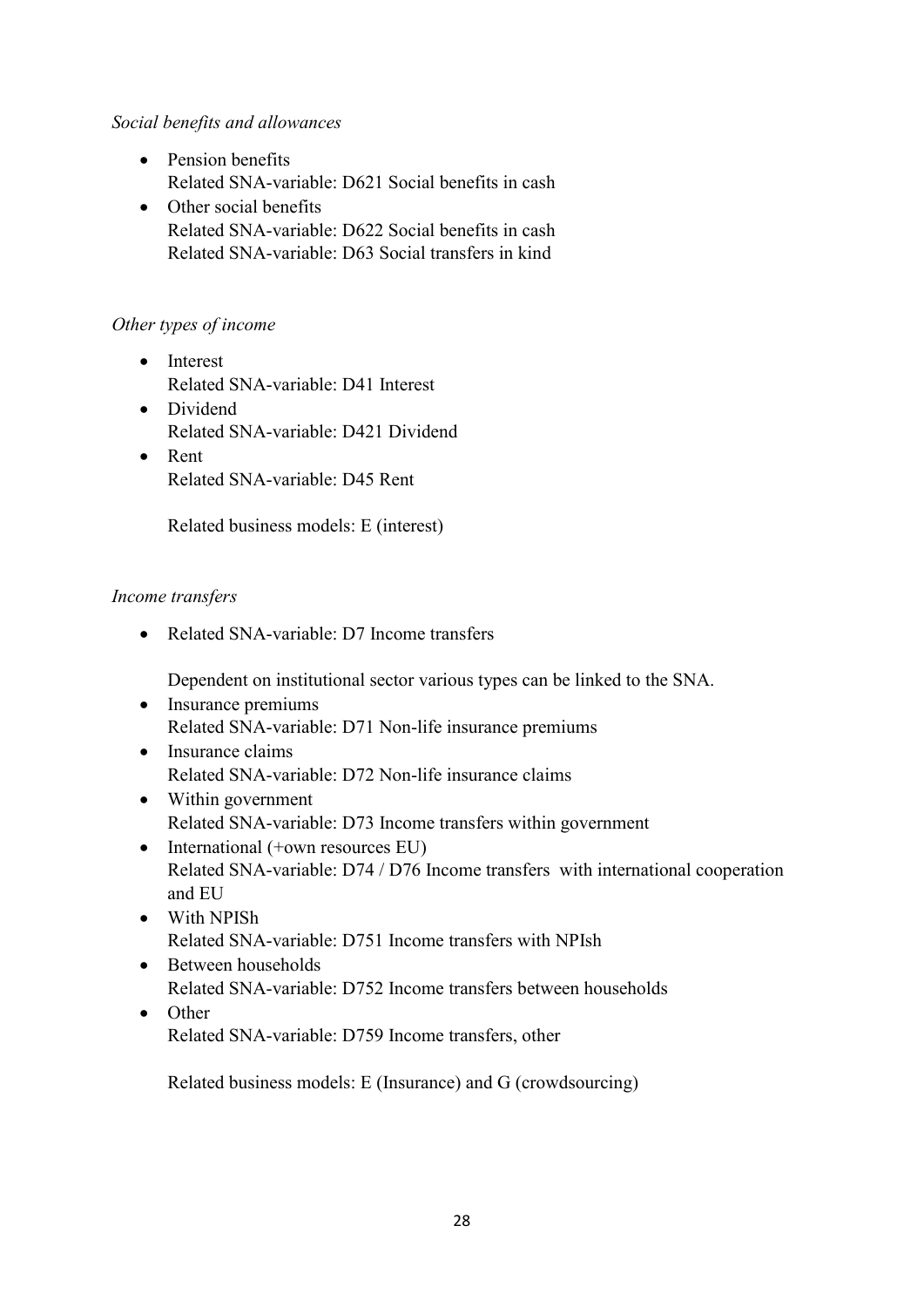# *Capital transfers*

• Capital transfers Related SNA-variable: D91r Capital transfers receivable

# *Taxes*

- Taxes income (and wealth) Related SNA-variable: D5 Taxes income (and wealth)
- Taxes on products Related SNA-variable: D2 Taxes on products
- Other taxes Related SNA-variable: D2 Other taxes

# *Subsidies*

- Subsidies on products Related SNA-variable: D3 Subsidies on products
- Other subsidies Related SNA-variable: D3 Other subsidies

# *Financial transactions*

- Sales of financial products
	- o Sales of shares Related SNA-variable: F5 Equity and investment fund shares
	- o Sales of derivatives Related SNA-variable: F7 Financial derivatives and employee stock options
- New loans Related SNA-variable: F4 Loans (liabilities)
- Redemption of loans to third parties Related SNA-variable: F4 Loans (assets)
- Extraction from (short term) deposits Related SNA-variable: F2 Deposits
- Redemptions of bonds Related SNA-variable: F3 Debt securities

# *Theft*

- Theft and subsequent sales of goods
- Theft of money Related business model: G (theft)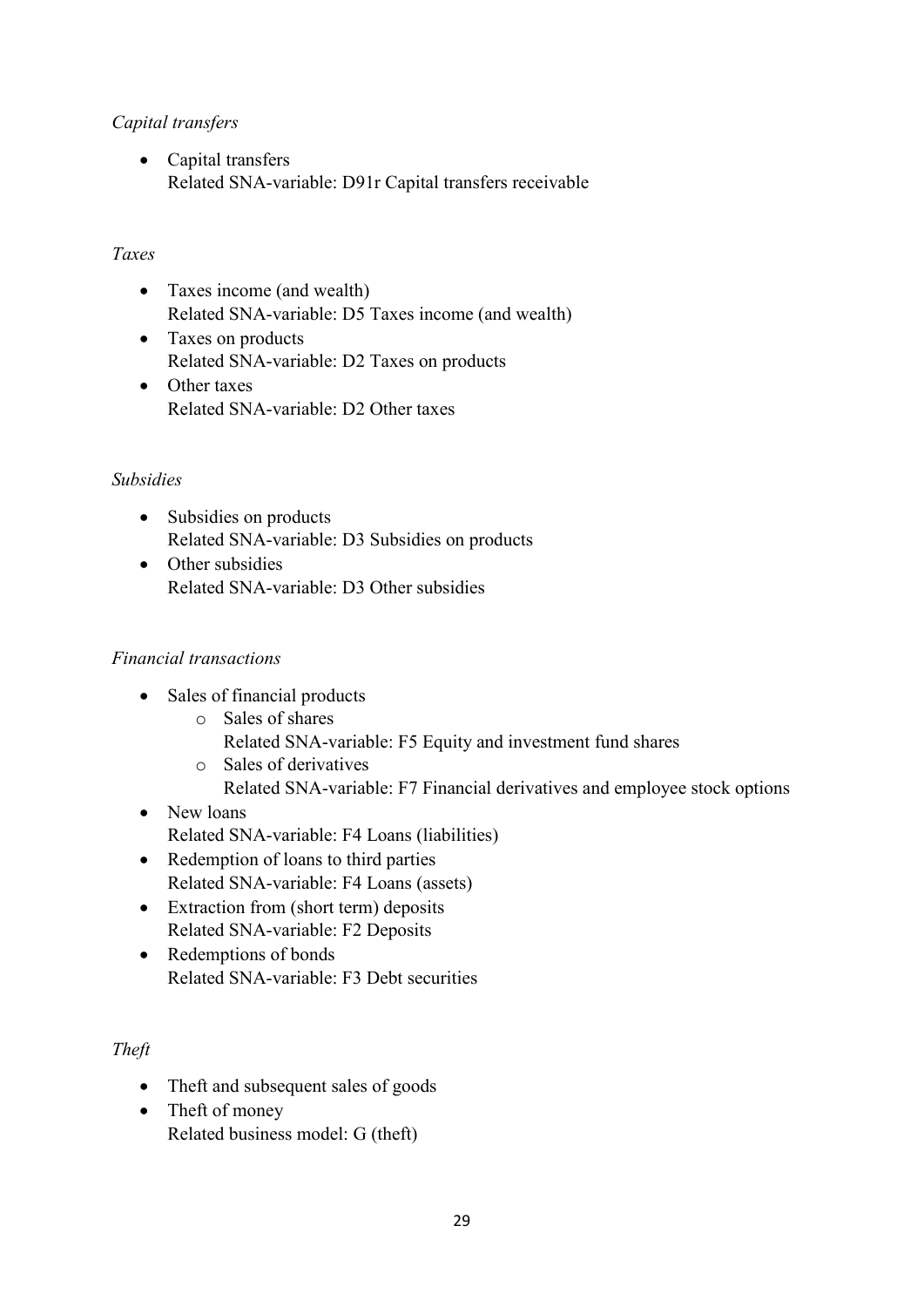The above lists shows that revenues resulting from the application of the various business models are linked to dispersed transactions in the system. Bringing them together in one account will help to analyse the economy. A breakdown of the resource flow by business models will deepen such an analysis.

An overview of possible resources and institutional sector in which they might appear is presented in table 1.

|  |  | Table 1 Overview resources by institutional sector |  |
|--|--|----------------------------------------------------|--|
|  |  |                                                    |  |

|           | Disposable resources            |                                           | ESA-code             |                                                       |                                          |                                    |                                    |                                | S11 S12 S13 S14 S15 S2 |                           |
|-----------|---------------------------------|-------------------------------------------|----------------------|-------------------------------------------------------|------------------------------------------|------------------------------------|------------------------------------|--------------------------------|------------------------|---------------------------|
|           | Sales of goods and services     |                                           |                      |                                                       |                                          |                                    |                                    |                                |                        |                           |
|           |                                 | Sales of self produced goods and services | P <sub>11</sub>      | Market output                                         | x                                        | x                                  | $\pmb{\mathsf{x}}$                 | $\pmb{\mathsf{x}}$             | $\pmb{\mathsf{x}}$     |                           |
|           |                                 | Sales of existing goods and services      |                      |                                                       |                                          |                                    |                                    |                                |                        |                           |
|           |                                 | Sales of fixed assets                     | P113                 | Disposals of existing fixed assets                    | x                                        | $\pmb{\mathsf{x}}$                 | x                                  | x                              | $\mathsf{x}$           | $\pmb{\times}$            |
|           |                                 | Sales of non-produced assets              | <b>NP</b>            | Acquisitions less disposal of non-produced assets     | x                                        | $\pmb{\mathsf{x}}$                 | $\pmb{\mathsf{x}}$                 | $\mathsf{x}$                   | $\pmb{\mathsf{x}}$     | $\pmb{\times}$            |
|           |                                 | Sales of valuables                        | P <sub>53</sub>      | Acquisitions less disposals of valuables              | $\mathsf{x}$                             | $\pmb{\times}$                     | $\pmb{\mathsf{x}}$                 | $\pmb{\mathsf{x}}$             |                        | $x \mid x$                |
|           |                                 | Sales of existing 'consumer' goods        |                      |                                                       |                                          |                                    |                                    | $\pmb{\times}$                 |                        | $\pmb{\times}$            |
|           |                                 |                                           |                      |                                                       |                                          |                                    |                                    |                                |                        |                           |
|           | Income from labor               |                                           |                      |                                                       |                                          |                                    |                                    |                                |                        |                           |
|           | Wages and salaries              |                                           | D11                  | Wages and salaries                                    |                                          |                                    |                                    | $\pmb{\times}$                 |                        |                           |
|           | Social contributions            |                                           |                      |                                                       |                                          |                                    |                                    |                                |                        |                           |
|           |                                 | Employers' social contributions           |                      | D121 / D611 Employers' actual social contribution     |                                          | $\mathsf{x}$                       |                                    |                                |                        |                           |
|           |                                 | Households' social contributions          | D613                 | Households' social contributions                      |                                          | $\mathsf{x}$                       |                                    |                                |                        |                           |
|           | Social benefits                 |                                           |                      |                                                       |                                          |                                    |                                    |                                |                        |                           |
|           | Pension benefits                |                                           | D621                 | Social benefits in cash                               |                                          |                                    |                                    | $\mathsf{x}$                   |                        |                           |
|           | Other social benefits           |                                           | D622                 | Social benefits in cash                               |                                          |                                    |                                    | $\mathsf{x}$                   |                        |                           |
|           |                                 | In cash                                   |                      |                                                       |                                          |                                    |                                    |                                |                        |                           |
|           |                                 | In kind                                   | D63                  | Social transfers in kind                              |                                          |                                    |                                    | $\mathsf{x}$                   |                        |                           |
|           |                                 |                                           |                      |                                                       |                                          |                                    |                                    |                                |                        |                           |
|           | Other types of income           |                                           |                      |                                                       |                                          |                                    |                                    |                                |                        |                           |
|           | Interest                        |                                           | D41                  | Interest                                              | X                                        | $\pmb{\mathsf{x}}$                 | $\pmb{\mathsf{x}}$                 | $\pmb{\mathsf{x}}$             | $\mathsf{x}$           | $\pmb{\chi}$              |
|           | Dividend                        |                                           | D421 / D441 Dividend |                                                       | $\pmb{\mathsf{x}}$                       | $\pmb{\times}$                     | $\pmb{\mathsf{x}}$                 | $\pmb{\times}$                 | $\mathsf{x}$           | $\pmb{\times}$            |
|           | Rent                            |                                           | D45                  | Rent                                                  | x                                        | $\pmb{\mathsf{x}}$                 | $\pmb{\mathsf{x}}$                 | $\boldsymbol{\mathsf{x}}$      | x                      | $\pmb{\times}$            |
|           | Income transfers                |                                           | D7                   | Income transfers                                      |                                          |                                    |                                    |                                |                        |                           |
|           |                                 | Insurance premiums                        | D71                  | Non-life insurance premiums                           |                                          | $\pmb{\mathsf{x}}$                 |                                    |                                |                        |                           |
|           |                                 | Insurance claims                          | D72                  | Non-life insurance claims                             | $\pmb{\times}$                           | $\pmb{\mathsf{x}}$                 | $\pmb{\times}$                     | $\pmb{\times}$                 | $\pmb{\times}$         | $\boldsymbol{\mathsf{x}}$ |
|           |                                 | Within government                         | D73                  | Income transfers within government                    |                                          |                                    | $\pmb{\times}$                     |                                |                        |                           |
|           |                                 | International (+own resources EU)         | D74 / D76            | Income transfers with internatinal cooperation and EU |                                          |                                    |                                    |                                |                        | $\pmb{\times}$            |
|           |                                 | With NPISh                                | D751                 | Income transfers with NPIsh                           |                                          |                                    |                                    |                                | x                      |                           |
|           |                                 | Between households                        | D752                 | Income transfers between households                   |                                          |                                    |                                    | $\pmb{\times}$                 |                        |                           |
|           |                                 | Other                                     | D759                 | Income transfers, other)                              | $\pmb{\mathsf{x}}$                       | $\pmb{\mathsf{x}}$                 | $\pmb{\mathsf{x}}$                 | x                              | x                      | $\pmb{\mathsf{x}}$        |
|           | Capital transfers               |                                           |                      |                                                       |                                          |                                    |                                    |                                |                        |                           |
|           | Capital transfers               |                                           | D91r                 | Capital transfers receivable                          | $\pmb{\mathsf{x}}$                       | $\pmb{\mathsf{x}}$                 | $\pmb{\mathsf{x}}$                 | $\pmb{\times}$                 | $\mathsf{x}$           | $\pmb{\times}$            |
|           |                                 |                                           |                      |                                                       |                                          |                                    |                                    |                                |                        |                           |
| Taxes     |                                 |                                           |                      |                                                       |                                          |                                    |                                    |                                |                        |                           |
|           | Taxes income (and wealth)       |                                           | D <sub>5</sub>       | Taxes income (and wealth)                             |                                          |                                    | $\pmb{\mathsf{x}}$                 |                                |                        |                           |
|           | Taxes on products               |                                           | D <sub>2</sub>       | Taxes on products                                     |                                          |                                    | $\pmb{\mathsf{x}}$                 |                                |                        |                           |
|           | Other taxes                     |                                           | D <sub>2</sub>       | Other taxes                                           |                                          |                                    | $\mathsf{x}$                       |                                |                        |                           |
|           |                                 |                                           |                      |                                                       |                                          |                                    |                                    |                                |                        |                           |
| Subsidies | Subsidies on production         |                                           | D <sub>3</sub>       |                                                       |                                          |                                    |                                    |                                |                        |                           |
|           | Other subsidies                 |                                           | D <sub>3</sub>       | Subsidies on products<br>Other subsidies              | $\pmb{\mathsf{x}}$<br>$\pmb{\mathsf{x}}$ | $\pmb{\mathsf{x}}$<br>$\mathsf{x}$ | $\pmb{\mathsf{x}}$<br>$\mathsf{x}$ | $\pmb{\times}$<br>$\mathsf{x}$ | x<br>$\mathsf{x}$      | $\pmb{\times}$            |
|           |                                 |                                           |                      |                                                       |                                          |                                    |                                    |                                |                        |                           |
|           | <b>Financial transactions</b>   |                                           |                      |                                                       |                                          |                                    |                                    |                                |                        |                           |
|           | New loans                       |                                           | F <sub>4</sub>       | Loans (liabilities)                                   | $\pmb{\mathsf{x}}$                       | $\pmb{\mathsf{x}}$                 | $\pmb{\mathsf{x}}$                 | x                              | x                      | $\pmb{\times}$            |
|           | <b>Extraction from deposits</b> |                                           | F <sub>2</sub>       | Deposits                                              | $\mathsf{x}$                             | $\pmb{\mathsf{x}}$                 | $\pmb{\times}$                     | $\pmb{\times}$                 | $\pmb{\times}$         | $\pmb{\times}$            |
|           | Sales of financial products     |                                           |                      |                                                       |                                          |                                    |                                    |                                |                        |                           |
|           |                                 | Sales of shares                           | F <sub>5</sub>       | Equity and investment fund shares                     | $\pmb{\mathsf{x}}$                       | $\pmb{\mathsf{x}}$                 | $\pmb{\mathsf{x}}$                 | $\pmb{\times}$                 | $\pmb{\times}$         | $\mathsf{x}$              |
|           |                                 | Sales of derivaties                       | F7                   | Financial derivatives and employee stock options      | $\mathsf{x}$                             | $\mathsf{x}$                       | $\mathsf{x}$                       | $\mathsf{x}$                   | $\mathsf{x}$           | $\mathsf{x}$              |
|           |                                 |                                           |                      |                                                       |                                          |                                    |                                    |                                |                        |                           |
|           |                                 |                                           |                      |                                                       | $\pmb{\mathsf{x}}$                       | $\pmb{\mathsf{x}}$                 | $\pmb{\mathsf{x}}$                 | $\mathsf{x}$                   | $\mathsf{x}$           | $\pmb{\times}$            |
|           |                                 |                                           | F4                   |                                                       |                                          |                                    |                                    |                                |                        |                           |
|           | Repayment of bonds              | Repayment of loans to third parties       | F <sub>3</sub>       | Loans (liabilities)<br>Debt securities                | x                                        | $\pmb{\times}$                     | $\pmb{\mathsf{x}}$                 | x                              | $\pmb{\mathsf{x}}$     | $\pmb{\times}$            |
|           |                                 |                                           |                      |                                                       |                                          |                                    |                                    |                                |                        |                           |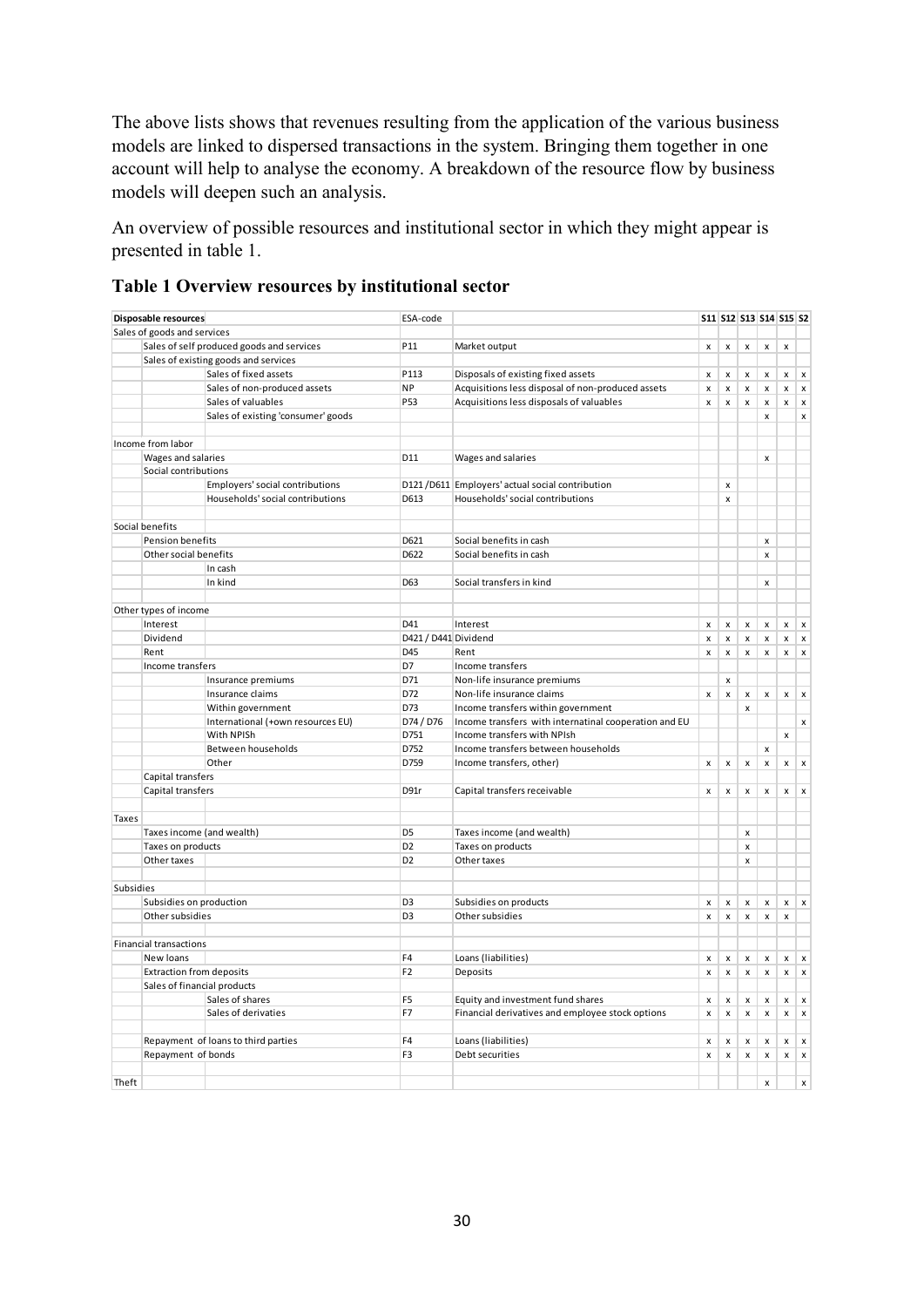# **List of uses**

# *Purchases of goods and services*

- Purchases of input for the production of goods and services Related SNA-variable: P2 Intermediate consumption
- Purchases for gross fixed capital formation Related SNA-variable: P51g gross fixed capital formation
- Purchases for consumption purposes Related SNA-variable: P31 individual consumption expenditure
- Purchases of existing goods and services
- Purchases of fixed assets Related SNA-variable: P113 Disposals of existing fixed assets
- Purchases of non-produced assets NP Acquisitions less disposal of non-produced assets
- Purchases of valuables Related SNA-variable: P53 Acquisitions less disposals of valuables
- Purchases of existing 'consumer' goods

# *Costs of labour*

- Wages and salaries Related SNA-variable: D11 Wages and salaries
- Social contributions
- Employers' social contributions Related SNA-variable: D121 /D611 Employers' actual social contribution
- Households' social contributions Related SNA-variable: D613 Households' social contributions

# *Social benefits*

- Pension benefits Related SNA-variable: D621 Social benefits in cash
- Other social benefits Related SNA-variable: D622 Social benefits in cash Related SNA-variable: D63 Social transfers in kind

# *Other types of expenses*

- Interest Related SNA-variable: D41 Interest
- Dividend Related SNA-variable: D421 Dividend
- Rent Related SNA-variable: D45 Rent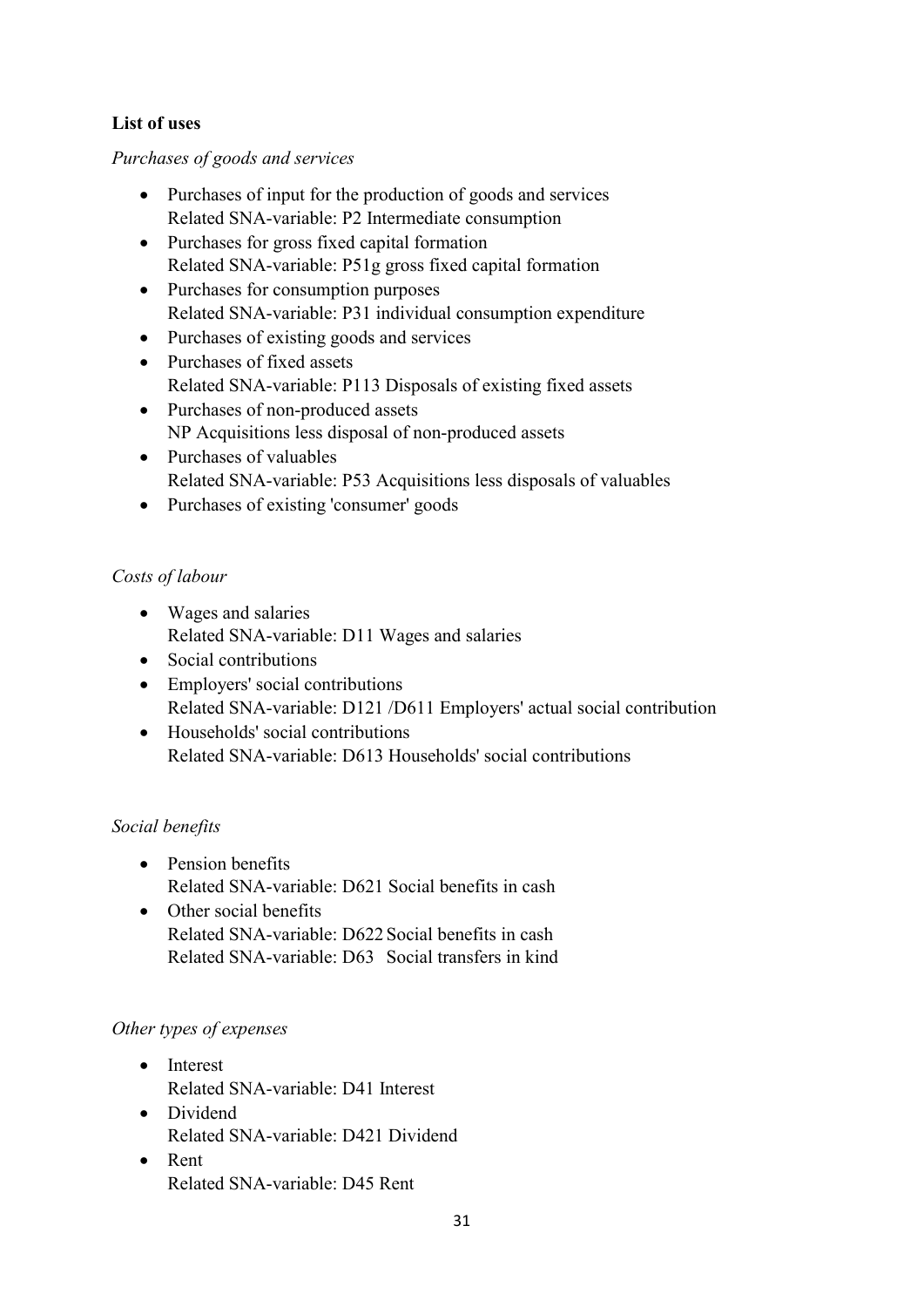# *Income transfers*

- Related SNA-variable: D7 Income transfers
- Within government Related SNA-variable: D73 Income transfers within government
- International (+own resources EU) Related SNA-variable: D74 / D76 Income transfers with international cooperation and EU
- With Non-profit Institutions serving households (NPISh) Related SNA-variable: D751 Income transfers with NPIsh
- Between households Related SNA-variable: D752 Income transfers between households
- Other Related SNA-variable: D759 Income transfers, other

# *Capital transfers*

- Insurance premiums Related SNA-variable: D71 Non-life insurance premiums
- Insurance claims Related SNA-variable: D72 Non-life insurance claims
- Capital transfers Related SNA-variable: D91pCapital transfers payable

# *Taxes*

- Taxes income (and wealth) Related SNA-variable: D5 Taxes income (and wealth)
- Taxes on products Related SNA-variable: D2 Taxes on products
- Other taxes Related SNA-variable: D2 Other taxes

# *Subsidies*

- Subsidies on products Related SNA-variable: D3 Subsidies on products
- Other subsidies Related SNA-variable: D3 Other subsidies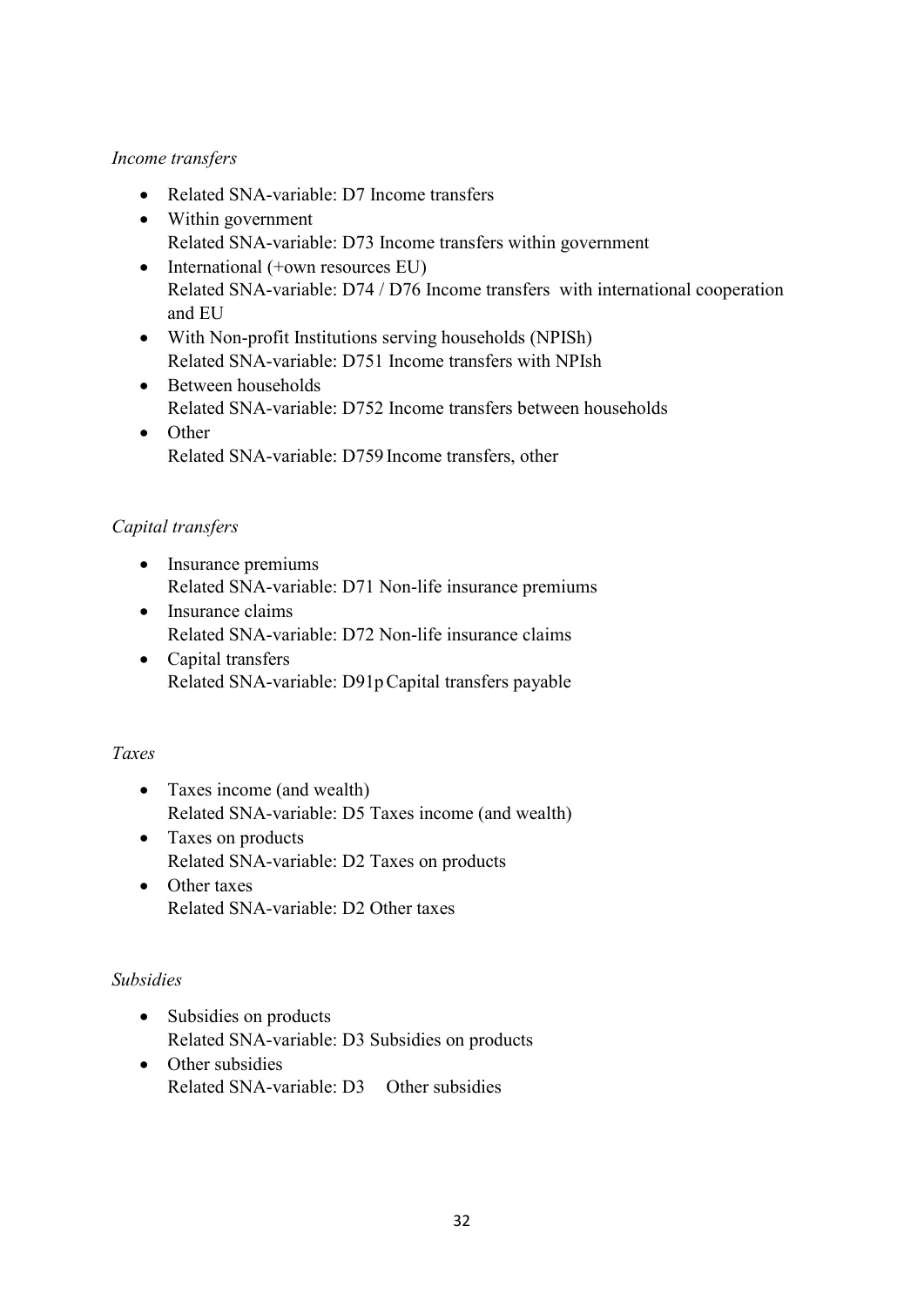# *Financial transactions*

- Redemption of loans Related SNA-variable: F4 Loans (liabilities)
- New loans to third parties Related SNA-variable: F4 Loans (assets)
- Addition to deposits Related SNA-variable: F2 Deposits
- Purchases of financial products
- Purchases of shares Related SNA-variable: F5 Equity and investment fund shares
- Purchases of derivatives Related SNA-variable: F7 Financial derivatives and employee stock options
- Purchases of debt bonds

An overview of possible uses and institutional sector in which they might appear is presented in table 2.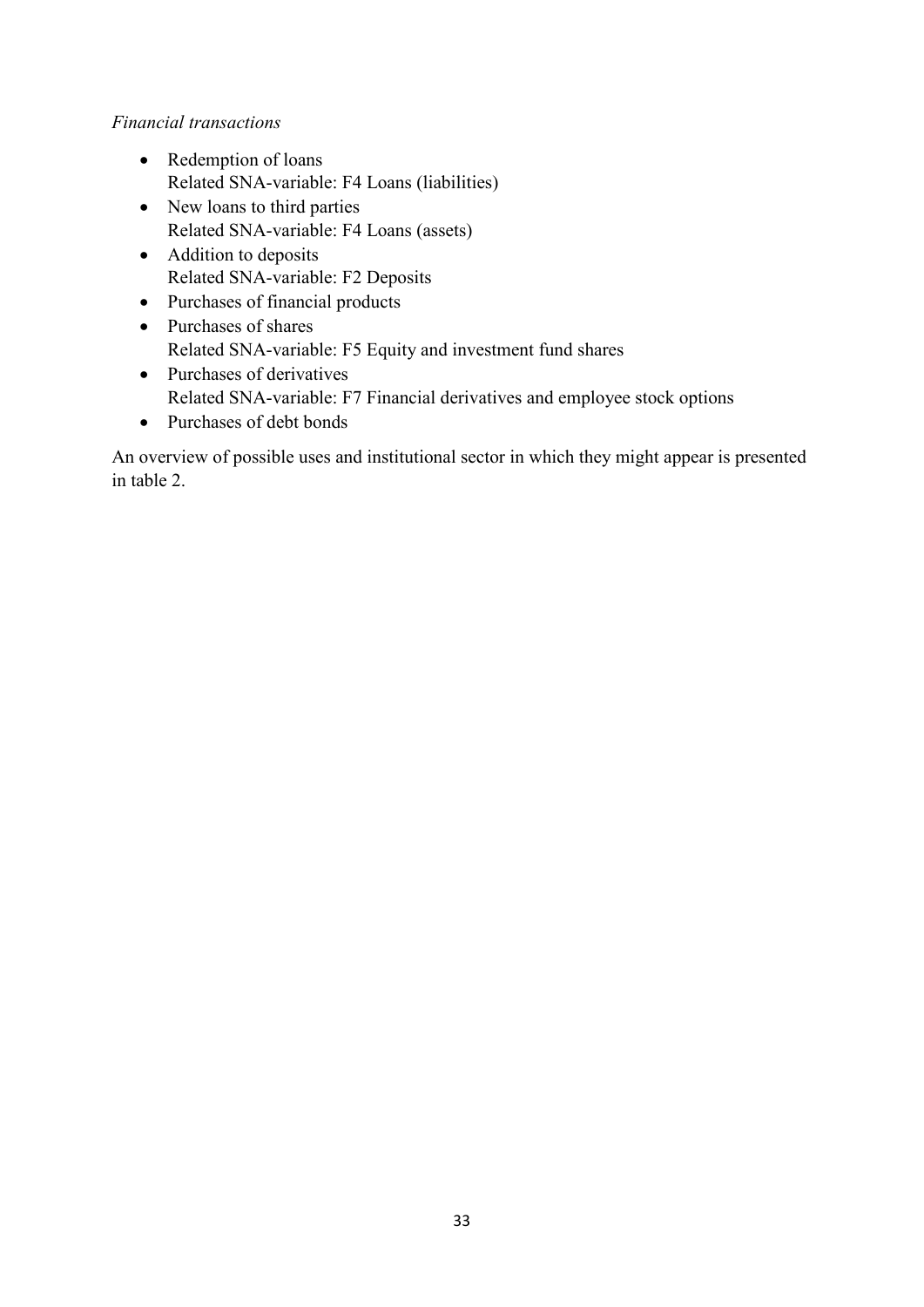# **Table 2 an overview of uses by institutional sector**

| <b>Uses</b> |                                 |                                                                | ESA-code        |                                                       |                    | S11 S12 S13 S14 S15 S2 |                    |                           |                    |                           |
|-------------|---------------------------------|----------------------------------------------------------------|-----------------|-------------------------------------------------------|--------------------|------------------------|--------------------|---------------------------|--------------------|---------------------------|
|             | Purchases of goods and services |                                                                |                 |                                                       |                    |                        |                    |                           |                    |                           |
|             |                                 | Purchases of input for the production of goods and services P2 |                 | Intermediate consumption                              | x                  | $\pmb{\times}$         | $\pmb{\mathsf{x}}$ | $\pmb{\mathsf{x}}$        | $\mathsf{x}$       |                           |
|             |                                 | Purchases for gross fixed capital formation                    | P51             |                                                       | x                  | $\pmb{\mathsf{x}}$     | $\pmb{\mathsf{x}}$ | $\pmb{\mathsf{x}}$        | $\pmb{\mathsf{x}}$ |                           |
|             | Purchases for final consumption |                                                                | P <sub>3</sub>  |                                                       |                    |                        | $\pmb{\times}$     | x                         | $\pmb{\times}$     |                           |
|             |                                 | Purchases of existing goods and services                       |                 |                                                       |                    |                        |                    |                           |                    |                           |
|             |                                 | Purchases of fixed assets                                      | P113            | Disposals of existing fixed assets                    | X                  | $\pmb{\times}$         | $\pmb{\times}$     | x                         | x                  | $\pmb{\times}$            |
|             |                                 | Purchases of non-produced assets                               | <b>NP</b>       | Acquisitions less disposal of non-produced assets     | x                  | $\pmb{\mathsf{x}}$     | $\pmb{\mathsf{x}}$ | $\pmb{\times}$            | $\pmb{\mathsf{x}}$ | $\pmb{\times}$            |
|             |                                 | Purchases of valuables                                         | P53             | Acquisitions less disposals of valuables              | x                  | $\pmb{\mathsf{x}}$     | $\pmb{\times}$     | $\pmb{\times}$            | $\pmb{\times}$     | $\pmb{\times}$            |
|             |                                 | Purchases of existing 'consumer' goods                         |                 |                                                       |                    |                        |                    | $\pmb{\mathsf{x}}$        |                    | $\pmb{\mathsf{x}}$        |
|             | Costs of labor                  |                                                                |                 |                                                       |                    |                        |                    |                           |                    |                           |
|             | Wages and salaries              |                                                                | D11             | Wages and salaries                                    | x                  | $\pmb{\mathsf{x}}$     | $\pmb{\times}$     | x                         | x                  | $\pmb{\times}$            |
|             | Social contributions            |                                                                |                 |                                                       |                    |                        |                    |                           |                    |                           |
|             |                                 | Employers' social contributions                                |                 | D121 / D611 Employers' actual social contribution     | $\pmb{\mathsf{x}}$ | $\pmb{\mathsf{x}}$     | $\pmb{\times}$     | $\pmb{\times}$            | $\pmb{\mathsf{x}}$ | $\pmb{\times}$            |
|             |                                 | Households' social contributions                               | D613            | Households' social contributions                      |                    |                        |                    | $\boldsymbol{\mathsf{x}}$ |                    |                           |
|             |                                 |                                                                |                 |                                                       |                    |                        |                    |                           |                    |                           |
|             | Social benefits                 |                                                                |                 |                                                       |                    |                        |                    |                           |                    |                           |
|             | Pension benefits                |                                                                | D621            | Social benefits in cash                               |                    | $\pmb{\mathsf{x}}$     |                    |                           |                    |                           |
|             | Other social benefits           |                                                                | D622            | Social benefits in cash                               |                    |                        | $\pmb{\mathsf{x}}$ |                           |                    |                           |
|             |                                 | In cash                                                        |                 |                                                       |                    |                        |                    |                           |                    |                           |
|             |                                 | In kind                                                        | D <sub>63</sub> | Social transfers in kind                              |                    |                        | $\pmb{\times}$     |                           |                    |                           |
|             |                                 |                                                                |                 |                                                       |                    |                        |                    |                           |                    |                           |
|             | Other types of expenses         |                                                                |                 |                                                       |                    |                        |                    |                           |                    |                           |
|             | Interest                        |                                                                | D41             | Interest                                              | x                  | $\pmb{\times}$         | x                  | x                         | $\pmb{\mathsf{x}}$ | $\pmb{\times}$            |
|             | Dividend                        |                                                                | D421            | Dividend                                              | x                  | $\pmb{\mathsf{x}}$     |                    |                           |                    | $\pmb{\mathsf{x}}$        |
|             | Rent                            |                                                                | D45             | Rent                                                  | $\mathsf{x}$       | $\pmb{\times}$         | $\pmb{\times}$     | $\pmb{\mathsf{x}}$        | x                  | $\pmb{\times}$            |
|             | Income transfers                |                                                                | D7              | Income transfers                                      |                    |                        |                    |                           |                    |                           |
|             |                                 | Insurance premiums                                             | D71             | Non-life insurance premiums                           | $\pmb{\mathsf{x}}$ | $\pmb{\times}$         | $\pmb{\times}$     | $\pmb{\times}$            | $\pmb{\times}$     | $\mathsf{x}$              |
|             |                                 | Insurance claims                                               | D72             | Non-life insurance claims                             |                    | $\mathsf{x}$           |                    |                           |                    |                           |
|             |                                 | Within government                                              | D73             | Income transfers within government                    |                    |                        | $\pmb{\mathsf{x}}$ |                           |                    |                           |
|             |                                 | International (+own resources EU)                              | D74 / D76       | Income transfers with internatinal cooperation and EU |                    |                        | $\pmb{\mathsf{x}}$ |                           |                    |                           |
|             |                                 | With NPISh                                                     | D751            | Income transfers with NPIsh                           |                    |                        |                    | $\pmb{\mathsf{x}}$        |                    |                           |
|             |                                 | Between households                                             | D752            | Income transfers between households                   |                    |                        |                    | $\pmb{\mathsf{x}}$        |                    |                           |
|             |                                 | Other                                                          | D759            | Income transfers, other)                              | $\pmb{\times}$     | $\pmb{\mathsf{x}}$     | $\pmb{\mathsf{x}}$ | x                         | x                  | $\pmb{\times}$            |
|             | Capital transfers               |                                                                |                 |                                                       |                    |                        |                    |                           |                    |                           |
|             |                                 | Capital transfers                                              | D91r            | Capital transfers receivable                          | x                  | $\pmb{\times}$         | x                  | x                         | $\mathsf{x}$       | $\mathbf{x}$              |
| Taxes       |                                 |                                                                |                 |                                                       |                    |                        |                    |                           |                    |                           |
|             |                                 | Taxes income (and wealth)                                      | D <sub>5</sub>  | Taxes income (and wealth)                             | X                  | x                      | $\pmb{\mathsf{x}}$ | x                         | $\pmb{\times}$     | $\pmb{\times}$            |
|             | Taxes on production             |                                                                | D <sub>2</sub>  | Taxes on production                                   | X                  | $\pmb{\mathsf{x}}$     | $\pmb{\times}$     | $\pmb{\mathsf{x}}$        | $\pmb{\times}$     | $\boldsymbol{\mathsf{x}}$ |
|             | Other taxes                     |                                                                | D <sub>2</sub>  | Other taxes                                           | $\mathsf{x}$       | $\pmb{\mathsf{x}}$     | $\mathsf{x}$       | $\mathsf{x}$              | x                  | $\pmb{\times}$            |
|             |                                 |                                                                |                 |                                                       |                    |                        |                    |                           |                    |                           |
| Subsidies   |                                 |                                                                |                 |                                                       |                    |                        |                    |                           |                    |                           |
|             | Subsidies on production         |                                                                | D <sub>3</sub>  | Subsidies on products                                 |                    |                        | $\pmb{\times}$     |                           |                    |                           |
|             | Other subsidies                 |                                                                | D <sub>3</sub>  | Other subsidies                                       |                    |                        | $\pmb{\times}$     |                           |                    |                           |
|             | <b>Financial transactions</b>   |                                                                |                 |                                                       |                    |                        |                    |                           |                    |                           |
|             | Redemption of loans             |                                                                | F4              | Loans (liabilities)                                   | x                  | x                      | $\pmb{\mathsf{x}}$ | x                         | x                  | $\pmb{\times}$            |
|             | Addition to deposits            |                                                                | F <sub>2</sub>  | Deposits                                              | $\mathsf{x}$       | $\pmb{\times}$         | $\pmb{\mathsf{x}}$ | $\pmb{\mathsf{x}}$        | $\pmb{\times}$     | $\boldsymbol{\mathsf{x}}$ |
|             |                                 | Purchases of financial products                                |                 |                                                       |                    |                        |                    |                           |                    |                           |
|             |                                 | Purchases of shares                                            | F <sub>5</sub>  | Equity and investment fund shares                     | x                  | x                      | x                  | x                         | x                  | $\pmb{\times}$            |
|             |                                 | Purchases of derivaties                                        | F7              | Financial derivatives and employee stock options      | $\mathsf{x}$       | $\mathsf{x}$           | $\pmb{\times}$     | $\mathsf{x}$              | $\pmb{\times}$     | $\boldsymbol{\mathsf{x}}$ |
|             |                                 |                                                                |                 |                                                       |                    |                        |                    |                           |                    |                           |
|             |                                 | New loans to third parties                                     | F <sub>4</sub>  | Loans (liabilities)                                   | x                  | x                      | x                  | x                         | x                  | $\pmb{\times}$            |
|             | Purchases of bonds              |                                                                | F <sub>3</sub>  | Debt securities                                       | x                  | $\pmb{\times}$         | $\pmb{\times}$     | $\mathsf{x}$              | x                  | $\mathsf{x}$              |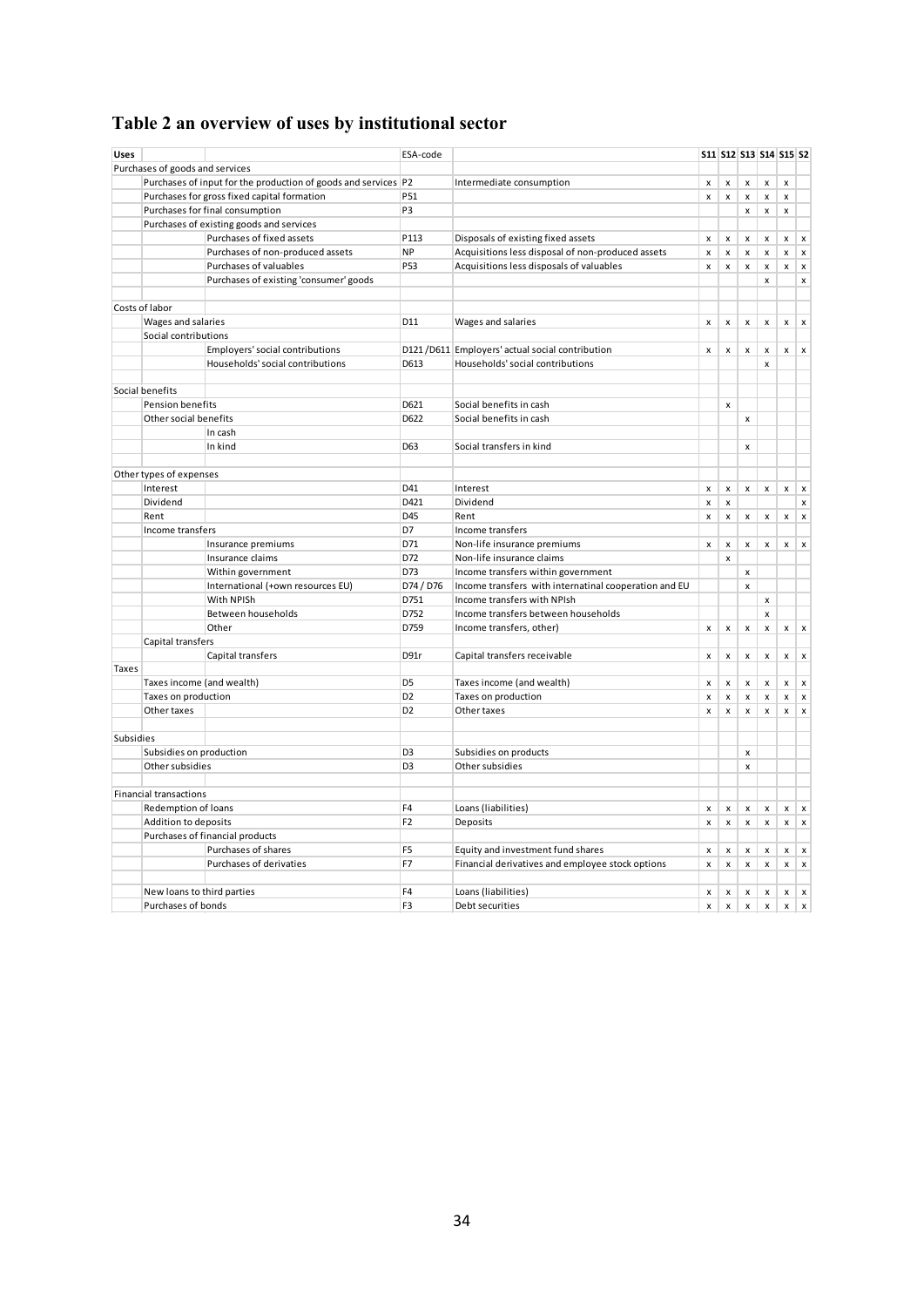# <span id="page-34-0"></span>5. The BM-system and the SNA

What are the differences between resource-oriented BM-system and the production-oriented SNA system? A first step is leaving the setup with process-linked T-accounts of the SNA and put all resources and uses of the current account in one table as is done in the Dutch national accounts publication (see annex 2). The traditional balancing items of the various SNAaccounts are summarized at the bottom of the table. What is missing compared to the BMsystem are the financial transactions. On the other hand the SNA-accounts include transactions which are not part of the alternative system. Table 3 gives an overview of the most important differences between the SNA and the BM-system for the total economy for the items of the current account.

|                                        |                                          | In alternative    |  |                                          | In alternative    |
|----------------------------------------|------------------------------------------|-------------------|--|------------------------------------------|-------------------|
| SNA-variable                           |                                          | accounting system |  | <b>SNA-variable</b>                      | accounting system |
|                                        | Imports of goods and services            |                   |  | Current taxes on income and wealth       |                   |
| Imports of goods                       |                                          |                   |  | Current taxes on income                  | Υ                 |
|                                        | Imports of services                      |                   |  | Other current taxes                      | Y                 |
| Output                                 |                                          |                   |  | Social contributions and benefits        |                   |
| Market output                          |                                          | $Y^* 1$           |  | Net social contributions                 |                   |
|                                        | Output produced for own final use        |                   |  | Employers' actual social contributions   | Y                 |
|                                        | Own-account capital formation            | N                 |  | Employers' imputed social contributions  | N                 |
|                                        | Products retained for own consumption    | N                 |  | Households' actual social contributions  | Υ                 |
|                                        | Non-market output                        | N                 |  | Households' social contrib. supplements  | N                 |
|                                        | <b>Compensation of employees</b>         |                   |  | The social insur. scheme service charges | N                 |
|                                        | Wages and salaries                       | $Y^*$ 2)          |  | Social benefits in cash                  |                   |
|                                        | Employers' social contributions          | Υ                 |  | Social security benefits in cash         | Υ                 |
| <b>Taxes on production and imports</b> |                                          |                   |  | Other social insurance benefits          | Υ                 |
| Taxes on products                      |                                          | Υ                 |  | Social assistance benefits in cash       | Υ                 |
| Other taxes on production              |                                          | Υ                 |  | <b>Other current transfers</b>           |                   |
| Subsidies (-)                          |                                          |                   |  | Net non-life insurance premiums          | Υ                 |
|                                        | Subsidies on products                    | Υ                 |  | Non-life insurance claims                | Υ                 |
|                                        | Other subsidies on production            | Υ                 |  | Current transfers within gen. government | Υ                 |
| <b>Property income</b>                 |                                          |                   |  | Current international co-operation       | Υ                 |
|                                        | Interest; definition National Accounts   | N                 |  | Miscellaneous current transfers          | Υ                 |
| <b>Correction FISIM</b>                |                                          | N                 |  | The VAT- and GNI-based EU own resource   | Υ                 |
|                                        | Interest before correction for FISIM     | Υ                 |  | Adjustm. change in pension entitlements  | N                 |
|                                        | Distributed income of corporations       |                   |  | <b>Capital transfers</b>                 |                   |
|                                        | Dividends                                | Υ                 |  | Capital taxes                            | Υ                 |
|                                        | Withdrawals from income of quasi-corp.   | $Y*3)$            |  | Investment grants                        | N                 |
|                                        | Reinvested earnings on foreign investm.  | N                 |  | Other capital transfers                  | Υ                 |
|                                        | Other investment income                  |                   |  |                                          |                   |
|                                        | Investm. income attrib. to policy holder | N                 |  |                                          |                   |
|                                        | Income payable on pension entitlements   | N                 |  |                                          |                   |
|                                        | Inv. income attributable to shareholders | $Y^* 4$           |  |                                          |                   |
| Rent                                   |                                          | Υ                 |  |                                          |                   |
|                                        |                                          |                   |  |                                          |                   |

| Table 3 Differences between SNA and the BM-system - resources |  |  |  |
|---------------------------------------------------------------|--|--|--|
|                                                               |  |  |  |

1) Excluding imputed and rerouted output, 2) Excluding wages in kind, 3) Excluding imputed rent of holiday homes, 4) Only dividends

Excluded from the alternative system are imputed and attributed resources like imputed social contributions, non-dividend part of attributed investment income of shareholders, income payable on pension entitlements and the adjustment of the change in pension entitlements. On the balance of resources and uses the impact is limited to the size of the last two items, because the others are offset on the uses side.

Some of the other items in the overview differences between the two systems are substantially. Most eye catching in market output are the imputed rent of owner occupied dwellings, FISIM and services linked to insurance.

Further production for own final use, both for consumption and investment purposes are excludes in the BM-system as no transactions take place other than purchases of inputs which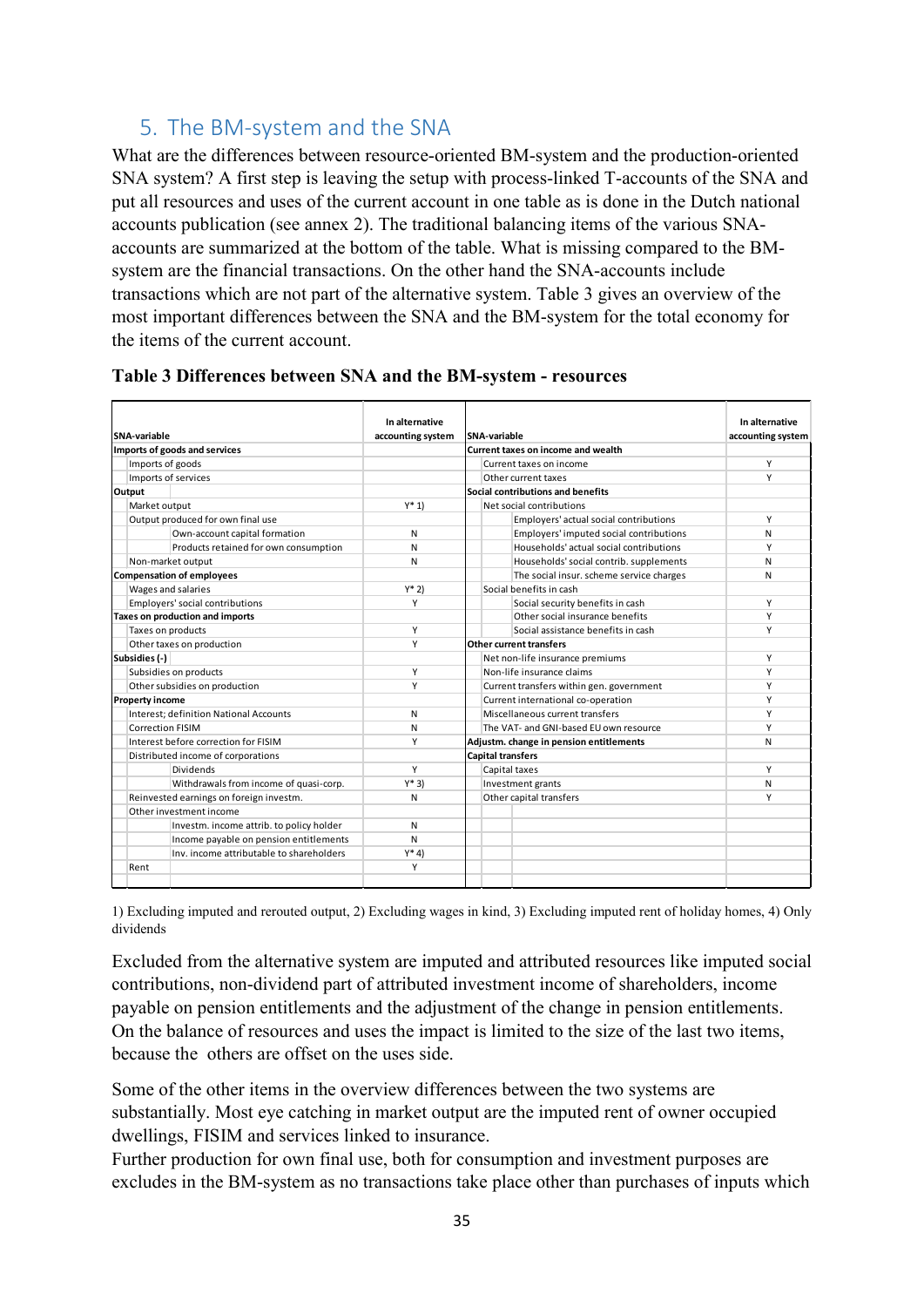are either consumption of households or intermediate consumption. From a pure resources and uses approach this way of recording of own account capital formation can be defended, however form a business economics point of view (capitalization) inclusion of this item makes sense. Also non-market output is excluded as the real-world payments to the producers of these services are recorded as income transfers in the SNA.

In the BM-system, wages in kind are not recorded as part of wages as the enterprise is actually paying for the concerning products.

Of the investment income attributable to shareholders only the actual paid out dividends are recorded in the alternative system. Insurance premiums have to be adjusted for the NArerouting of the service part of the premium.

In the Dutch national accounts imputed rent of holiday homes abroad are recorded as property income and are excluded in the alternative system.

| SNA-variable           |                                               | In alternative    | <b>SNA-variable</b>                      | In alternative    |
|------------------------|-----------------------------------------------|-------------------|------------------------------------------|-------------------|
|                        | <b>Exports of goods and services</b>          | accounting system | <b>Other current transfers</b>           | accounting system |
|                        | Exports of goods                              |                   | Net non-life insurance premiums          | $Y^*$ 4)          |
|                        | <b>Exports of services</b>                    |                   | Non-life insurance claims                | Y                 |
|                        | Intermediate consumption (-)                  | $Y^* 1$           | Current transfers within gen. government | Υ                 |
|                        | <b>Compensation of employees</b>              |                   | Current international co-operation       | Y                 |
|                        | Wages and salaries                            | $Y^*$ 2)          | Miscellaneous current transfers          | Υ                 |
|                        | Employers' social contributions               | Υ                 | The VAT- and GNI-based EU own resource   | Υ                 |
|                        | Taxes on production and imports               |                   | Adjustm. change in pension entitlements  | N                 |
|                        | Taxes on products                             | Υ                 | <b>Final consumption expenditure</b>     |                   |
|                        | Other taxes on production                     | Υ                 | Actual individual final consumption      |                   |
| Subsidies (-)          |                                               |                   | Social transfers in kind Total           | Υ                 |
|                        | Subsidies on products                         | Y                 | Other individual final consumption       | $Y*5$             |
|                        | Other subsidies on production                 | Υ                 | Actual collective final consumption      | N                 |
| <b>Property income</b> |                                               |                   | <b>Capital transfers</b>                 |                   |
|                        | <b>Interest: definition National Accounts</b> | N                 | Capital taxes                            | Υ                 |
|                        | <b>Correction FISIM</b>                       | N                 | Investment grants                        | N                 |
|                        | Interest before correction for FISIM          | Υ                 | Other capital transfers                  | Υ                 |
|                        | Distributed income of corporations            |                   | <b>Gross capital formation</b>           |                   |
|                        | <b>Dividends</b>                              | Υ                 | Gross fixed capital formation            | $Y^*$ 6)          |
|                        | Withdrawals from income of quasi-corps.       | Υ                 | Consumption of fixed capital             | N                 |
|                        | Reinvested earnings on foreign investm.       | N                 | Changes in inventories incl. valuables   |                   |
|                        | Other investment income                       |                   | Changes in inventories                   | N                 |
|                        | Investm. income attrib. to policy holder      | N                 | Acquisitions less disposals of valuables | Υ                 |
|                        | Income payable on pension entitlements        | N                 | Acq. less disposals of non-prod. assets  | Y                 |
|                        | Inv. income attributable to shareholders      | $Y^*3$            |                                          |                   |
| Rent                   |                                               | Y                 |                                          |                   |
|                        | <b>Current taxes on income and wealth</b>     |                   |                                          |                   |
|                        | Current taxes on income                       | Υ                 |                                          |                   |
|                        | Other current taxes                           | Υ                 |                                          |                   |
|                        | Social contributions and benefits             |                   |                                          |                   |
|                        | Net social contributions                      |                   |                                          |                   |
|                        | Employers' actual social contributions        | Υ                 |                                          |                   |
|                        | Employers' imputed social contributions       | N                 |                                          |                   |
|                        | Households' actual social contributions       | Υ                 |                                          |                   |
|                        | Households' social contrib. supplements       | N                 |                                          |                   |
|                        | The social insur. scheme service charges      | N                 |                                          |                   |
|                        | Social benefits in cash                       |                   |                                          |                   |
|                        | Social security benefits in cash              | Y                 |                                          |                   |
|                        | Other social insurance benefits               | Υ                 |                                          |                   |
|                        | Social assistance benefits in cash            | Υ                 |                                          |                   |
|                        |                                               |                   |                                          |                   |

#### **Table 4 Differences between SNA and the BM-system – uses**

1) excluding FISIM and intermediate consumption linked to owner occupied dwellings, service charge of insurance; including wages in kind, 2) excluding wages in kind, 3) only dividends, 4) including service charge, 5) excluding imputed rent of owner occupied dwellings, FISIM, service charge for insurance, wages in kind, including intermediate consumption linked to owner occupied dwellings, 6) excluding own account produced gross fixed capital formation.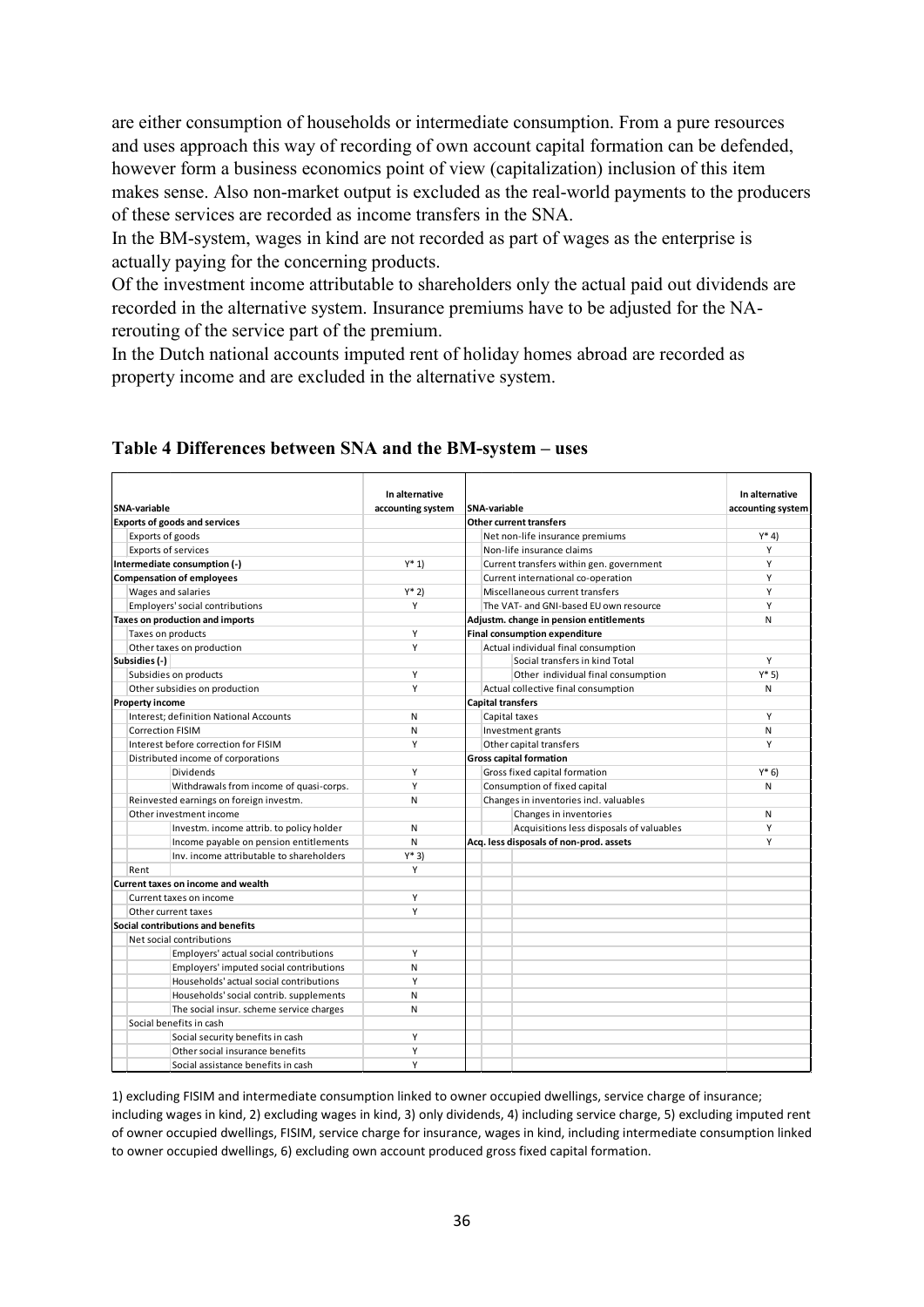Table 4 gives an overview of the most important differences on the uses side. As mentioned above part of the adjustments are made in resources have an counter booking on the uses side, like imputed social contributions, imputed rent of owner occupied dwellings and FISIM. Other deviations imply shifts between different types of uses, like wages in kind from wages to intermediate consumption, maintenance of owner occupied dwellings from intermediate consumption to consumption of households.

Excluded from uses in the BM-system are imputed and attributed uses like imputed social contributions and non-dividend part of attributed investment income of shareholders. On the balance of resources and uses there is no impact, because they are offset on the resources side. Final consumption of government and non-profit institutions are also excluded.

In the BM-system wages in kind are not recorded as part of wages as the enterprise is actually paying for the concerning products.

Of the investment income attributable to shareholders only the actual paid out dividends are recorded in the alternative system.

Insurance premiums have to be adjusted for the NA-rerouting of the service part of the premium.

In the Dutch national accounts imputed rent of holiday homes abroad are recorded as property income and are excluded in the alternative system.

Consumption of households excludes imputed rent of owner occupied dwellings, FISIM, service charge of insurances, consumption from wages in kind and production for own final consumption. Included is intermediate consumption linked to owner occupied dwellings. Own account produced capital goods are excluded from gross fixed capital formation.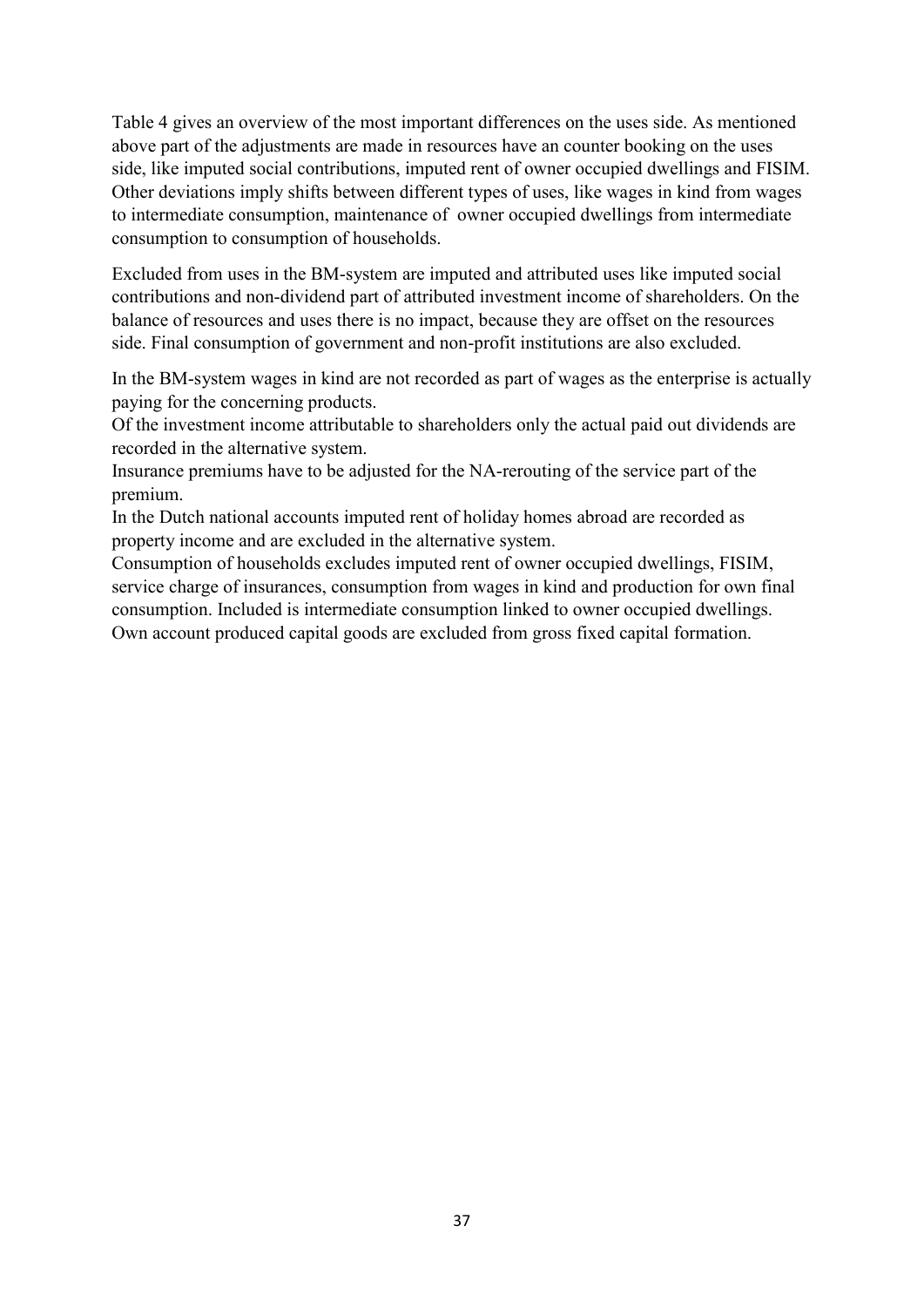# <span id="page-37-0"></span>6. An example: BM-accounting for households

In order to get an impression of the BM-system, an example for households is compiled for the reporting years 2015 – 2018. Data are derived from the national accounts and if necessary adjusted in order to fulfil the 'requirements' of the BM-system in the sense that real-world transaction are approximated as close as possible (see below for more details). It must be mentioned that not for all items data are available. For fixed assets, second hand consumer goods, financial transactions and theft the balance of resources and uses is recorded in the tables 5 and 6 below as gross flows are not readily available.

|                  |                               |                                           |        | million euros  |        |                |        | Percentage of total |        |        |
|------------------|-------------------------------|-------------------------------------------|--------|----------------|--------|----------------|--------|---------------------|--------|--------|
|                  | Sales of goods and services   |                                           | 2015   | 2016           | 2017*  | 2018*          | 2015   | 2016                | 2017*  | 2018*  |
|                  |                               | Sales of self produced goods and services | 137092 | 142425         | 150891 | 157237         | 24,1   | 24,1                | 24,6   | 25,1   |
|                  |                               | Sales of existing goods and services      |        |                |        |                |        |                     |        |        |
|                  |                               | Sales of fixed assets                     | pm     | pm             | pm     | pm             |        |                     |        |        |
|                  |                               | Sales of non-produced assets              | pm     | pm             | pm     | pm             |        |                     |        |        |
|                  |                               | Sales of valuables                        | pm     | pm             | pm     | pm             |        |                     |        |        |
|                  |                               | Sales of existing 'consumer' goods        |        |                |        |                |        |                     |        |        |
|                  | Income from labor             |                                           |        |                |        |                |        |                     |        |        |
|                  | Wages and salaries            |                                           | 251125 | 258890         | 268144 | 279259         | 44,1   | 43,8                | 43,7   | 44,6   |
|                  | Social benefits               |                                           |        |                |        |                |        |                     |        |        |
|                  | Pension benefits              |                                           | 39042  | 39772          | 40929  | 42335          | 6,9    | 6,7                 | 6,7    | 6,8    |
|                  | Other social benefits         |                                           | 83444  | 85261          | 86947  | 88450          | 14,7   | 14,4                | 14,2   | 14,1   |
|                  | Other types of income         |                                           |        |                |        |                |        |                     |        |        |
|                  | Interest                      |                                           | 6324   | 4803           | 3658   | 3150           | 1,1    | 0,8                 | 0,6    | 0,5    |
|                  | Dividend                      |                                           | 12848  | 13126          | 14074  | 14005          | 2,3    | 2,2                 | 2,3    | 2,2    |
|                  | Rent                          |                                           | 5      | $\overline{4}$ | 5      | $\overline{4}$ | 0,0    | 0,0                 | 0,0    | 0,0    |
|                  | Income transfers              |                                           |        |                |        |                |        |                     |        |        |
|                  |                               | Insurance claims                          | 9240   | 9386           | 9997   | 9960           | 1,6    | 1,6                 | 1,6    | 1,6    |
|                  |                               | Other                                     | 5817   | 6022           | 6268   | 5952           | 1,0    | 1,0                 | 1,0    | 0,9    |
|                  |                               |                                           |        |                |        |                |        |                     |        |        |
|                  | Capital transfers             |                                           |        |                |        |                |        |                     |        |        |
|                  | Capital transfers             |                                           | 7221   | 7302           | 7487   | 7612           | 1,3    | 1,2                 | 1,2    | 1,2    |
| <b>Subsidies</b> |                               |                                           |        |                |        |                |        |                     |        |        |
|                  | Subsidies on production       |                                           | 1686   | 1555           | 1671   | 1782           | 0,3    | 0,3                 | 0,3    | 0,3    |
|                  | Other subsidies               |                                           |        |                |        |                |        |                     |        |        |
|                  | <b>Financial transactions</b> |                                           |        |                |        |                |        |                     |        |        |
|                  | New loans                     |                                           | 8458   | 11458          | 13025  | 12244          | 1,5    | 1,9                 | 2,1    | 2,0    |
|                  |                               | <b>Extraction from deposits</b>           |        |                |        |                |        |                     |        |        |
|                  |                               | Sales of financial products               |        |                |        |                |        |                     |        |        |
|                  |                               | Sales of shares                           |        |                |        |                |        |                     |        |        |
|                  |                               | Sales of derivatives                      | 1768   | 5732           | 4080   | 132            | 0,3    | 1.0                 | 0,7    | 0,0    |
|                  |                               | Repayment of loans by third parties       | 1817   | 2683           | 1293   | 1478           | 0,3    | 0,5                 | 0,2    | 0,2    |
|                  | Repayment of bonds            |                                           | 1559   | 946            | 726    | 9              | 0,3    | 0,2                 | 0,1    | 0,0    |
|                  |                               |                                           |        |                |        |                |        |                     |        |        |
| Theft            |                               |                                           | pm     | pm             | pm     | pm             |        |                     |        |        |
|                  |                               | Currency                                  | $-971$ | $-813$         | $-616$ | $-322$         | $-0,2$ | $-0,1$              | $-0,1$ | $-0,1$ |
|                  |                               | Transferable deposits                     | 2346   | 2978           | 5624   | 3318           | 0,4    | 0, 5                | 0,9    | 0,5    |
|                  |                               |                                           |        |                |        |                |        |                     |        |        |
|                  |                               | <b>Total current</b>                      | 553844 | 568546         | 590071 | 609746         | 97,4   | 96,1                | 96,1   | 97,3   |
|                  |                               | <b>Total financial</b>                    | 14977  | 22984          | 24132  | 16859          | 2,6    | 3,9                 | 3,9    | 2,7    |
|                  |                               | Total                                     | 568821 | 591530         | 614203 | 626605         | 100,0  | 100,0               | 100,0  | 100,0  |

In the short period presented in the table 5 the shares of the various resources of households have not changed very much. The share of sales of goods and services raised by one percentage point from 24.1 to 25.1 As might be expected the income from interest decreased in the course of the years 2015 – 2018 form a share of 1.1 to 0.5 per cent. Interesting are the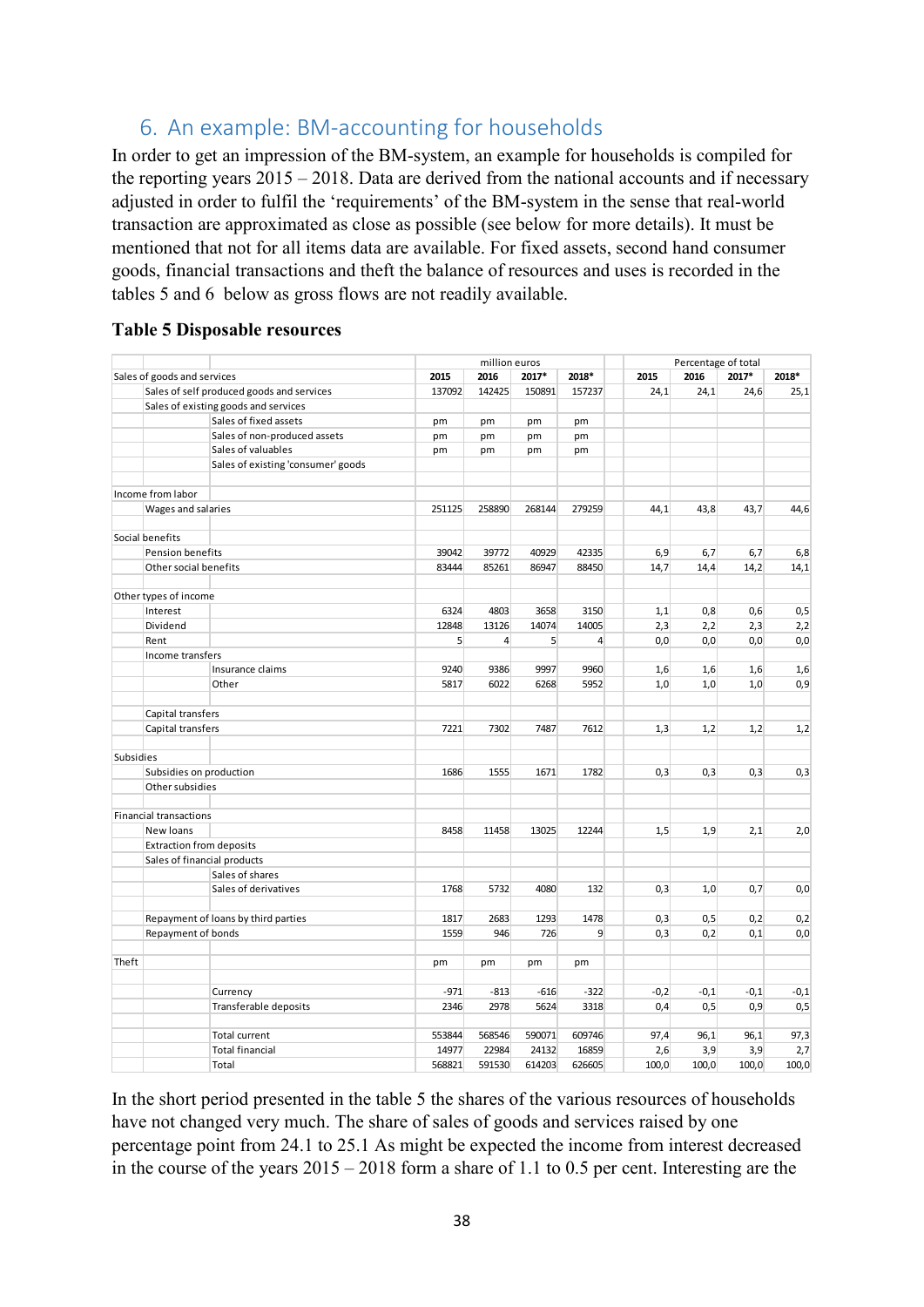disposable resources from new loans raising from 1.5 per cent to 2.0 percent as they are not so explicitly shown as resources in the national accounts.

#### **Table 6 Realized uses**

|       |                                 |                                                             | million euros  |                | Percentage of total |                |       |       |       |       |
|-------|---------------------------------|-------------------------------------------------------------|----------------|----------------|---------------------|----------------|-------|-------|-------|-------|
|       | Purchases of goods and services |                                                             | 2015           | 2016           | 2017*               | 2018*          | 2015  | 2016  | 2017* | 2018* |
|       |                                 | Purchases of input for the production of goods and services | 62289          | 63380          | 67613               | 71248          | 10,9  | 10,9  | 11,2  | 11,3  |
|       |                                 | Purchases for Gross fixed capital formation                 | 32495          | 38844          | 40485               | 47152          | 5,7   | 6,7   | 6,7   | 7,5   |
|       |                                 | Purchases for final consumption                             | 248610         | 251820         | 261950              | 272761         | 43,6  | 43,2  | 43,5  | 43,1  |
|       |                                 | Purchases of existing goods and services                    |                |                |                     |                |       |       |       |       |
|       |                                 | Purchases of fixed assets                                   | $\overline{0}$ | $\mathbf{0}$   | $\mathbf{0}$        | $\overline{0}$ |       |       |       |       |
|       |                                 | Purchases of non-produced assets                            | 369            | 508            | 506                 | 473            | 0,1   | 0,1   | 0,1   | 0,1   |
|       |                                 | Purchases of valuables                                      | $\overline{5}$ | 9              | 20                  | 18             | 0,0   | 0,0   | 0,0   | 0,0   |
|       |                                 | Purchases of existing 'consumer' goods                      | $\Omega$       | $\Omega$       | $\Omega$            | $\Omega$       | 0,0   | 0,0   | 0,0   | 0,0   |
|       | Costs of labor                  |                                                             |                |                |                     |                |       |       |       |       |
|       | Wages and salaries              |                                                             | 10486          | 11127          | 11446               | 12116          | 1,8   | 1,9   | 1,9   | 1,9   |
|       | Social contributions            |                                                             |                |                |                     |                |       |       |       |       |
|       |                                 | Employers' social contributions                             | 2641           | 2775           | 2813                | 3030           | 0,5   | 0,5   | 0,5   | 0,5   |
|       |                                 | Households' social contributions                            | 72964          | 79118          | 76461               | 80380          | 12,8  | 13,6  | 12,7  | 12,7  |
|       | Other types of expenses         |                                                             |                |                |                     |                |       |       |       |       |
|       | Interest                        |                                                             | 33198          | 31570          | 29545               | 28114          | 5,8   | 5,4   | 4,9   | 4,4   |
|       | Rent                            |                                                             | 236            | 273            | 278                 | 266            | 0,0   | 0,0   | 0,0   | 0,0   |
|       | Income transfers                |                                                             |                |                |                     |                |       |       |       |       |
|       |                                 | Insurance premiums                                          | 14879          | 14752          | 15772               | 15955          | 2,6   | 2,5   | 2,6   | 2,5   |
|       |                                 | Other                                                       | 11001          | 11259          | 11634               | 11095          | 1,9   | 1,9   | 1,9   | 1,8   |
|       | Capital transfers               |                                                             |                |                |                     |                |       |       |       |       |
|       |                                 | Capital transfers                                           | 7552           | 7926           | 8061                | 7848           | 1,3   | 1,4   | 1,3   | 1,2   |
| Taxes |                                 |                                                             |                |                |                     |                |       |       |       |       |
|       |                                 | Taxes income (and wealth)                                   | 50759          | 49327          | 60631               | 60334          | 8,9   | 8,5   | 10,1  | 9,5   |
|       | Taxes on production             |                                                             | 2087           | 2145           | 2238                | 2370           | 0,4   | 0,4   | 0,4   | 0,4   |
|       | Other taxes                     |                                                             | 7328           | 7428           | 7619                | 7702           | 1,3   | 1,3   | 1,3   | 1,2   |
|       | <b>Financial transactions</b>   |                                                             |                |                |                     |                |       |       |       |       |
|       | Repayment of loans              |                                                             | $\overline{0}$ | 0              | $\mathbf{0}$        | $\mathbf{0}$   | 0,0   | 0,0   | 0,0   | 0,0   |
|       | Addition to deposits            |                                                             | 3383           | 6411           | 3365                | 7386           | 0,6   | 1,1   | 0,6   | 1,2   |
|       |                                 | Purchases of financial products                             |                |                |                     |                |       |       |       |       |
|       |                                 | Purchases of shares                                         | 10189          | 4887           | 1785                | 4019           | 1,8   | 0,8   | 0,3   | 0,6   |
|       |                                 | Purchases of derivatives                                    | $\Omega$       | 15             | 17                  | 15             | 0.0   | 0.0   | 0.0   | 0,0   |
|       | New loans to third parties      |                                                             |                |                |                     |                | 0,0   | 0,0   | 0,0   | 0,0   |
|       | Purchases of bonds              |                                                             | 9              | $\overline{4}$ | $\overline{0}$      | 286            | 0,0   | 0,0   | 0,0   | 0,0   |
|       |                                 |                                                             |                |                |                     |                |       |       |       |       |
|       |                                 | <b>Total current</b>                                        | 556899         | 572261         | 597072              | 620862         | 97,6  | 98,1  | 99,1  | 98,1  |
|       |                                 | <b>Total financial</b>                                      | 13581          | 11317          | 5167                | 11706          | 2,4   | 1,9   | 0,9   | 1,9   |
|       |                                 | Total                                                       | 570480         | 583578         | 602239              | 632568         | 100,0 | 100,0 | 100,0 | 100,0 |

Similar to resources the shares of the various uses are in general stable in the concerned period. With the decrease of interest rates the share interest paid in total uses has decreased. Remarkable changes are the increase of households' social contribution in 2016 and the increase in taxes in 2017. Financial transactions seem to be more volatile.

#### **Table 7 Balances of resources and use**

|                         | 2015    | 2016    | $2017*$ | 2018*    |
|-------------------------|---------|---------|---------|----------|
| Balance current         | $-3055$ | $-3715$ | -7001   | $-11116$ |
| 'Balance financial      | 1396    | 11667   | 18965   | 5153     |
| Statistical discrepancy | $-1659$ | 7952    | 11964   | -5963    |

In theory the balance of resources and uses in this BM-system should be zero. As in this stage of the research not all consequences of changes in the current accounts are fully worked through, discrepancies have to appear. Next to that the national accounts data which are used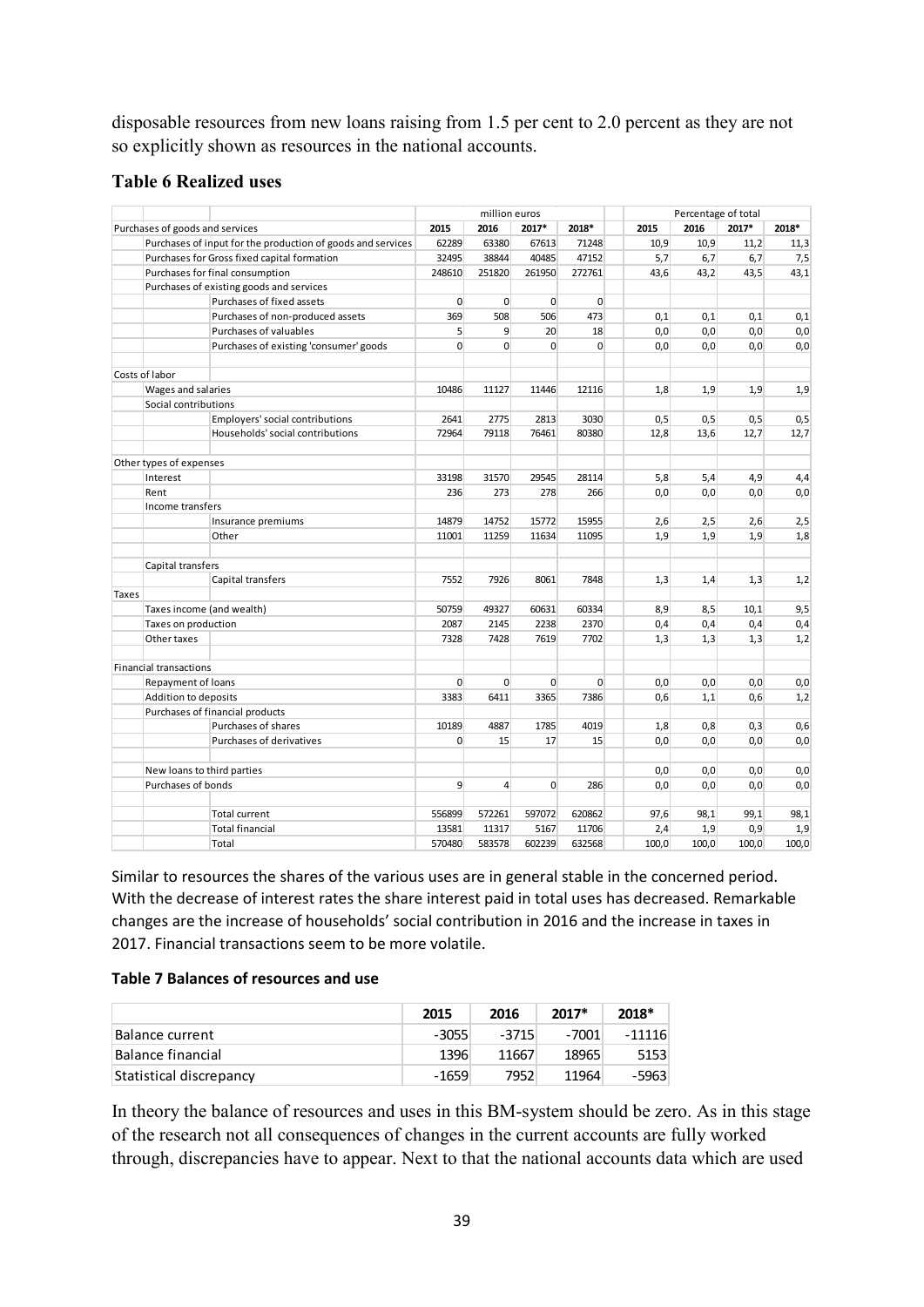to make the above estimates show themselves statistical discrepancies between the current and financial accounts ranging from  $-4.5$  to  $+4.2$  billion euros.

#### **Relation with the SNA variables**

#### **Table 8 Resources - from SNA to BM-accounting**

| Million euros                                            | National accounts |                |        |        | Adjustments  |              |              |              | BM-system   |                |                |                |
|----------------------------------------------------------|-------------------|----------------|--------|--------|--------------|--------------|--------------|--------------|-------------|----------------|----------------|----------------|
|                                                          | 2015              | 2016           | 2017*  | 2018*  | 2015         | 2016         | 2017*        | 2018*        | 2015        | 2016           | 2017*          | 2018*          |
| Total                                                    | 731579            | 748599         | 771173 | 797964 | $-177735$    | $-180053$    | $-181102$    | $-188218$    | 553844      | 568546         | 590071         | 609746         |
| Output/Total                                             | 179534            | 186310         | 195893 | 203806 | $-42442$     | -43885       | $-45002$     | $-46569$     | 137092      | 142425         | 150891         | 157237         |
| Market output/Total                                      | 137092            | 142425         | 150891 | 157237 | $\Omega$     | $\Omega$     | $\Omega$     | $\Omega$     | 137092      | 142425         | 150891         | 157237         |
| Other market output                                      | 137092            | 142425         | 150891 | 157237 |              |              |              |              | 137092      | 142425         | 150891         | 157237         |
| Output produced for own final use/Total                  | 42442             | 43885          | 45002  | 46569  | $-42442$     | -43885       | $-45002$     | -46569       | $\Omega$    | $\Omega$       | $\mathbf{0}$   | $\Omega$       |
| Own-account capital formation                            | 1149              | 1391           | 1285   | 1439   | $-1149$      | $-1391$      | $-1285$      | $-1439$      | $\Omega$    | 0              | $\mathbf{0}$   | $\mathbf 0$    |
| Products retained for own consumption                    | 41293             | 42494          | 43717  | 45130  | $-41293$     | $-42494$     | $-43717$     | $-45130$     | $\Omega$    | $\Omega$       | $\Omega$       | $\mathbf{0}$   |
| Compensation of employees/Total                          | 323579            | 333541         | 345296 | 360782 | $-72454$     | $-74651$     | $-77152$     | $-81523$     | 251125      | 258890         | 268144         | 279259         |
| Wages and salaries                                       | 255152            | 262959         | 272309 | 283753 | $-4027$      | $-4069$      | $-4165$      | $-4494$      | 251125      | 258890         | 268144         | 279259         |
| Employers' social contributions                          | 68427             | 70582          | 72987  | 77029  | $-68427$     | $-70582$     | $-72987$     | $-77029$     | $\mathbf 0$ | $\mathbf{0}$   | $\mathbf 0$    | $\mathbf 0$    |
| Subsidies (-)/Total                                      | 1686              | 1555           | 1671   | 1782   | $\Omega$     | $\Omega$     | $\Omega$     | $\Omega$     | 1686        | 1555           | 1671           | 1782           |
| Other subsidies on production                            | 1686              | 1555           | 1671   | 1782   |              |              |              |              | 1686        | 1555           | 1671           | 1782           |
| Property income/Total                                    | 58512             | 56995          | 55562  | 55962  | -39335       | $-39062$     | $-37825$     | -38803       | 19177       | 17933          | 17737          | 17159          |
| Interest; definition National Accounts                   | 3542              | 2550           | 2719   | 2892   | $-3542$      | $-2550$      | $-2719$      | $-2892$      | $\mathbf 0$ | $\mathbf{0}$   | $\mathbf 0$    | 0              |
| Interest/Correction FISIM                                | $-2782$           | $-2253$        | $-939$ | $-258$ | 2782         | 2253         | 939          | 258          | $\Omega$    | $\Omega$       | $\Omega$       | $\mathbf 0$    |
| Interest before correction for FISIM                     | 6324              | 4803           | 3658   | 3150   |              |              |              |              | 6324        | 4803           | 3658           | 3150           |
| Property income/Distributed income of corporations/Total | 13665             | 14158          | 15392  | 15169  | $-1492$      | $-1404$      | $-1704$      | $-1727$      | 12173       | 12754          | 13688          | 13442          |
| Dividends                                                | 12173             | 12754          | 13688  | 13442  |              |              |              |              | 12173       | 12754          | 13688          | 13442          |
| Withdrawals from income of quasi-corp.                   | 1492              | 1404           | 1704   | 1727   | $-1492$      | $-1404$      | $-1704$      | $-1727$      | $\mathbf 0$ | $\mathbf{0}$   | $\overline{0}$ | $\mathbf 0$    |
| Property income/Other investment income/Total            | 41300             | 40283          | 37446  | 37897  | $-40625$     | $-39911$     | $-37060$     | -37334       | 675         | 372            | 386            | 563            |
| Investm. income attrib. to policy holder                 | 5135              | 4531           | 3783   | 3421   | $-5135$      | $-4531$      | $-3783$      | $-3421$      | $\Omega$    | $\Omega$       | $\Omega$       | $\mathbf 0$    |
| Income payable on pension entitlements                   | 34212             | 34217          | 32101  | 32911  | $-34212$     | $-34217$     | $-32101$     | $-32911$     | $\Omega$    | $\mathbf{0}$   | $\mathbf{0}$   | $\mathbf 0$    |
| Inv. income attributable to shareholders                 | 1953              | 1535           | 1562   | 1565   | $-1278$      | $-1163$      | $-1176$      | $-1002$      | 675         | 372            | 386            | 563            |
| Dividens attributable to shareholdes                     | 675               | 372            | 386    | 563    | $\mathbf{0}$ | $\mathbf{0}$ | $\mathbf{0}$ | $\mathbf{0}$ | 675         | 372            | 386            | 563            |
| Retained earnings attr. To shareholders                  | 1278              | 1163           | 1176   | 1002   | $-1278$      | $-1163$      | $-1176$      | $-1002$      | $\mathbf 0$ | $\mathbf{0}$   | $\mathbf{0}$   | $\mathbf 0$    |
| Rent                                                     | $\overline{5}$    | $\overline{4}$ | 5      | 4      |              |              |              |              | 5           | $\overline{4}$ | 5              | $\overline{a}$ |
| Social contributions and benefits/Total                  | 122711            | 125289         | 128186 | 131137 | $-225$       | $-256$       | $-310$       | $-352$       | 122486      | 125033         | 127876         | 130785         |
| Net social contributions/Total                           | 225               | 256            | 310    | 352    | $-225$       | $-256$       | $-310$       | $-352$       | $\Omega$    | $\Omega$       | $\mathbf 0$    | $\Omega$       |
| Employers' imputed social contributions                  | 225               | 256            | 310    | 352    | $-225$       | $-256$       | $-310$       | $-352$       | $\Omega$    | $\mathbf{0}$   | $\Omega$       | $\Omega$       |
| Social benefits in cash/Total                            | 122486            | 125033         | 127876 | 130785 | $\Omega$     | 0            | $\Omega$     | $\mathbf{0}$ | 122486      | 125033         | 127876         | 130785         |
| Social security benefits in cash                         | 52732             | 53299          | 53454  | 53815  |              |              |              |              | 52732       | 53299          | 53454          | 53815          |
| Other social insurance benefits                          | 49714             | 50841          | 53066  | 55483  |              |              |              |              | 49714       | 50841          | 53066          | 55483          |
| Social assistance benefits in cash                       | 20040             | 20893          | 21356  | 21487  |              |              |              |              | 20040       | 20893          | 21356          | 21487          |
| Other current transfers/Total                            | 15057             | 15408          | 16265  | 15912  | $\Omega$     | $\Omega$     | $\Omega$     | $\Omega$     | 15057       | 15408          | 16265          | 15912          |
| Non-life insurance claims                                | 9240              | 9386           | 9997   | 9960   |              |              |              |              | 9240        | 9386           | 9997           | 9960           |
| Miscellaneous current transfers                          | 5817              | 6022           | 6268   | 5952   |              |              |              |              | 5817        | 6022           | 6268           | 5952           |
| Adjustm. change in pension entitlements                  | 23279             | 22199          | 20813  | 20971  | $-23279$     | $-22199$     | $-20813$     | $-20971$     | $\mathbf 0$ | $\mathbf{0}$   | $\mathbf{0}$   | $\mathbf 0$    |
| Capital transfers/Total                                  | 7221              | 7302           | 7487   | 7612   | $\mathbf 0$  | $\Omega$     | $\Omega$     | $\Omega$     | 7221        | 7302           | 7487           | 7612           |
| Investment grants                                        | 69                | 83             | 96     | 66     |              |              |              |              | 69          | 83             | 96             | 66             |
| Other capital transfers                                  | 7152              | 7219           | 7391   | 7546   |              |              |              |              | 7152        | 7219           | 7391           | 7546           |

#### *Explanation of adjustments*

#### *Output:*

- Products retained for own final use consumption (mainly imputed rent): 42422 (offset in consumption)
- Own-account capital formation: 1149 million euros (offset in gross fixed capital formation)

#### *Compensation of employees:*

\* Wages:

- Wages in kind: 4252 million euros (offset in consumption)
- + Imp. Social contributions: 225 million euros (offset in social benefits)
- \* Employers' social contributions
	- (actual and imputed): 68427 million euros (offset on uses side)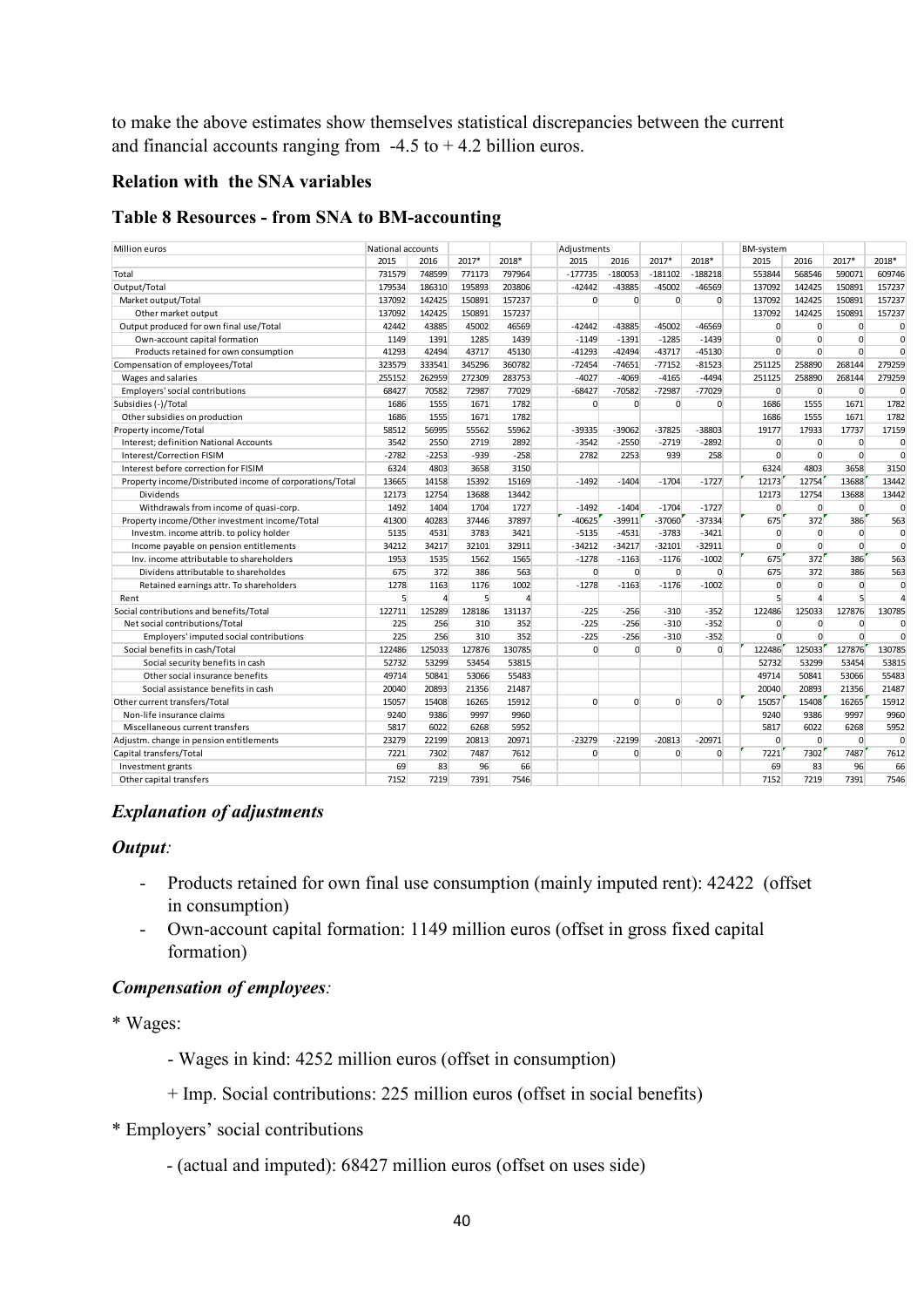# *Property income:*

-

- Adjustment for FISIM: 2782 million euros (offset in interest)
- Imputed rent of holiday homes abroad: 1492 million euros (offset in other individual consumption)
- Income payable on pension entitlements: 34212 million euros; offset in social contribution supplements
- Investment income attributable to policy holder: 5135 million euros
- Retained earnings attributable to shareholders: 1278 million euros

# *Social contributions and benefits:*

- Employers' imputed social contributions; counterpart social benefits: 225 million euros (offset in wages)

#### *Adjustment: change in pension entitlements*

- Adjustment: 23279 million euros

# **Table 9 Uses – from SNA to BM-accounting**

| Million euros                                           | National accounts |          |          |          | Adjustments  |           |             |                | BM-system      |                |              |              |
|---------------------------------------------------------|-------------------|----------|----------|----------|--------------|-----------|-------------|----------------|----------------|----------------|--------------|--------------|
|                                                         | 2015              | 2016     | 2017*    | 2018*    | 2015         | 2016      | 2017*       | 2018*          | 2015           | 2016           | 2017*        | 2018*        |
| Total                                                   | 707741            | 727453   | 755528   | 786936   | $-150842$    | $-155192$ | $-158456$   | $-166074$      | 556899         | 572261         | 597072       | 620862       |
| Intermediate consumption (-)                            | 92272             | 93054    | 95933    | 97374    | $-29983$     | $-29674$  | $-28320$    | $-26126$       | 62289          | 63380          | 67613        | 71248        |
| Compensation of employees/Total                         | 13672             | 14456    | 14832    | 15767    | $-545$       | $-554$    | $-573$      | $-621$         | 13127          | 13902          | 14259        | 15146        |
| Wages and salaries                                      | 11031             | 11681    | 12019    | 12737    | $-545$       | $-554$    | $-573$      | $-621$         | 10486          | 11127          | 11446        | 12116        |
| Employers' social contributions                         | 2641              | 2775     | 2813     | 3030     |              |           |             |                | 2641           | 2775           | 2813         | 3030         |
| Taxes on production and imports/Total                   | 2087              | 2145     | 2238     | 2370     | $\Omega$     | $\Omega$  | $\Omega$    | $\Omega$       | 2087           | 2145           | 2238         | 2370         |
| Other taxes on production                               | 2087              | 2145     | 2238     | 2370     |              |           |             |                | 2087           | 2145           | 2238         | 2370         |
| Property income/Total                                   | 7010              | 6395     | 6793     | 7699     | 26424        | 25448     | 23030       | 20681          | 33434          | 31843          | 29823        | 28380        |
| Interest; definition National Accounts                  | 6774              | 6122     | 6515     | 7433     | $-6774$      | $-6122$   | $-6515$     | $-7433$        | $\mathbf 0$    | $\mathbf 0$    | $\mathbf{0}$ | $\mathbf{C}$ |
| <b>Interest/Correction FISIM</b>                        | $-26424$          | $-25448$ | $-23030$ | $-20681$ | 26424        | 25448     | 23030       | 20681          | $\mathbf 0$    | $\mathbf{0}$   | $\mathbf{0}$ | $\mathbf 0$  |
| Interest before correction for FISIM                    | 33198             | 31570    | 29545    | 28114    |              |           |             |                | 33198          | 31570          | 29545        | 28114        |
| Rent                                                    | 236               | 273      | 278      | 266      |              |           |             |                | 236            | 273            | 278          | 266          |
| Current taxes on income and wealth/Total                | 58087             | 56755    | 68250    | 68036    | $\Omega$     | $\Omega$  | $\Omega$    | $\Omega$       | 58087          | 56755          | 68250        | 68036        |
| Current taxes on income                                 | 50759             | 49327    | 60631    | 60334    |              |           |             |                | 50759          | 49327          | 60631        | 60334        |
| Other current taxes                                     | 7328              | 7428     | 7619     | 7702     |              |           |             |                | 7328           | 7428           | 7619         | 7702         |
| Social contributions and benefits/Total                 | 167112            | 174915   | 173658   | 182099   | $-94148$     | $-95797$  | $-97197$    | $-101719$      | 72964          | 79118          | 76461        | 80380        |
| Net social contributions/Total                          | 166887            | 174659   | 173348   | 181747   | $-93923$     | $-95541$  | $-96887$    | $-101367$      | 72964          | 79118          | 76461        | 80380        |
| Employers' actual social contributions                  | 57041             | 58756    | 60046    | 63174    | $-57041$     | $-58756$  | $-60046$    | $-63174$       | $\mathbf 0$    | $\mathbf 0$    | $\mathbf{0}$ | $\mathsf{C}$ |
| Employers' imputed social contributions                 | 11386             | 11826    | 12941    | 13855    | $-11386$     | $-11826$  | $-12941$    | $-13855$       | $\Omega$       | $\mathbf 0$    | $\mathbf{0}$ | $\mathbf 0$  |
| Households' actual social contributions                 | 72964             | 79118    | 76461    | 80380    |              |           |             |                | 72964          | 79118          | 76461        | 80380        |
| Households' social contrib. supplements                 | 34212             | 34217    | 32101    | 32911    | $-34212$     | $-34217$  | $-32101$    | $-32911$       | 0              | $\mathbf 0$    | $\mathbf 0$  | $\mathsf{C}$ |
| The social insur. scheme service charges                | $-8716$           | $-9258$  | $-8201$  | $-8573$  | 8716         | 9258      | 8201        | 8573           | $\mathbf{0}$   | $\Omega$       | $\Omega$     | $\mathbf 0$  |
| Social benefits in cash/Total                           | 225               | 256      | 310      | 352      | $-225$       | $-256$    | $-310$      | $-352$         | 0              | $\Omega$       | $\Omega$     | $\mathbf 0$  |
| Other social insurance benefits                         | 225               | 256      | 310      | 352      | $-225$       | $-256$    | $-310$      | $-352$         | $\Omega$       | $\mathbf 0$    | $\Omega$     | $\mathbf 0$  |
| Other current transfers/Total                           | 20420             | 20548    | 21689    | 21036    | 5460         | 5463      | 5717        | 6014           | 25880          | 26011          | 27406        | 27050        |
| Net non-life insurance premiums                         | 9419              | 9289     | 10055    | 9941     | 5460         | 5463      | 5717        | 6014           | 14879          | 14752          | 15772        | 15955        |
| Other current transfers/Miscellaneous current transfers | 11001             | 11259    | 11634    | 11095    |              |           |             |                | 11001          | 11259          | 11634        | 11095        |
| Final consumption expenditure/Total                     | 305372            | 310430   | 321600   | 335632   | $-56762$     | $-58610$  | $-59650$    | $-62871$       | 248610         | 251820         | 261950       | 272761       |
| Other individual final consumption                      | 305372            | 310430   | 321600   | 335632   | $-56762$     | $-58610$  | $-59650$    | $-62871$       | 248610         | 251820         | 261950       | 272761       |
| Capital transfers/Total                                 | 7552              | 7926     | 8061     | 7848     | $\mathbf{0}$ | 0         | $\mathbf 0$ | $\Omega$       | 7552           | 7926           | 8061         | 7848         |
| Capital taxes                                           | 1622              | 1855     | 1851     | 1742     |              |           |             |                | 1622           | 1855           | 1851         | 1742         |
| Capital transfers/Other capital transfers               | 5930              | 6071     | 6210     | 6106     |              |           |             |                | 5930           | 6071           | 6210         | 6106         |
| Gross capital formation/Total                           | 33788             | 40321    | 41968    | 48602    | $-1288$      | $-1468$   | $-1463$     | $-1432$        | 32500          | 38853          | 40505        | 47170        |
| Gross fixed capital formation/Total                     | 33644             | 40235    | 41770    | 48591    | $-1149$      | $-1391$   | $-1285$     | $-1439$        | 32495          | 38844          | 40485        | 47152        |
| Consumption of fixed capital                            | 25951             | 26440    | 27187    | 29041    |              |           |             |                | 25951          | 26440          | 27187        | 29041        |
| Net fixed capital formation                             | 7693              | 13795    | 14583    | 19550    | $-1149$      | $-1391$   | $-1285$     | $-1439$        | 6544           | 12404          | 13298        | 18111        |
| Changes in inventories incl. valuables/Total            | 144               | 86       | 198      | 11       | $-139$       | $-77$     | $-178$      | 7              | $\overline{5}$ | $\overline{q}$ | 20           | 18           |
| Changes in inventories                                  | 139               | 77       | 178      | $-7$     | $-139$       | $-77$     | $-178$      | $\overline{7}$ | 0              | $\Omega$       | $\mathbf{0}$ | 0            |
| Acquisitions less disposals of valuables                | 5                 | 9        | 20       | 18       |              |           |             |                | 5              | $\mathbf{q}$   | 20           | 18           |
| Acq. less disposals of non-prod. assets                 | 369               | 508      | 506      | 473      |              |           |             |                | 369            | 508            | 506          | 473          |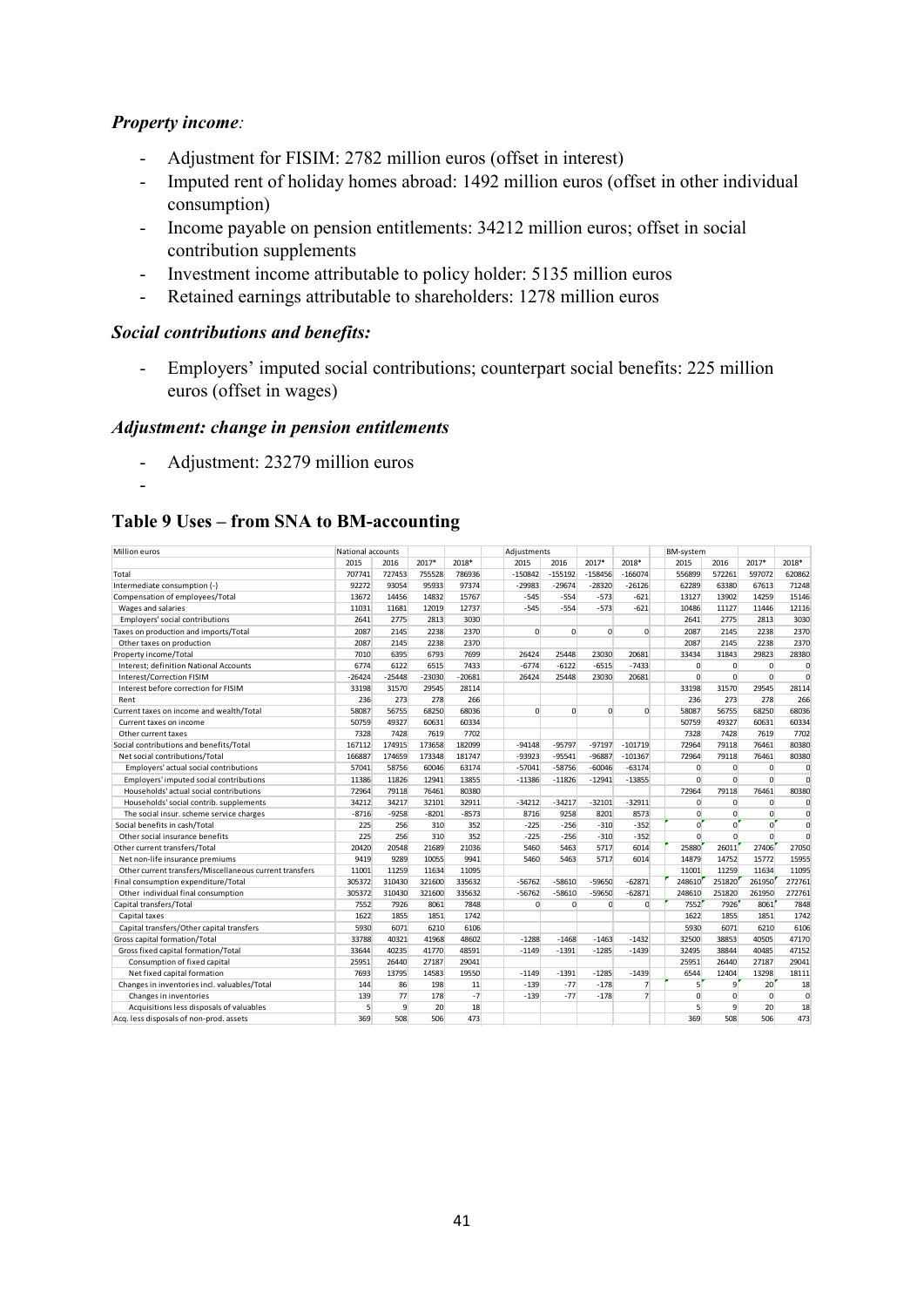# *Explanation of adjustments*

## *Intermediate consumption*

- FISIM: 23642 million euros (offset in interest)

- + Wages in kind: 545 million euros (offset in wages)
- + Cost fraud: 252 million euros (partly offset in consumption)

- Intermediate consumption owner occupied dwellings (excl. FISIM): 6813 million euros

offset in consumption

#### *Wages:*

- Wages in kind: 545 million euros

#### *Property income:*

- FISIM: 26424 million euros (offset in intermediate consumption and consumption of households)

#### *Social contributions and benefits:*

- Employers' actual plus imputed social contributions: 68427 million euros offset on resources side
- + Social insurance scheme service charges: 8716 million euros (offset in consumption)
- Social benefits: 225 million euros (offset in resources)

#### *Income transfers*

+ Insurance premiums:5460 million euros (offset in consumption)

#### *Final consumption expenditure*

-Products retained for own final consumption: 42422 million euros (offset in output)

-Wages in kind to wages: 5027 million euros (offset in wages on resources side)

-Cost fraud: 763 million euros (partly offset in wages on resources side)

+ Intermediate consumption of owner occupied dwellings: 6813 million euros (offset in intermediate consumption)

- Insurance service charge: 5460 million euros (offset in insurance premium)

- FISIM (at the moment fully in IC): -325 million euros (offset in interest)

- Social insurance scheme service charges: 8716 million euros (offset in social contributions)

- Imputed rent of holiday homes abroad: 1492 million euros (offset in property income)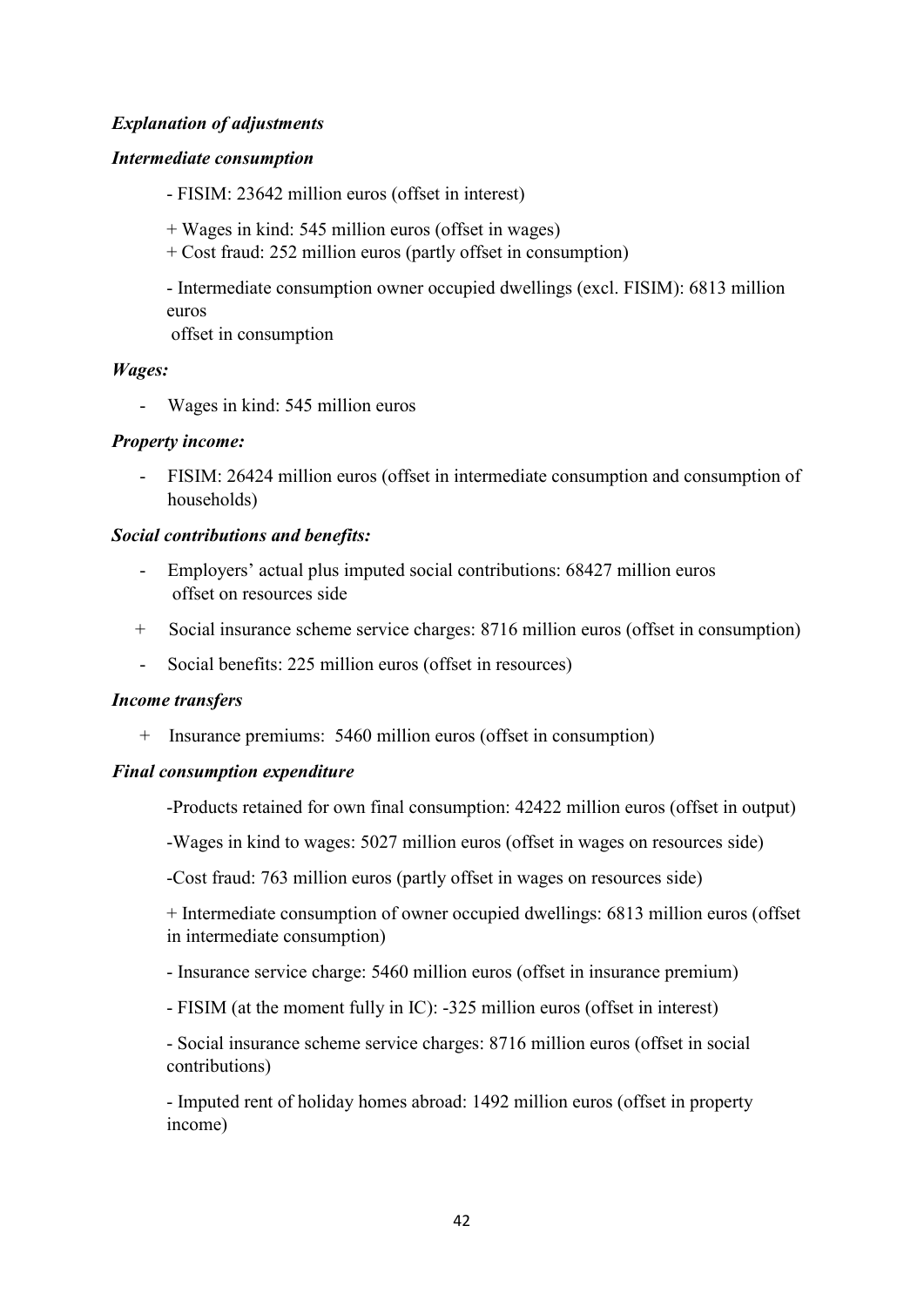# *Capital transactions*

- Own account GFCF: 1149 million euros (offset in output)
- Changes in inventories: 139 million euros

## **Table 10 Changes in balances current account**

| million euros              |       | tional accounts: |       |       | Adiustments |       |          |          | BM-system |                  |      |       |
|----------------------------|-------|------------------|-------|-------|-------------|-------|----------|----------|-----------|------------------|------|-------|
|                            | 2015  | 2016             | 2017* | 2018* | 2015        | 2016  | 2017*    | 2018*    | 2015      | 2016             | 2017 | 2018* |
| Balance resources and uses | 23838 | 21146            | 15645 | 11028 | 26893       | 24861 | $-22646$ | $-22144$ |           | $-3715$<br>-3055 | 7001 | 11116 |

Most important transactions influencing the balance of resources and uses are Investment income attributable to policyholders and the Adjustment, change in pension entitlements. In a further elaboration of this accounting framework balancing items of a value-added type, disposable-income type, etc. should be defined. The contents of such balancing items will of course differ from the SNA-items depending on the level of aggregation of transactions. If, for example, the idea of business models taken as a principle for aggregation, interest, in the SNA recorded as property income will be part of productive activities.

# **Conclusions of this chapter**

As a consequence of the presentation of economic data in the SNA in the form of T-accounts by specific economic process (production, income distribution, use of income, accumulation) transactions concerning resources and uses are dispersed over the various accounts. A 'simple' overview showing all resources and uses is not always readily at hand, while it would be helpful for the analysis of the activities of the various actors in the economy.

A step in this direction is made in the national accounts publication of Statistics Netherlands where resources and uses of the current accounts are presented in one table (see annex 2). Compared to the BM-system presented above the main differences concern imputed transactions and the omission of financial transactions. That the addition of the latter is very useful is shown in a recent paper by Notten and Wouters (2019) in which the consumption of households is analyzed, including financial transaction. One conclusion in the paper is that the growth of consumption of households is less than GDP-growth, because households spent (relatively) more money for the repayments of their mortgages.

Next to the dispersion of transactions, imputed transactions make it hard to understand the contents of the accounts for many users. A publication strategy comparable to the approach of SN is a first step. A second step would be to remove imputed and rerouted transactions as far as possible, starting for example with imputed items appearing as both resources and uses, like imputed social contributions.

Next to that, analysis like Notten and Jonkers carried out, help users a lot in understanding the economy.

In the base, none of these ways of clarifying economic developments require an adjustment of the SNA. Another way of presenting and explaining the data would be a step forward. Combined with additional analysis presented in papers and (web) articles supports a more extended use of NA-data.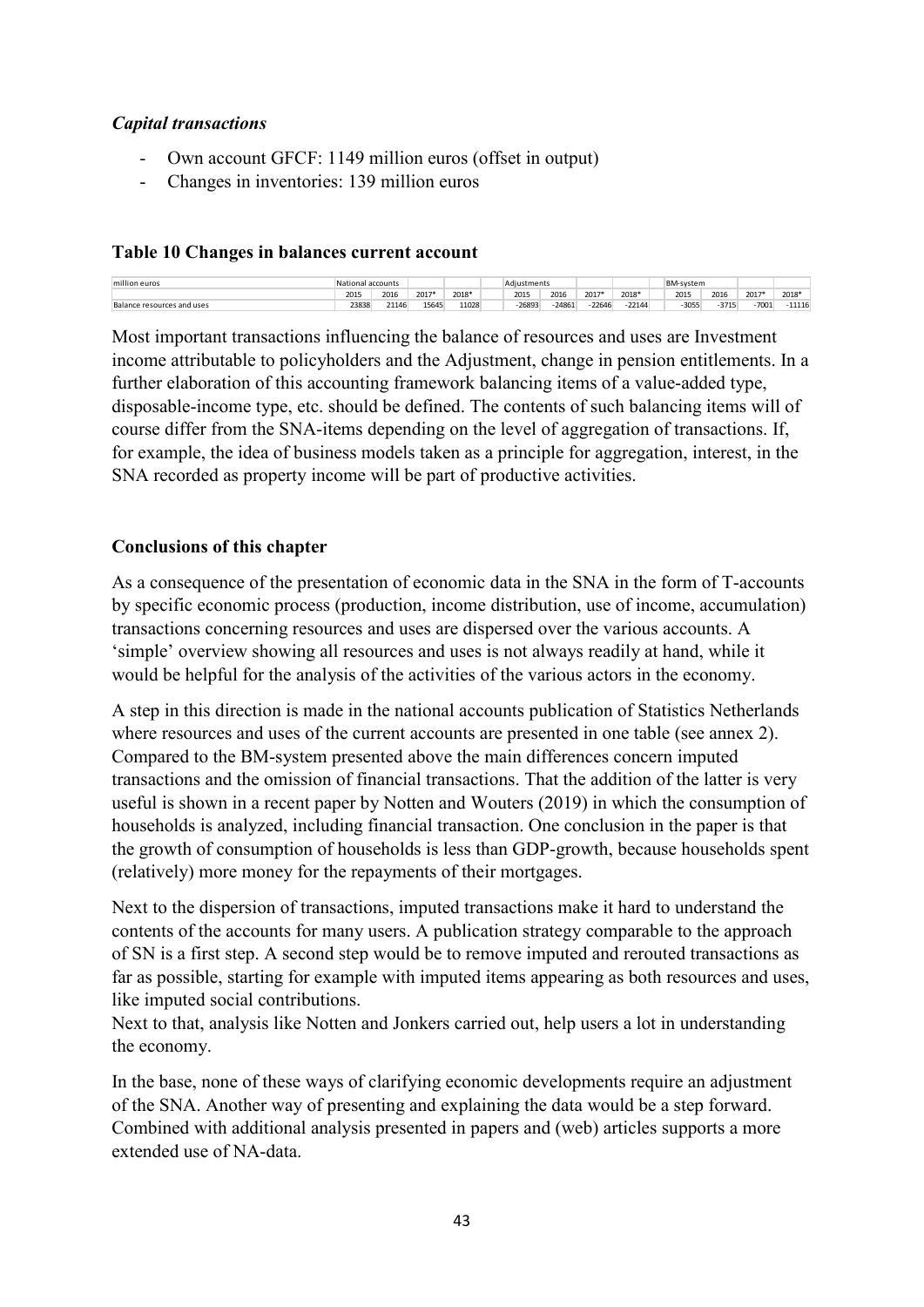# <span id="page-43-0"></span>7. Summary of conclusions

The 'production heart' of the SNA is the base for the traditional breakdown of macroeconomic indicators to industries. This breakdown however, shows only one side of the way an economy operates, the way products are produced i.e. production processes. Business models that companies apply in order to make money are not in scope in an industry classification and might shed a different light on an economy. A light which might help to better interpret money flows (also within MNE's) in the economy and in this way may lead to improvement of GNI-estimates.

#### **Are business models useful for economic analysis?**

Expanding product ranges, outsourcing of physical production, etc. do not give a full insight in the way companies are making money. A breakdown of the economy using business models could help to analyze generation of income and the structural development of the ways of making money in the course of time. In the way business models are implemented in businesses, digitization and globalization play an important role. The use of business models in statistics provides view on the economy from another angle and might help to better understand the impact of digitalization and globalization.

# **What is the impact of digitization and globalization on business models?**

The analysis of present business models shows that apart from a limited number of new models the basic business models are not substantially changed in the course of time. For the more 'traditional' business models the impact of digitization concerns mainly an expansion to world-wide markets coming in reach by the internet. Digitization lead to new products like data selling and streaming services for which the basic business model fits within the traditional types but the scale on which they are applied is overwhelming. Digitization is in many aspects also a driving force for globalization of both markets and production processes.

# **Are business models disruptive?**

A cause for the feeling of disruptiveness might be the scale on which some of the business models are applied nowadays and the privacy aspect of the personal data collected especially in free services. Nevertheless, statistical offices face 'disruptiveness' in their macro-economic estimates, which is mainly caused by changes in the internal organization of MNE's by shifting of profits and changing the allocation of intellectual property.

# **Is data observation a problem?**

The worldwide scale on which companies are applying their business models makes the observation of data very complicated. For example, direct transactions between consumers and non-resident suppliers will probably escape on the view of the statistical offices. Therefore making estimates of imports of services will be problematic. Cross-border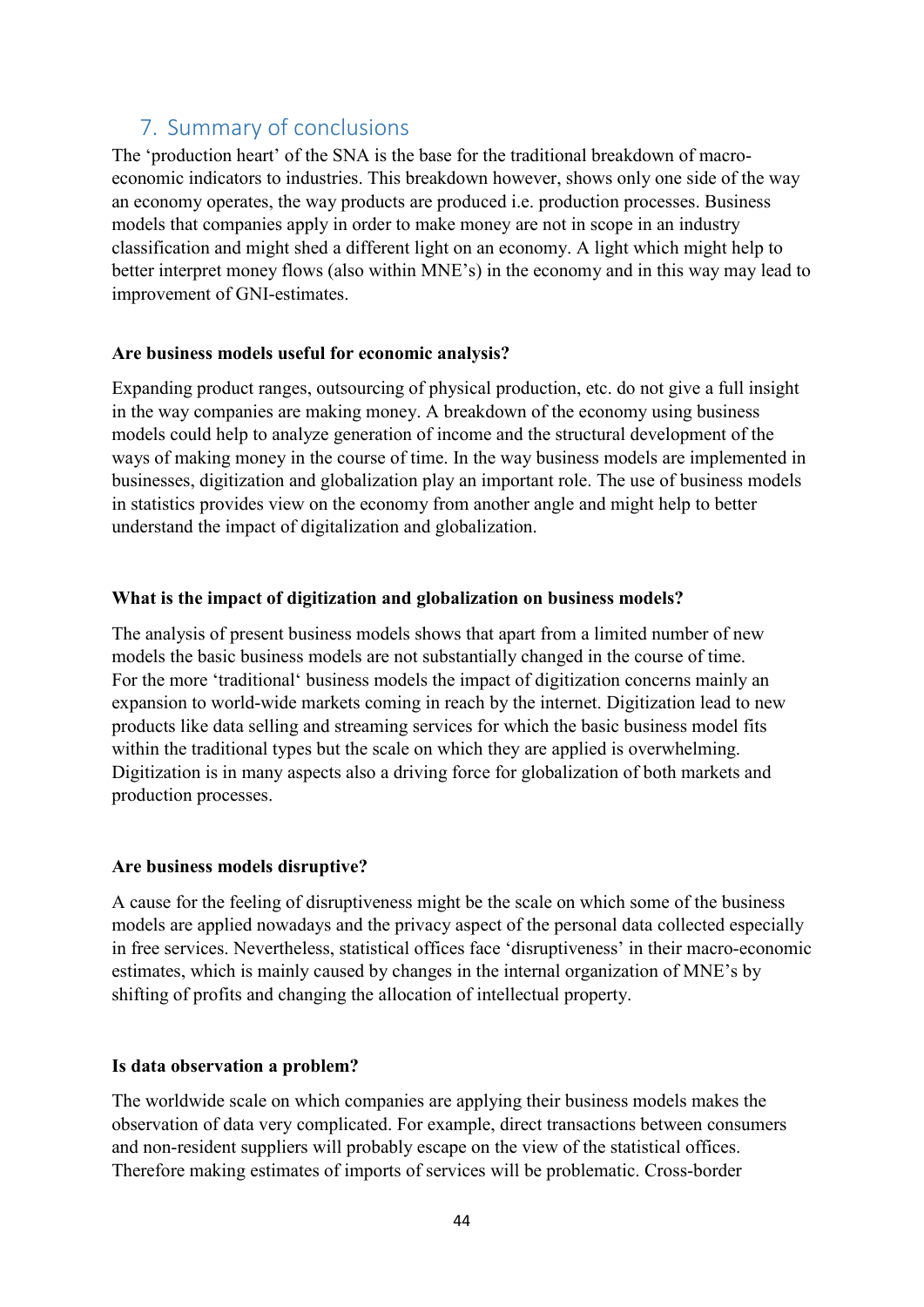organization of production processes lead to substantial intra-concern transactions, which are often MNE's, are difficult to interpret. An investigation how to observe such transaction adequately and a search for new data sources seems necessary.

# **Is 'real-world' accounting helpful?**

Real-world transactions on resources and uses should be the starting point for economic analysis, leading to conclusions on the way the economy operates and develops. In the SNA a number of real-world transactions need to be adjusted in order to fit definitional framework. Next to that, a number of (in the real world) non-existing transactions are imputed in order to fulfil the requirements of the production heart of the SNA. As a consequence such adjustments make it hard for many users to understand and interpret the contents of the national accounts.

The presentation in process-oriented T-accounts results in a dispersed presentation of resource flows from, for example, business models and also of uses. A 'simple' overview showing all resources and uses is not always readily at hand, while it would be very useful for the analysis of the activities of the various actors in the economy.

Ideally one would start economic analysis with well-presented real-world transaction-data. This is however hardly possible, because the statistical programs of most national statistical offices are already SNA-oriented. A second best solution could therefore be a transformation of the SNA-data by removing (most 'disturbing') imputed and rerouted transactions.

# **Do we need an alternative for the SNA?**

A stated above, from the point of view of scholarship real-world data should be a starting point for analyzing, leading to confirmation of existing or new economic theories. As a second best solution transformation, another way of presenting and further explaining of SNA-data (á la Notten and Jonkers) would already be a step forward. Additional analysis, closer to the real world transaction, presented in papers and (web) articles supports a more extended use of NA-data.

# **Further research**

Disruptiveness in economic indicators seems to be caused mainly by organizational activities of MNE's. A view on internal business models of MNE's would be very interesting and could clarify the intra concern flows and, for example, shed light on ways of tax minimization are implemented in practice. Next to that the impact on macro-economic indicators can be analyzed.

Further a split of the corporate sectors (S11 and S12) of the national accounts into MNE's and non-MNE's could shed more light on the 'real national' economic development.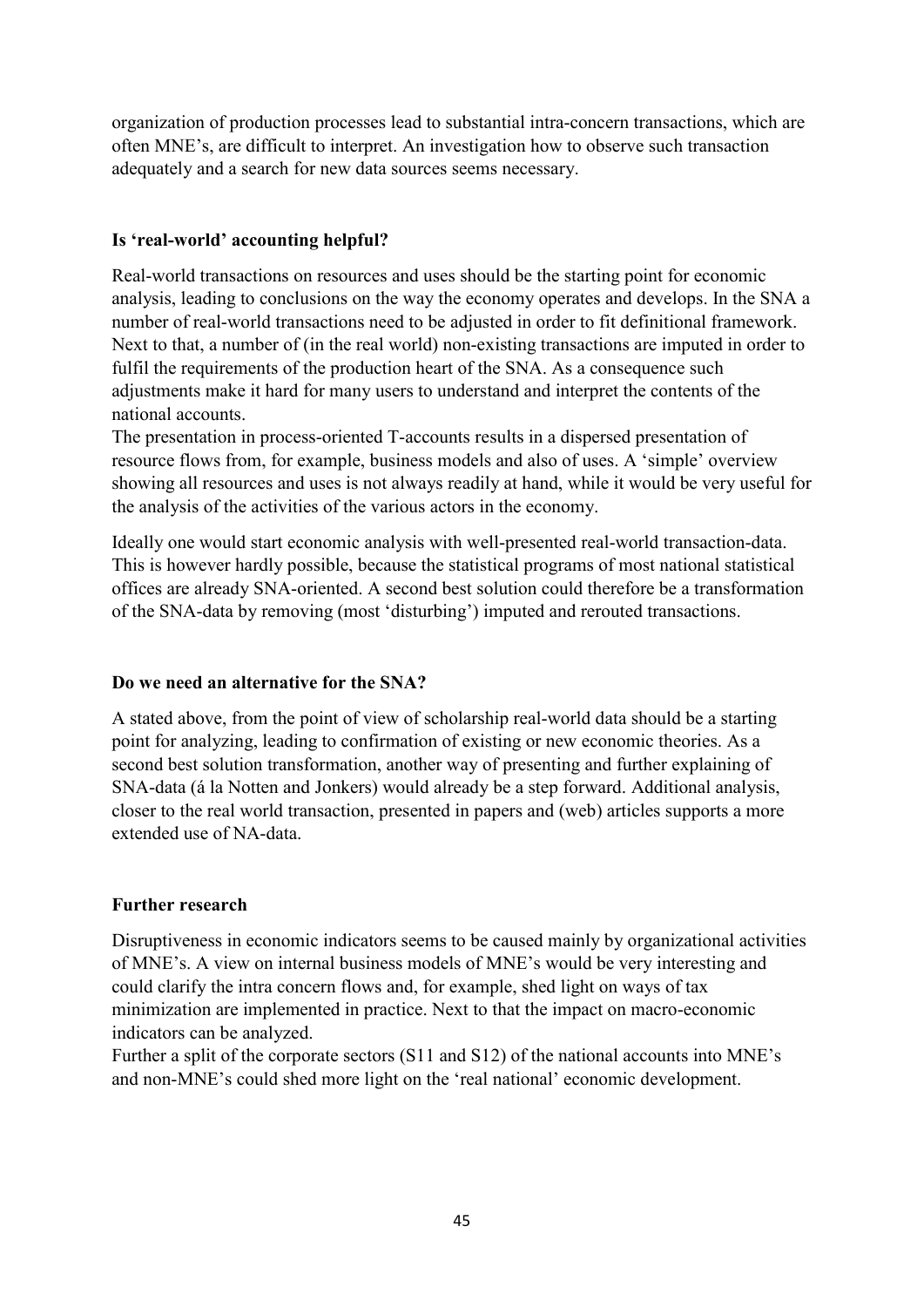# References

- 1. Bean; Independent review of UK economic statistics rapport
- 2. Thage, Jensen; GDP and globalization
- 3. CBS, R&D capitalization; where did we go wrong
- 4. Riley, Rincon-Aznar, Samek; Below the aggregate: a sectoral account of the UK productivity puzzle
- 5. Stapel, Konijn, Verrinder, Nijmeijer; Meaningful information for domestic economies in the light of globalization
- 6. Coyle; Do-it-yourself digital: the production boundary and the productivity puzzle
- 7. Van Rossum, Jaarsma; Ongoing globalization: do multinationals perform differently than non-multinationals in Dutch manufacturing industries
- 8. Harrison; FOB/CIF issue in merchandise trade/transport of goods in BPM6 and 2008 SNA
- 9. Mounir, Van den Berg; Transfer pricing in intra-EU intra-concern handel 2014 2015
- 10. Stiglitz; Report by the Stiglitz commission on the measurement of economic performance and social progress
- 11. Nakamura, Samuels, Soloveichik; Measuring the "free" digital economy within GDP and productivity accounts
- 12. Coyle; Digital business models and GDP
- 13. UN; link between business accounting and national accounting
- 14. OECD; the future of productivity
- 15. Ribarsky, Ahmad; Towards a framework for measuring the digital economy
- 16. Heerschap, Pouw, Atmé; Measuring online platforms
- 17. Department of finance Ireland; GDP and modified GNI an explanatory note
- 18. UN; System of National accounts 2008
- 19. Eurostat; European System of Accounts 2010
- 20. Buiten, Snijkers, Saraiva, Erikson, Erikson, Born; Business data collection: towards electronic data interchange. Experiences in Portugal, Canada, Sweden, and the Netherlands with EDI, Journal of official statistics vol. 34v no 2 2018 p 419 – 443.
- 21. Unece2015; Guide to measuring global production,
- 22. IMF; Government finance statistics manual 2014
- 23. Notten, Jonkers; Het achterblijven van de consumptie bij het BBP 2008 2018, CBS, 2019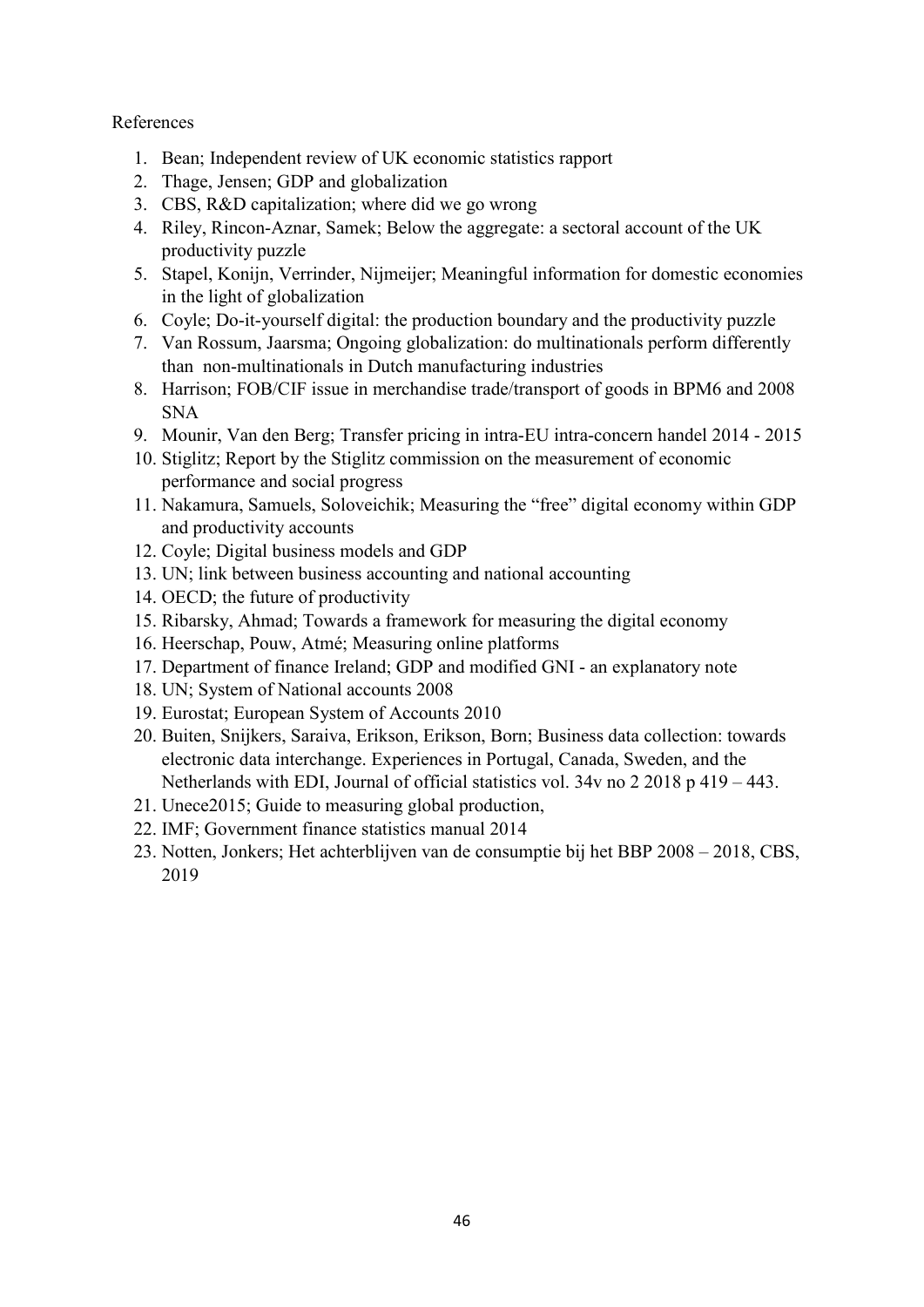#### <span id="page-46-0"></span>Annex 1. Grant agreement

## **Activity 8.2 aims at improving national accounts and GNI data by identifying, defining and classifying the relevant transactions which determine how much money is earned in the Netherlands.**

It has long been recognized that globalization, in combination with the growing importance of intangible assets, creates several measurement issues in the context of national accounts. Existing statistical measures, such as GDP and GNI, become harder to interpret, and are nowadays less well suited as a proxy of economic performance or material well-being than they used to be. For this reason, Statistics Netherlands (SN) plans to investigate the possibilities of developing a flexible framework based on actual transactions and money flows directly linked to bookkeeping. Definition and classification of transactions are two important aspects in the development in such a framework. From such a framework the transformation to ESA2010 concepts can be carried out in a consistent and transparent way. Next to that the framework may give rise to new additional indicators that will offer a broader view on globalization in economic performance than GDP and other existing indicators. Based on this framework, it should be possible to get a better idea about how much money is actually earned in the Netherlands and what the relevant transactions in this context are.

A flexible framework for describing the economy makes it possible to stay aligned with changes in the institutional (a.o. legislation, what is a company) and operational settings (how do people earn their money, etc.). From this framework, together with an up-to-date knowledge of the content of transactions it will be possible to make the transformation to ESA2010 concepts in a consistent, transparent and more adequate way, with, as a consequence, higher quality estimates of GDP and GNI.

#### **Research questions**

The development of a new framework is a rather ambitious goal. The exploratory research proposed here can be seen as a first step towards this goal. In this first step, SN will concentrate on the following topics:

 $\Box$  Identifying, defining and classifying the relevant transactions which determine how much money is earned in the Netherlands;

 $\Box$  Investigate how these transactions are embedded in the present SNA.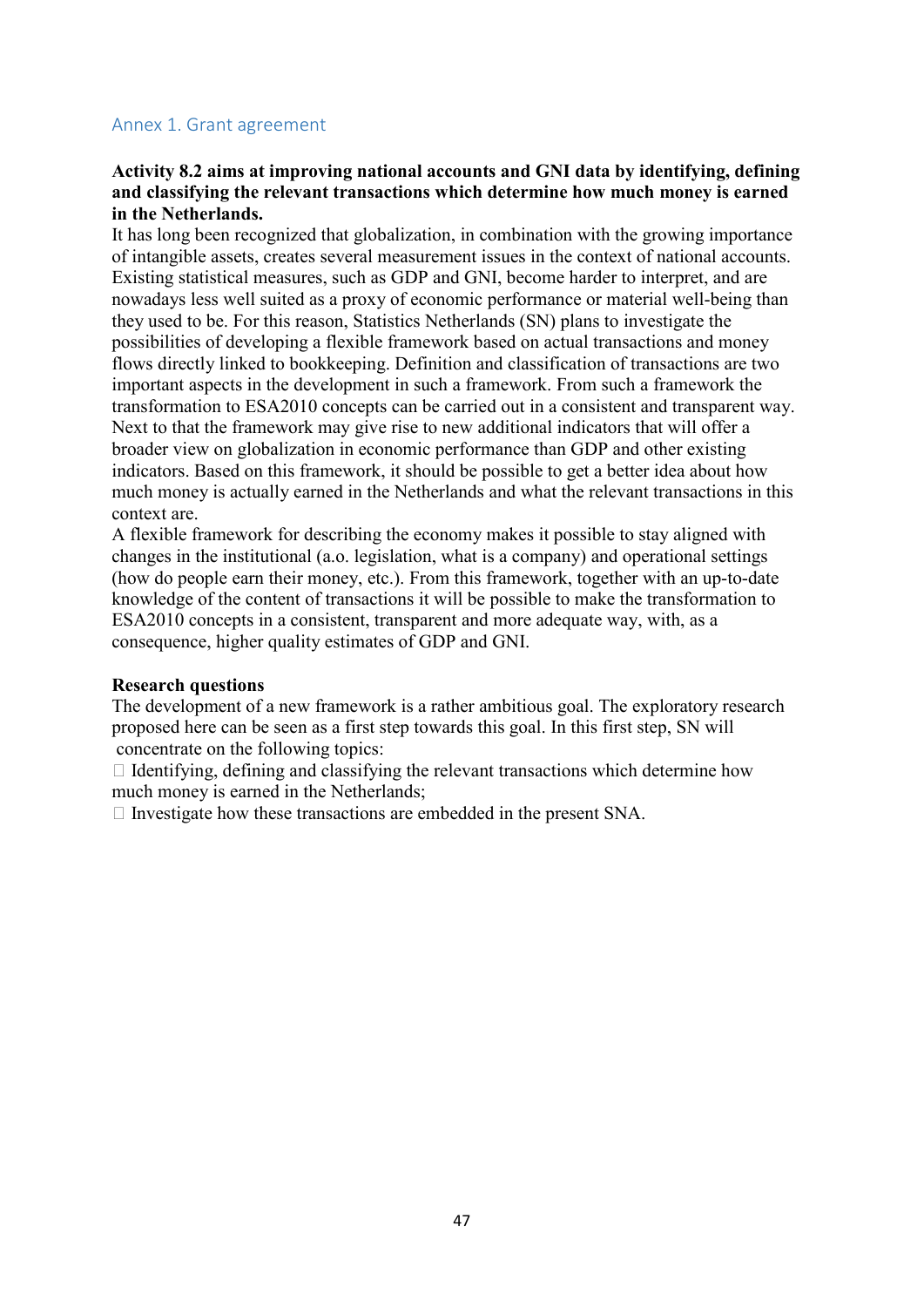# <span id="page-47-0"></span>Annex 2 Resources and uses in the Dutch National Accounts publication

# **Resources**

| million euros                                                          |                                                      |                                                                                     | 2015             |                  | 2016 2017*       | 2018*            |
|------------------------------------------------------------------------|------------------------------------------------------|-------------------------------------------------------------------------------------|------------------|------------------|------------------|------------------|
| Imports of goods and services                                          | Total                                                |                                                                                     | 2744375          | 2790406          | 2889091          | 3026124          |
| Imports of goods and services                                          | Imports of goods                                     |                                                                                     |                  |                  |                  |                  |
| Imports of goods and services                                          | Imports of services                                  | Total                                                                               |                  |                  |                  |                  |
| Imports of goods and services                                          | Imports of services                                  | Imports of services excluding FISIM                                                 |                  |                  |                  |                  |
| Imports of goods and services                                          | Imports of services                                  | Imports of FISIM                                                                    |                  |                  |                  |                  |
| Output                                                                 | Total                                                |                                                                                     | 1338856          | 1360246          | 1431012          | 1505788          |
| Output                                                                 | Market output                                        | Total                                                                               | 1163711          | 1182481          | 1248888          | 1317122          |
| Output                                                                 | Market output                                        | Financial intermediation service (FISIM)                                            | 36452            | 34746            | 32757            | 30000            |
| Output                                                                 | Market output                                        | Other market output                                                                 | 1127259          | 1147735          | 1216131          | 1287122          |
| Output                                                                 | Output produced for own final use                    | Total                                                                               | 57267            | 59053            | 60827            | 62191            |
| Output                                                                 | Output produced for own final use                    | Own-account capital formation                                                       | 15974            | 16559            | 17110            | 17061            |
| Output                                                                 | Output produced for own final use                    | Products retained for own consumption                                               | 41293            | 42494            | 43717            | 45130            |
| Output                                                                 | Non-market output                                    | Total                                                                               | 117878           | 118712           | 121297           | 126475           |
| Output                                                                 | Non-market output                                    | Payments for non-market output                                                      | 10980            | 11144            | 11202            | 11454            |
| Output                                                                 | Non-market output                                    | Other non-market output                                                             | 106898           | 107568           | 110095           | 115021           |
| Compensation of employees                                              | Total                                                |                                                                                     | 323579           | 333541           | 345296           | 360782           |
| Compensation of employees                                              | Wages and salaries                                   |                                                                                     | 255152           | 262959           | 272309           | 283753           |
| Compensation of employees                                              | Employers' social contributions                      |                                                                                     | 68427            | 70582            | 72987            | 77029            |
| Taxes on production and imports                                        | Total                                                |                                                                                     | 76313            | 81627            | 85175            | 90309            |
| Taxes on production and imports                                        | Taxes on products                                    | Total                                                                               | 67233            | 71908            | 75043            | 79729            |
| Taxes on production and imports                                        | Taxes on products                                    | Value added tax (VAT)                                                               | 44746            | 47849            | 49833            | 52619            |
| Taxes on production and imports                                        | Taxes on products                                    | Taxes, duties on imports excluding VAT                                              | 6839             | 8339             | 8990             | 10310            |
| Taxes on production and imports                                        | Taxes on products                                    | Other taxes on products                                                             | 15648            | 15720            | 16220            | 16800            |
| Taxes on production and imports                                        | Other taxes on production                            |                                                                                     | 9080             | 9719             | 10132            | 10580            |
| Subsidies (-)                                                          | Total                                                |                                                                                     | 8640             | 9321             | 10058            | 10387            |
| Subsidies (-)                                                          | Subsidies on products                                |                                                                                     | 723              | 991              | 1126             | 1208             |
| Subsidies (-)                                                          | Other subsidies on production                        |                                                                                     | 7917             | 8330             | 8932             | 9179             |
| Property income                                                        | Total                                                |                                                                                     | 417327           | 412369           | 410707           | 432414           |
| Property income                                                        | Interest                                             | Interest; definition National Accounts                                              | 117677           | 104943           | 102301           | 104193           |
| Property income                                                        | Interest                                             | <b>Correction FISIM</b>                                                             | $-44726$         | $-42362$         | $-36454$         | $-30720$         |
| Property income                                                        | Interest                                             | Interest before correction for FISIM                                                | 162403           | 147305           | 138755           | 134913           |
| Property income                                                        | Distributed income of corporations                   | Total                                                                               | 222529           | 240809           | 244265           | 240501           |
| Property income                                                        | Distributed income of corporations                   | Dividends                                                                           | 220600           | 239206           | 242358           | 238588           |
| Property income                                                        | Distributed income of corporations                   | Withdrawals from income of quasi-corp.                                              | 1929             | 1603             | 1907             | 1913             |
| Property income                                                        | Reinvested earnings on foreign investm.              |                                                                                     | 6862             | 709              | 1029             | 23637            |
| Property income                                                        | Other investment income                              | Total                                                                               | 64417            | 62135            | 59142            | 60835            |
| Property income                                                        | Other investment income                              | Investm. income attrib. to policy holder                                            | 5529             | 4925             | 4025             | 3636             |
| Property income                                                        | Other investment income                              | Income payable on pension entitlements                                              | 34212            | 34217            | 32101            | 32911            |
| Property income                                                        | Other investment income                              | Inv. income attributable to shareholders                                            | 24676            | 22993            | 23016            | 24288            |
| Property income                                                        | Rent                                                 |                                                                                     | 5842             | 3773             | 3970             | 3248             |
| Current taxes on income and wealth Total                               |                                                      |                                                                                     | 77760            | 81566            | 93533            | 96567            |
| Current taxes on income and wealth Current taxes on income             |                                                      |                                                                                     | 70304            | 73993            | 85761            | 88714            |
| Current taxes on income and wealth Other current taxes                 | Total                                                |                                                                                     | 7456             | 7573             | 7772             | 7853             |
| Social contributions and benefits                                      |                                                      | Total                                                                               | 292139<br>169653 | 302496<br>177463 | 304210<br>176334 | 315798<br>185013 |
| Social contributions and benefits                                      | Net social contributions                             | Employers' actual social contributions                                              | 58422            | 60182            | 61625            | 65023            |
| Social contributions and benefits<br>Social contributions and benefits | Net social contributions<br>Net social contributions |                                                                                     | 11386            | 11826            | 12941            | 13855            |
| Social contributions and benefits                                      | Net social contributions                             | Employers' imputed social contributions<br>Households' actual social contributions  | 74480            | 80637            | 77994            | 81929            |
|                                                                        |                                                      |                                                                                     |                  |                  |                  | 32946            |
| Social contributions and benefits<br>Social contributions and benefits | Net social contributions<br>Net social contributions | Households' social contrib. supplements<br>The social insur. scheme service charges | 34246<br>$-8881$ | 34250<br>$-9432$ | 32137<br>$-8363$ | $-8740$          |
| Social contributions and benefits                                      | Social benefits in cash                              | Total                                                                               | 122486           | 125033           | 127876           | 130785           |
| Social contributions and benefits                                      | Social benefits in cash                              | Social security benefits in cash                                                    | 52732            | 53299            | 53454            | 53815            |
| Social contributions and benefits                                      | Social benefits in cash                              | Other social insurance benefits                                                     | 49714            | 50841            | 53066            | 55483            |
| Social contributions and benefits                                      | Social benefits in cash                              | Social assistance benefits in cash                                                  | 20040            | 20893            | 21356            | 21487            |
| Other current transfers                                                | Total                                                |                                                                                     | 166145           | 168821           | 170937           | 175076           |
| Other current transfers                                                | Net non-life insurance premiums                      |                                                                                     | 16229            | 16364            | 15967            | 15998            |
| Other current transfers                                                | Non-life insurance claims                            |                                                                                     | 15292            | 15023            | 16167            | 16057            |
| Other current transfers                                                | Current transfers within gen. government             |                                                                                     | 113798           | 116772           | 117285           | 121513           |
| Other current transfers                                                | Current international co-operation                   |                                                                                     | 222              | 249              | 301              | 228              |
| Other current transfers                                                | Miscellaneous current transfers                      |                                                                                     | 20604            | 20413            | 21217            | 21280            |
| Other current transfers                                                | The VAT- and GNI-based EU own resource               |                                                                                     |                  |                  |                  |                  |
| Adjustm. change in pension entitlements                                |                                                      |                                                                                     | 23279            | 22199            | 20813            | 20971            |
| Capital transfers                                                      | Total                                                |                                                                                     | 20337            | 18220            | 17350            | 18032            |
| Capital transfers                                                      | Capital taxes                                        |                                                                                     | 1614             | 1846             | 1841             | 1731             |
| Capital transfers                                                      | Investment grants                                    |                                                                                     | 8391             | 6742             | 6689             | 6300             |
| Capital transfers                                                      | Other capital transfers                              |                                                                                     | 10332            | 9632             | 8820             | 10001            |
|                                                                        |                                                      |                                                                                     |                  |                  |                  |                  |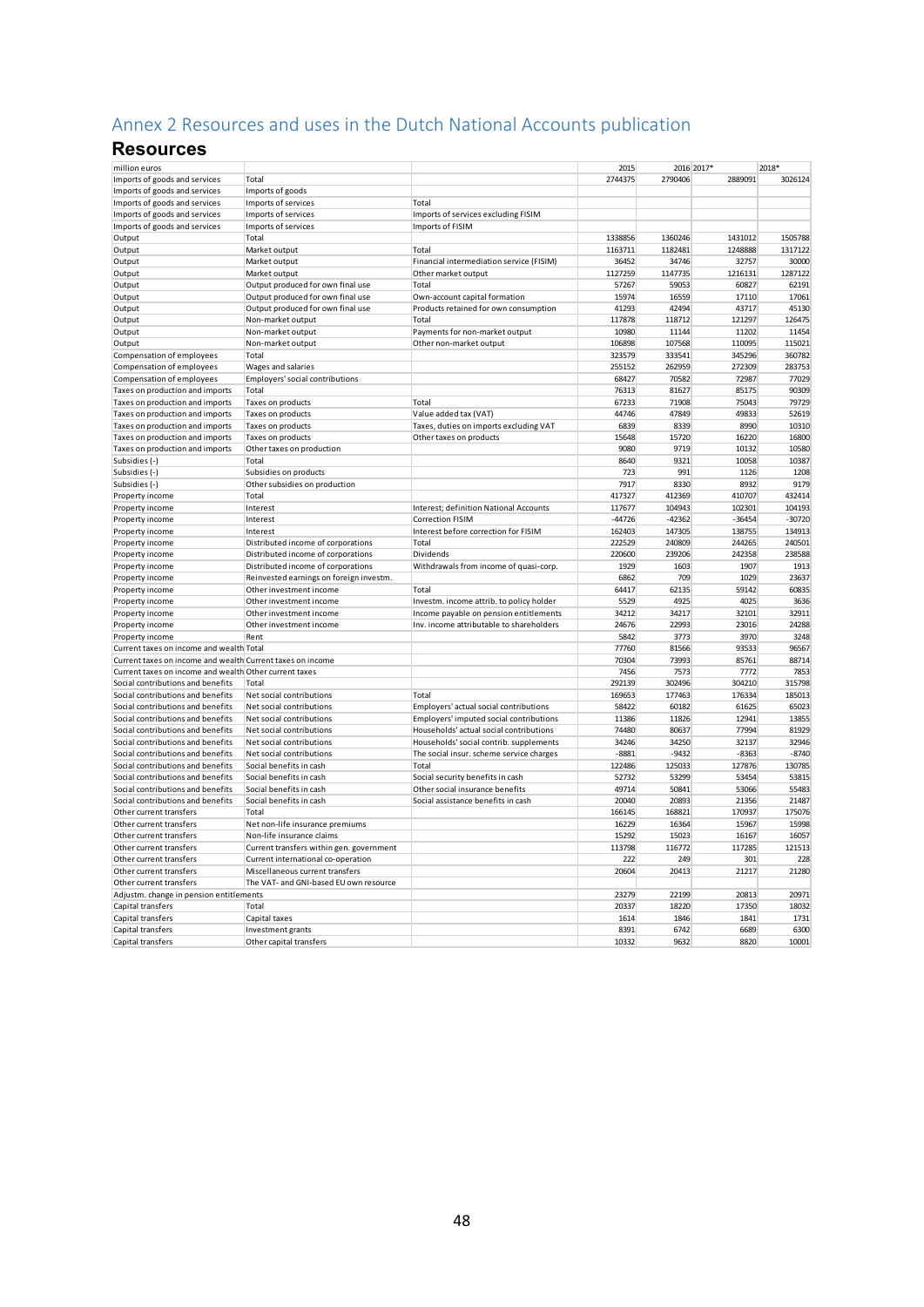# **Uses**

| Total                                                      |                                          |                                                  | 2773465  | 2807991  | 2886117  | 3021215  |
|------------------------------------------------------------|------------------------------------------|--------------------------------------------------|----------|----------|----------|----------|
| Exports of goods and services                              | Total                                    |                                                  |          |          |          |          |
| Exports of goods and services                              | Exports of goods                         |                                                  |          |          |          |          |
| Exports of goods and services                              | <b>Exports of services</b>               | Total                                            |          |          |          |          |
| Exports of goods and services                              | <b>Exports of services</b>               | Exports of services excluding FISIM              |          |          |          |          |
| Exports of goods and services                              | <b>Exports of services</b>               | <b>Exports of FISIM</b>                          |          |          |          |          |
| Intermediate consumption (-)                               |                                          |                                                  | 718021   | 725422   | 769446   | 813011   |
| Compensation of employees                                  | Total                                    |                                                  | 330267   | 340586   | 352818   | 369439   |
| Compensation of employees                                  | Wages and salaries                       |                                                  | 260690   | 268805   | 278473   | 290828   |
| Compensation of employees                                  | Employers' social contributions          |                                                  | 69577    | 71781    | 74345    | 78611    |
| Taxes on production and imports                            | Total                                    |                                                  | 79430    | 84725    | 88314    | 93526    |
| Taxes on production and imports                            | Taxes on products                        |                                                  | 69896    | 74504    | 77706    | 82470    |
| Taxes on production and imports                            | Other taxes on production                |                                                  | 9534     | 10221    | 10608    | 11056    |
| Subsidies (-)                                              | Total                                    |                                                  | 7042     | 7894     | 8561     | 8881     |
| Subsidies (-)                                              | Subsidies on products                    |                                                  | 723      | 951      | 1090     | 1190     |
| Subsidies (-)                                              | Other subsidies on production            |                                                  | 6319     | 6943     | 7471     | 7691     |
| Property income                                            | Total                                    |                                                  | 408591   | 414128   | 395978   | 414367   |
| Property income                                            | Interest                                 | Interest; definition National Accounts           | 111930   | 99898    | 101713   | 103040   |
| Property income                                            | Interest                                 | <b>Correction FISIM</b>                          | $-47022$ | $-44860$ | $-38024$ | $-32486$ |
| Property income                                            | Interest                                 | Interest before correction for FISIM             | 158952   | 144758   | 139737   | 135526   |
| Property income                                            | Distributed income of corporations       | Total                                            | 178359   | 193462   | 194136   | 202029   |
| Property income                                            | Distributed income of corporations       | Dividends                                        | 176498   | 191576   | 192068   | 199783   |
| Property income                                            | Distributed income of corporations       | Withdrawals from income of quasi-corps.          | 1861     | 1886     | 2068     | 2246     |
| Property income                                            | Reinvested earnings on foreign investm.  |                                                  | 51714    | 58035    | 40161    | 48559    |
| Property income                                            | Other investment income                  | Total                                            | 60746    | 58960    | 55998    | 57491    |
| Property income                                            | Other investment income                  | Investm. income attrib. to policy holder         | 5631     | 4932     | 4033     | 3645     |
| Property income                                            | Other investment income                  | Income payable on pension entitlements           | 34246    | 34250    | 32137    | 32946    |
| Property income                                            | Other investment income                  | Inv. income attributable to shareholders         | 20869    | 19778    | 19828    | 20900    |
| Property income                                            | Rent                                     |                                                  | 5842     | 3773     | 3970     | 3248     |
| Current taxes on income and wealth Total                   |                                          |                                                  | 76248    | 79755    | 91842    | 94042    |
| Current taxes on income and wealth Current taxes on income |                                          |                                                  | 68920    | 72327    | 84223    | 86340    |
| Current taxes on income and wealth Other current taxes     |                                          |                                                  | 7328     | 7428     | 7619     | 7702     |
| Social contributions and benefits                          | Total                                    |                                                  | 291872   | 302235   | 303893   | 315210   |
| Social contributions and benefits                          | Net social contributions                 | Total                                            | 166887   | 174659   | 173348   | 181747   |
| Social contributions and benefits                          | Net social contributions                 | Employers' actual social contributions           | 57041    | 58756    | 60046    | 63174    |
| Social contributions and benefits                          | Net social contributions                 | Employers' imputed social contributions          | 11386    | 11826    | 12941    | 13855    |
| Social contributions and benefits                          | Net social contributions                 | Households' actual social contributions          | 72964    | 79118    | 76461    | 80380    |
| Social contributions and benefits                          | Net social contributions                 | Households' social contrib. supplements          | 34212    | 34217    | 32101    | 32911    |
| Social contributions and benefits                          | Net social contributions                 | The social insur. scheme service charges         | $-8716$  | $-9258$  | $-8201$  | $-8573$  |
| Social contributions and benefits                          | Social benefits in cash                  | Total                                            | 124985   | 127576   | 130545   | 133463   |
| Social contributions and benefits                          | Social benefits in cash                  | Social security benefits in cash                 | 54476    | 55075    | 55293    | 55633    |
| Social contributions and benefits                          | Social benefits in cash                  | Other social insurance benefits                  | 50428    | 51568    | 53856    | 56298    |
| Social contributions and benefits                          | Social benefits in cash                  | Social assistance benefits in cash               | 20081    | 20933    | 21396    | 21532    |
| Other current transfers                                    | Total                                    |                                                  | 176921   | 175852   | 178270   | 184552   |
| Other current transfers                                    | Net non-life insurance premiums          |                                                  | 15887    | 15560    | 15831    | 15794    |
| Other current transfers                                    | Non-life insurance claims                |                                                  | 15640    | 15739    | 16239    | 16139    |
| Other current transfers                                    | Current transfers within gen. government |                                                  | 113798   | 116772   | 117285   | 121513   |
| Other current transfers                                    | Current international co-operation       |                                                  | 2736     | 2667     | 2644     | 3300     |
| Other current transfers                                    | Miscellaneous current transfers          |                                                  | 22843    | 22835    | 22879    | 22961    |
| Other current transfers                                    | The VAT- and GNI-based EU own resource   |                                                  | 6017     | 2279     | 3392     | 4845     |
| Adjustm. change in pension entitlements                    |                                          |                                                  | 23106    | 21993    | 20565    | 20712    |
| Final consumption expenditure                              | Total                                    |                                                  | 483170   | 490883   | 506752   | 529064   |
| Final consumption expenditure                              | Actual individual final consumption      | Total                                            | 427351   | 433259   | 448239   | 468004   |
| Final consumption expenditure                              | Actual individual final consumption      | Social transfers in kind Total                   | 121979   | 122829   | 126639   | 132372   |
| Final consumption expenditure                              | Actual individual final consumption      | Social transfers in kind Transfers in kind non-r | 51079    | 49944    | 51582    | 53961    |
| Final consumption expenditure                              | Actual individual final consumption      | Social transfers in kind Transfers in kind mark  | 70900    | 72885    | 75057    | 78411    |
| Final consumption expenditure                              | Actual individual final consumption      | Other individual final consumption               | 305372   | 310430   | 321600   | 335632   |
| Final consumption expenditure                              | Actual collective final consumption      |                                                  | 55819    | 57624    | 58513    | 61060    |
| Capital transfers                                          | Total                                    |                                                  | 20634    | 19240    | 17696    | 18415    |
| Capital transfers                                          | Capital taxes                            |                                                  | 1622     | 1855     | 1851     | 1742     |
| Capital transfers                                          | Investment grants                        |                                                  | 7923     | 6339     | 6270     | 5988     |
| Capital transfers                                          | Other capital transfers                  |                                                  | 11089    | 11046    | 9575     | 10685    |
| Gross capital formation                                    | Total                                    |                                                  | 155079   | 145121   | 152004   | 159903   |
| Gross capital formation                                    | Gross fixed capital formation            | Total                                            | 152533   | 141675   | 148670   | 157502   |
| Gross capital formation                                    | Gross fixed capital formation            | Consumption of fixed capital                     | 115742   | 117912   | 121452   | 127261   |
| Gross capital formation                                    | Gross fixed capital formation            | Net fixed capital formation                      | 36791    | 23763    | 27218    | 30241    |
| Gross capital formation                                    | Changes in inventories incl. valuables   | Total                                            | 2546     | 3446     | 3334     | 2401     |
| Gross capital formation                                    | Changes in inventories incl. valuables   | Changes in inventories                           | 2244     | 3140     | 3131     | 2268     |
| Gross capital formation                                    | Changes in inventories incl. valuables   | Acquisitions less disposals of valuables         | 302      | 306      | 203      | 133      |
| Acq. less disposals of non-prod. assets                    |                                          |                                                  | 3084     | 157      | $-22$    | 93       |